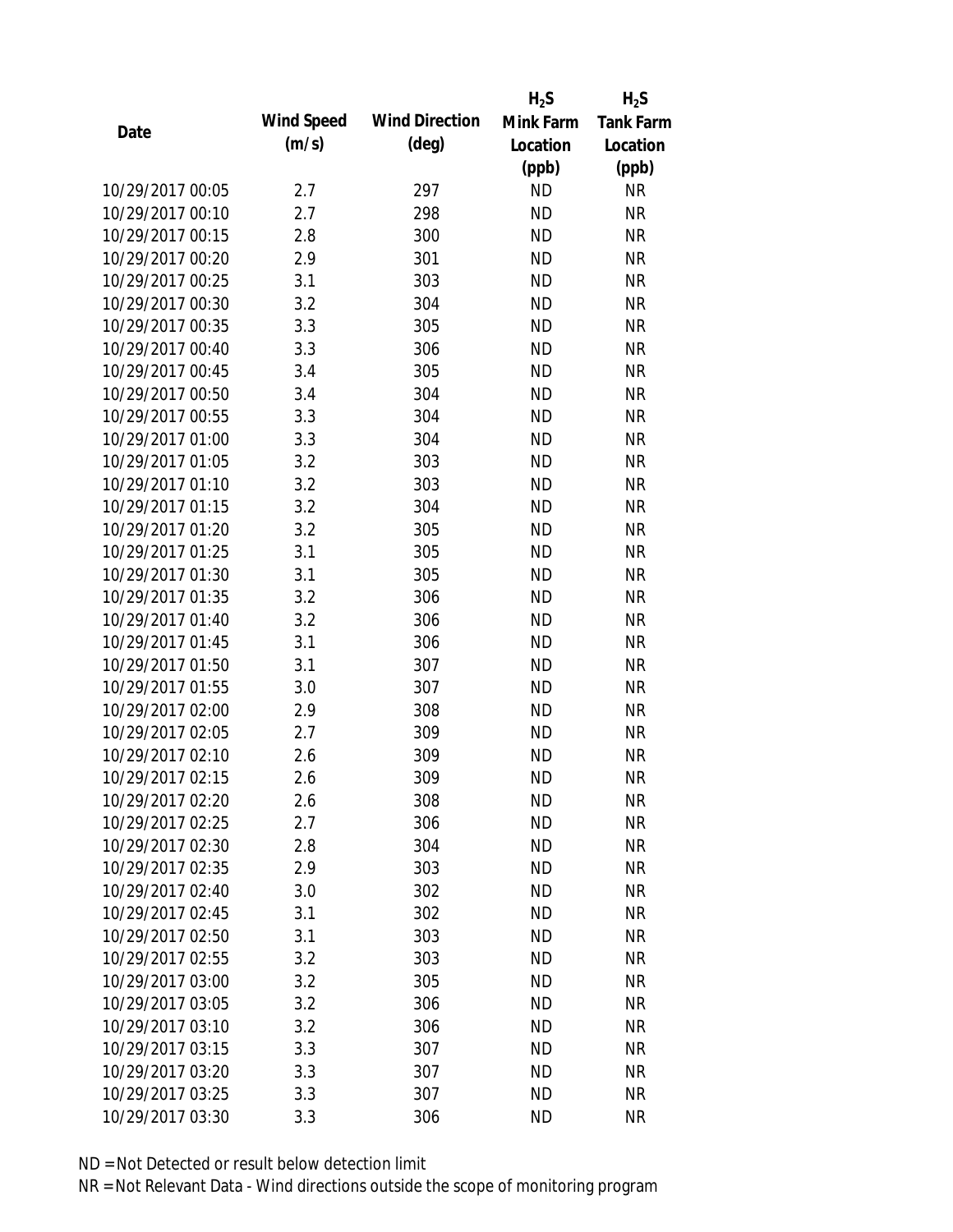|                  |            |                       | $H_2S$    | $H_2S$           |
|------------------|------------|-----------------------|-----------|------------------|
|                  | Wind Speed | <b>Wind Direction</b> | Mink Farm | <b>Tank Farm</b> |
| Date             | (m/s)      | $(\text{deg})$        | Location  | Location         |
|                  |            |                       | (ppb)     | (ppb)            |
| 10/29/2017 03:35 | 3.3        | 305                   | <b>ND</b> | <b>NR</b>        |
| 10/29/2017 03:40 | 3.3        | 305                   | <b>ND</b> | <b>NR</b>        |
| 10/29/2017 03:45 | 3.2        | 304                   | <b>ND</b> | <b>NR</b>        |
| 10/29/2017 03:50 | 3.0        | 303                   | <b>ND</b> | <b>NR</b>        |
| 10/29/2017 03:55 | 2.9        | 302                   | <b>ND</b> | <b>NR</b>        |
| 10/29/2017 04:00 | 2.7        | 300                   | <b>ND</b> | <b>NR</b>        |
| 10/29/2017 04:05 | 2.6        | 298                   | <b>ND</b> | <b>NR</b>        |
| 10/29/2017 04:10 | 2.5        | 296                   | <b>ND</b> | <b>NR</b>        |
| 10/29/2017 04:15 | 2.4        | 294                   | <b>ND</b> | <b>NR</b>        |
| 10/29/2017 04:20 | 2.4        | 293                   | <b>ND</b> | <b>NR</b>        |
| 10/29/2017 04:25 | 2.4        | 293                   | <b>ND</b> | <b>NR</b>        |
| 10/29/2017 04:30 | 2.5        | 295                   | <b>ND</b> | <b>NR</b>        |
| 10/29/2017 04:35 | 2.5        | 297                   | <b>ND</b> | <b>NR</b>        |
| 10/29/2017 04:40 | 2.6        | 300                   | <b>ND</b> | <b>NR</b>        |
| 10/29/2017 04:45 | 2.6        | 302                   | <b>ND</b> | <b>NR</b>        |
| 10/29/2017 04:50 | 2.5        | 303                   | <b>ND</b> | <b>NR</b>        |
| 10/29/2017 04:55 | 2.5        | 304                   | <b>ND</b> | <b>NR</b>        |
| 10/29/2017 05:00 | 2.4        | 303                   | <b>ND</b> | <b>NR</b>        |
| 10/29/2017 05:05 | 2.3        | 303                   | <b>ND</b> | <b>NR</b>        |
| 10/29/2017 05:10 | 2.2        | 302                   | <b>ND</b> | <b>NR</b>        |
| 10/29/2017 05:15 | 2.2        | 301                   | <b>ND</b> | <b>NR</b>        |
| 10/29/2017 05:20 | 2.2        | 301                   | <b>ND</b> | <b>NR</b>        |
| 10/29/2017 05:25 | 2.2        | 301                   | <b>ND</b> | <b>NR</b>        |
| 10/29/2017 05:30 | 2.1        | 300                   | <b>ND</b> | <b>NR</b>        |
| 10/29/2017 05:35 | 2.1        | 300                   | <b>ND</b> | <b>NR</b>        |
| 10/29/2017 05:40 | 2.1        | 300                   | <b>ND</b> | <b>NR</b>        |
| 10/29/2017 05:45 | 2.1        | 300                   | <b>ND</b> | <b>NR</b>        |
| 10/29/2017 05:50 | $2.2\,$    | 300                   | <b>ND</b> | <b>NR</b>        |
| 10/29/2017 05:55 | 2.3        | 300                   | <b>ND</b> | <b>NR</b>        |
| 10/29/2017 06:00 | 2.4        | 301                   | <b>ND</b> | <b>NR</b>        |
| 10/29/2017 06:05 | 2.6        | 302                   | <b>ND</b> | <b>NR</b>        |
| 10/29/2017 06:10 | 2.7        | 301                   | <b>ND</b> | <b>NR</b>        |
| 10/29/2017 06:15 | 2.8        | 300                   | <b>ND</b> | NR               |
| 10/29/2017 06:20 | 2.7        | 299                   | <b>ND</b> | <b>NR</b>        |
| 10/29/2017 06:25 | 2.7        | 297                   | ND        | <b>NR</b>        |
| 10/29/2017 06:30 | 2.6        | 294                   | <b>ND</b> | <b>NR</b>        |
| 10/29/2017 06:35 | 2.5        | 291                   | <b>ND</b> | <b>NR</b>        |
| 10/29/2017 06:40 | 2.5        | 289                   | <b>ND</b> | <b>NR</b>        |
| 10/29/2017 06:45 | 2.5        | 288                   | <b>ND</b> | <b>NR</b>        |
| 10/29/2017 06:50 | 2.5        | 286                   | <b>ND</b> | NR               |
| 10/29/2017 06:55 | 2.6        | 286                   | <b>ND</b> | <b>NR</b>        |
| 10/29/2017 07:00 | 2.6        | 287                   | <b>ND</b> | <b>NR</b>        |
|                  |            |                       |           |                  |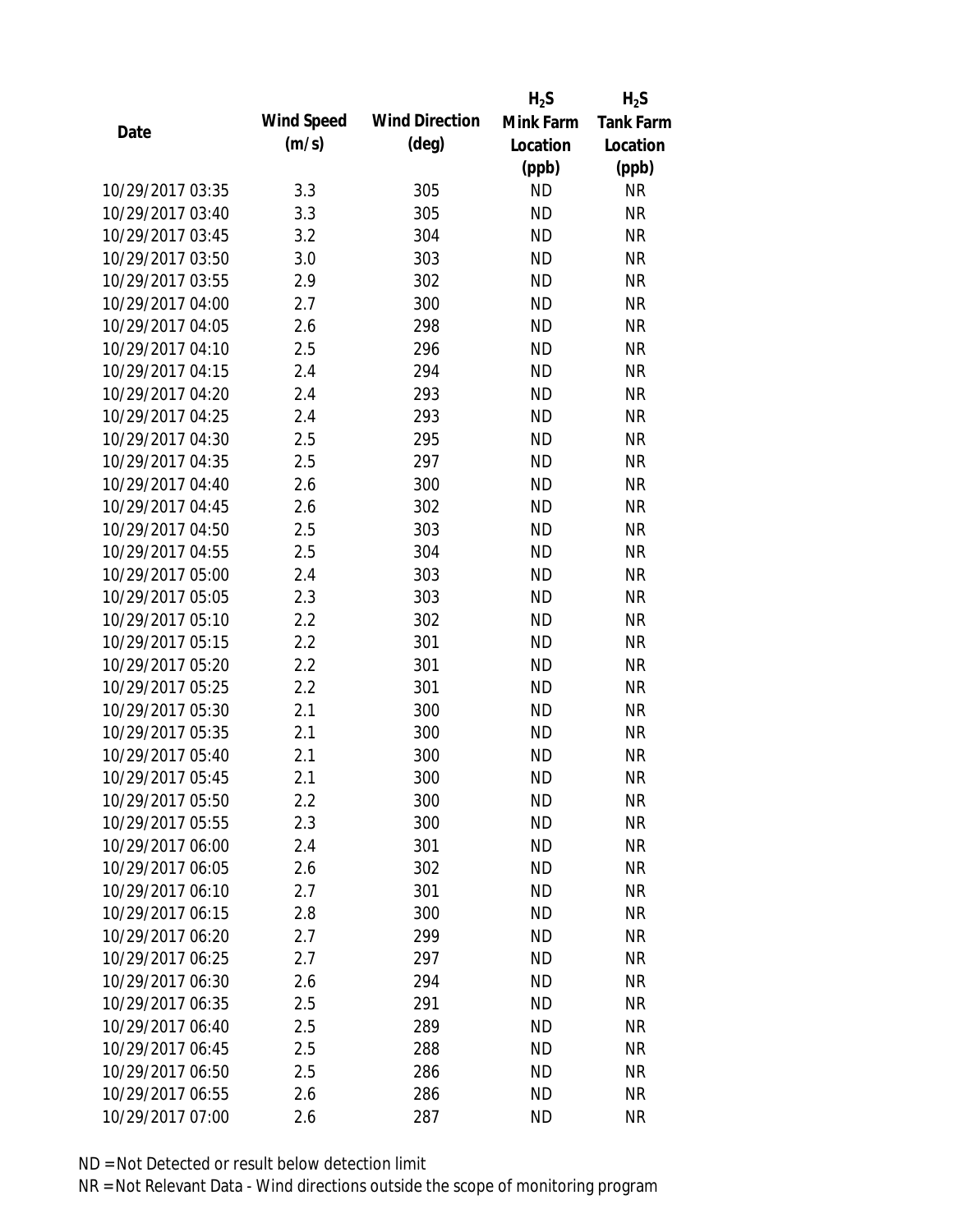|                  |            |                       | $H_2S$    | $H_2S$           |
|------------------|------------|-----------------------|-----------|------------------|
| Date             | Wind Speed | <b>Wind Direction</b> | Mink Farm | <b>Tank Farm</b> |
|                  | (m/s)      | $(\text{deg})$        | Location  | Location         |
|                  |            |                       | (ppb)     | (ppb)            |
| 10/29/2017 07:05 | 2.6        | 289                   | <b>ND</b> | <b>NR</b>        |
| 10/29/2017 07:10 | 2.6        | 292                   | <b>ND</b> | <b>NR</b>        |
| 10/29/2017 07:15 | 2.6        | 295                   | <b>ND</b> | <b>NR</b>        |
| 10/29/2017 07:20 | 2.6        | 298                   | <b>ND</b> | <b>NR</b>        |
| 10/29/2017 07:25 | 2.5        | 301                   | <b>ND</b> | <b>NR</b>        |
| 10/29/2017 07:30 | 2.4        | 303                   | <b>ND</b> | <b>NR</b>        |
| 10/29/2017 07:35 | 2.4        | 304                   | <b>ND</b> | <b>NR</b>        |
| 10/29/2017 07:40 | 2.2        | 304                   | <b>ND</b> | <b>NR</b>        |
| 10/29/2017 07:45 | 2.1        | 303                   | <b>ND</b> | <b>NR</b>        |
| 10/29/2017 07:50 | 1.9        | 302                   | <b>ND</b> | <b>NR</b>        |
| 10/29/2017 07:55 | 1.9        | 301                   | <b>ND</b> | <b>NR</b>        |
| 10/29/2017 08:00 | 1.8        | 301                   | <b>ND</b> | <b>NR</b>        |
| 10/29/2017 08:05 | 1.8        | 301                   | <b>ND</b> | <b>NR</b>        |
| 10/29/2017 08:10 | 1.9        | 301                   | <b>ND</b> | <b>NR</b>        |
| 10/29/2017 08:15 | 2.0        | 301                   | <b>ND</b> | <b>NR</b>        |
| 10/29/2017 08:20 | 2.1        | 300                   | <b>ND</b> | <b>NR</b>        |
| 10/29/2017 08:25 | 2.1        | 298                   | <b>ND</b> | <b>NR</b>        |
| 10/29/2017 08:30 | 2.2        | 295                   | <b>ND</b> | <b>NR</b>        |
| 10/29/2017 08:35 | 2.2        | 291                   | <b>ND</b> | <b>NR</b>        |
| 10/29/2017 08:40 | 2.2        | 288                   | <b>ND</b> | <b>NR</b>        |
| 10/29/2017 08:45 | 2.3        | 284                   | <b>ND</b> | <b>NR</b>        |
| 10/29/2017 08:50 | 2.3        | 281                   | <b>ND</b> | <b>NR</b>        |
| 10/29/2017 08:55 | 2.4        | 278                   | <b>ND</b> | <b>NR</b>        |
| 10/29/2017 09:00 | 2.4        | 277                   | <b>ND</b> | <b>NR</b>        |
| 10/29/2017 09:05 | 2.4        | 276                   | <b>ND</b> | <b>NR</b>        |
| 10/29/2017 09:10 | 2.3        | 275                   | <b>ND</b> | <b>ND</b>        |
| 10/29/2017 09:15 | 2.3        | 275                   | <b>ND</b> | <b>ND</b>        |
| 10/29/2017 09:20 | $2.2\,$    | 276                   | <b>ND</b> | <b>NR</b>        |
| 10/29/2017 09:25 | 2.2        | 279                   | <b>ND</b> | <b>NR</b>        |
| 10/29/2017 09:30 | 2.2        | 281                   | ND        | <b>NR</b>        |
| 10/29/2017 09:35 | 2.2        | 283                   | <b>ND</b> | <b>NR</b>        |
| 10/29/2017 09:40 | 2.2        | 286                   | <b>ND</b> | <b>NR</b>        |
| 10/29/2017 09:45 | 2.2        | 289                   | <b>ND</b> | <b>NR</b>        |
| 10/29/2017 09:50 | 2.3        | 291                   | <b>ND</b> | <b>NR</b>        |
| 10/29/2017 09:55 | 2.3        | 292                   | <b>ND</b> | <b>NR</b>        |
| 10/29/2017 10:00 | 2.4        | 291                   | <b>ND</b> | <b>NR</b>        |
| 10/29/2017 10:05 | 2.5        | 289                   | <b>ND</b> | <b>NR</b>        |
| 10/29/2017 10:10 | 2.6        | 286                   | <b>ND</b> | <b>NR</b>        |
| 10/29/2017 10:15 | 2.6        | 283                   | <b>ND</b> | <b>NR</b>        |
| 10/29/2017 10:20 | 2.7        | 279                   | <b>ND</b> | <b>NR</b>        |
| 10/29/2017 10:25 | 2.7        | 277                   | <b>ND</b> | <b>NR</b>        |
| 10/29/2017 10:30 | 2.6        | 275                   | <b>ND</b> | <b>ND</b>        |
|                  |            |                       |           |                  |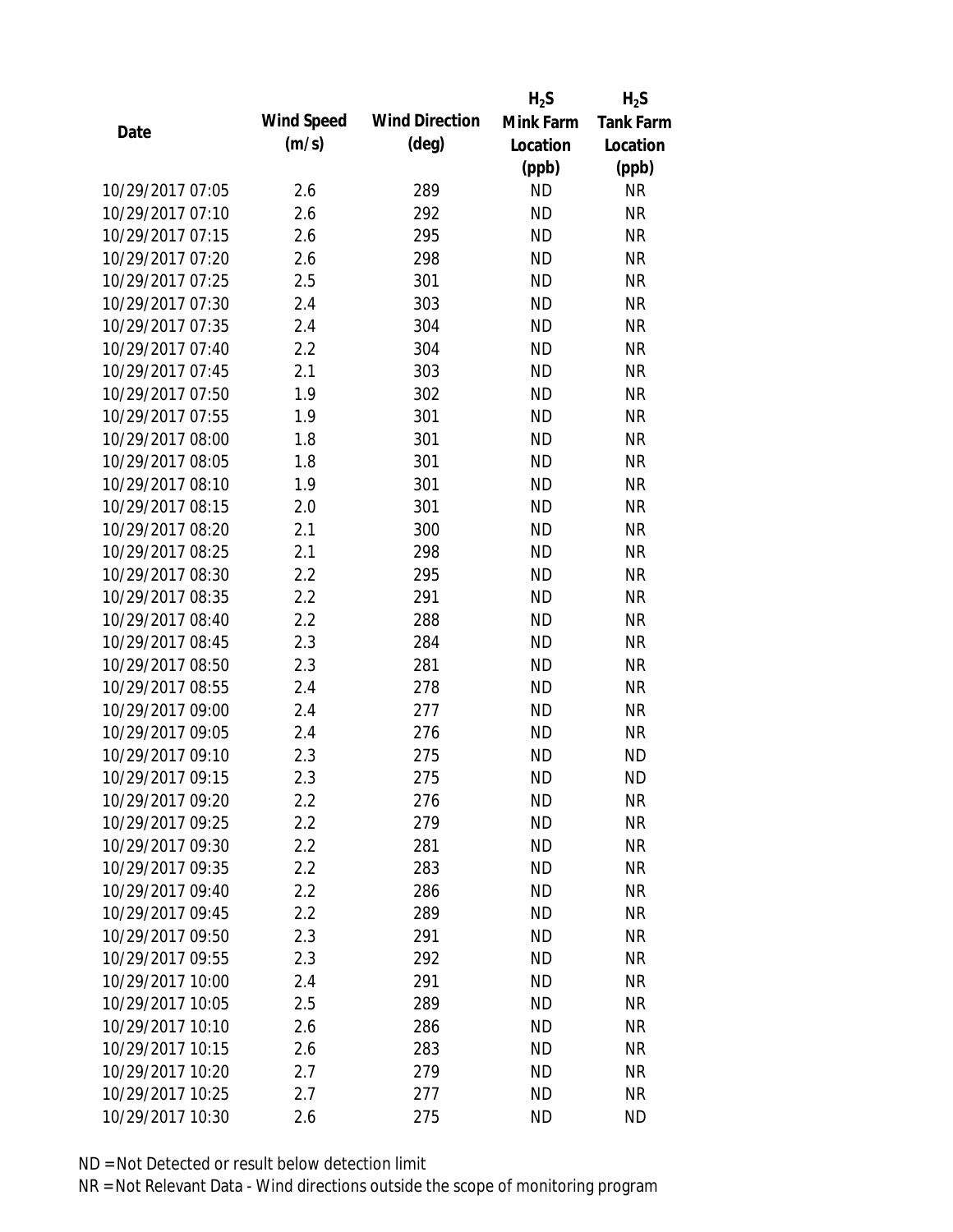|                  |                   |                       | $H_2S$    | $H_2S$           |
|------------------|-------------------|-----------------------|-----------|------------------|
| Date             | <b>Wind Speed</b> | <b>Wind Direction</b> | Mink Farm | <b>Tank Farm</b> |
|                  | (m/s)             | $(\text{deg})$        | Location  | Location         |
|                  |                   |                       | (ppb)     | (ppb)            |
| 10/29/2017 10:35 | 2.6               | 275                   | <b>ND</b> | 1                |
| 10/29/2017 10:40 | 2.5               | 275                   | <b>ND</b> | 1                |
| 10/29/2017 10:45 | 2.5               | 275                   | <b>ND</b> | <b>ND</b>        |
| 10/29/2017 10:50 | 2.5               | 274                   | <b>ND</b> | <b>ND</b>        |
| 10/29/2017 10:55 | 2.5               | 273                   | <b>ND</b> | <b>ND</b>        |
| 10/29/2017 11:00 | 2.4               | 272                   | <b>ND</b> | <b>ND</b>        |
| 10/29/2017 11:05 | 2.5               | 271                   | <b>ND</b> | <b>ND</b>        |
| 10/29/2017 11:10 | 2.5               | 270                   | <b>ND</b> | <b>ND</b>        |
| 10/29/2017 11:15 | 2.5               | 267                   | <b>ND</b> | <b>ND</b>        |
| 10/29/2017 11:20 | 2.6               | 266                   | <b>ND</b> | <b>ND</b>        |
| 10/29/2017 11:25 | 2.7               | 264                   | <b>ND</b> | <b>ND</b>        |
| 10/29/2017 11:30 | 2.8               | 262                   | <b>ND</b> | <b>ND</b>        |
| 10/29/2017 11:35 | 2.9               | 258                   | <b>ND</b> | <b>ND</b>        |
| 10/29/2017 11:40 | 3.0               | 255                   | <b>ND</b> | <b>ND</b>        |
| 10/29/2017 11:45 | 3.1               | 255                   | <b>ND</b> | <b>ND</b>        |
| 10/29/2017 11:50 | 3.1               | 255                   | <b>ND</b> | <b>ND</b>        |
| 10/29/2017 11:55 | 3.1               | 252                   | <b>ND</b> | <b>ND</b>        |
| 10/29/2017 12:00 | 3.2               | 250                   | <b>ND</b> | <b>ND</b>        |
| 10/29/2017 12:05 | 3.2               | 249                   | <b>ND</b> | <b>ND</b>        |
| 10/29/2017 12:10 | 3.2               | 248                   | <b>ND</b> | <b>ND</b>        |
| 10/29/2017 12:15 | 3.1               | 247                   | <b>ND</b> | <b>ND</b>        |
| 10/29/2017 12:20 | 3.1               | 247                   | <b>ND</b> | <b>ND</b>        |
| 10/29/2017 12:25 | 3.0               | 249                   | <b>ND</b> | <b>ND</b>        |
| 10/29/2017 12:30 | 3.0               | 250                   | <b>ND</b> | <b>ND</b>        |
| 10/29/2017 12:35 | 2.9               | 252                   | <b>ND</b> | <b>ND</b>        |
| 10/29/2017 12:40 | 2.9               | 251                   | <b>ND</b> | <b>ND</b>        |
| 10/29/2017 12:45 | 3.0               | 251                   | <b>ND</b> | <b>ND</b>        |
| 10/29/2017 12:50 | 3.0               | 250                   | ND        | <b>ND</b>        |
| 10/29/2017 12:55 | 3.0               | 248                   | <b>ND</b> | <b>ND</b>        |
| 10/29/2017 13:00 | 3.0               | 245                   | <b>ND</b> | 1                |
| 10/29/2017 13:05 | 3.1               | 240                   | ND        | 1                |
| 10/29/2017 13:10 | 3.2               | 237                   | <b>ND</b> | 1                |
| 10/29/2017 13:15 | 3.2               | 233                   | ND        | 1                |
| 10/29/2017 13:20 | 3.3               | 227                   | <b>NR</b> | 1                |
| 10/29/2017 13:25 | 3.4               | 221                   | NR        | 1                |
| 10/29/2017 13:30 | 3.6               | 219                   | NR        | 1                |
| 10/29/2017 13:35 | 3.7               | 219                   | <b>NR</b> | 1                |
| 10/29/2017 13:40 | 3.7               | 218                   | NR        | 1                |
| 10/29/2017 13:45 | 3.7               | 215                   | <b>NR</b> | 1                |
| 10/29/2017 13:50 | 3.7               | 213                   | NR        | 1                |
| 10/29/2017 13:55 | 3.6               | 212                   | <b>NR</b> | 1                |
| 10/29/2017 14:00 | 3.6               | 208                   | <b>NR</b> | 1                |
|                  |                   |                       |           |                  |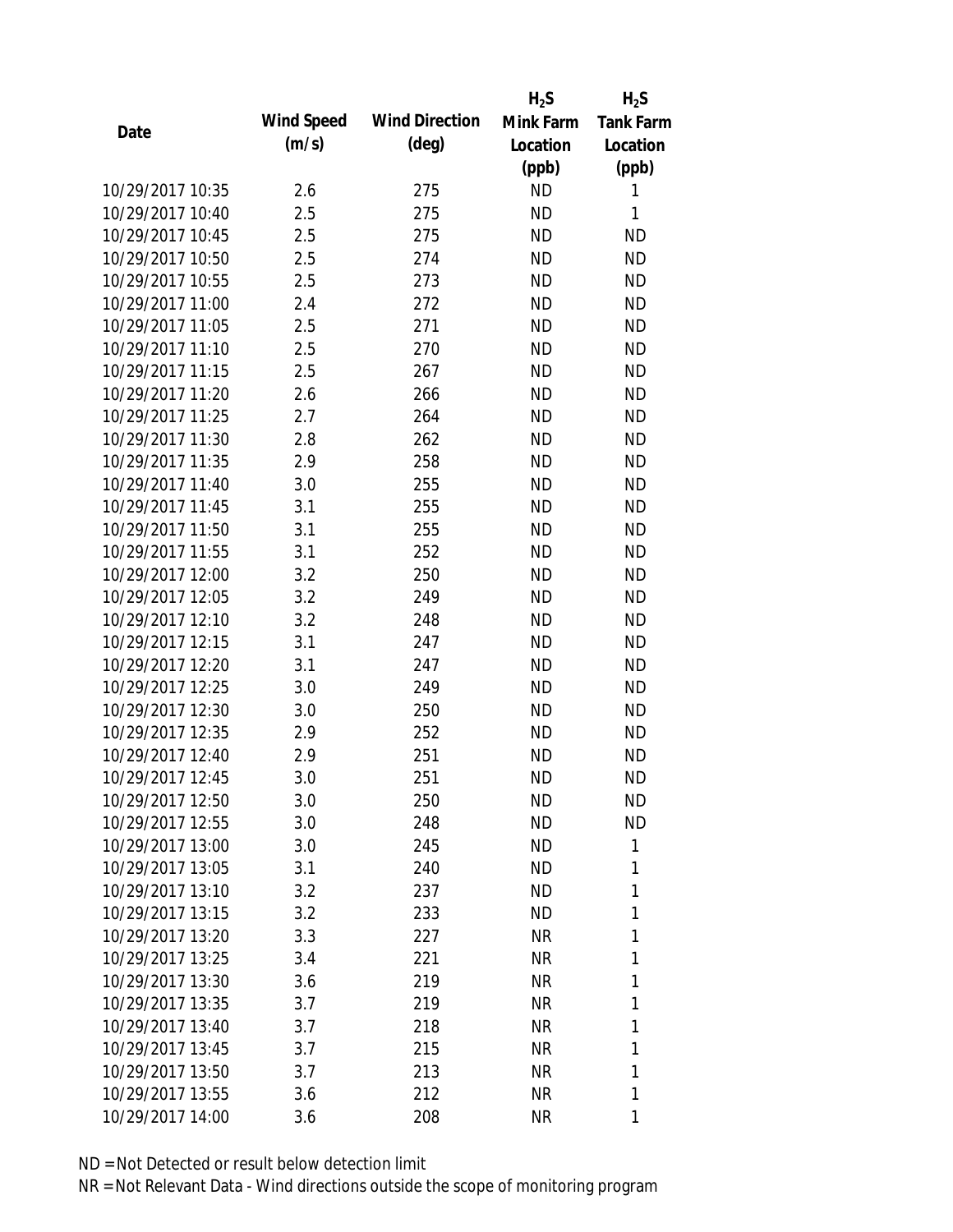|                  |            |                       | $H_2S$    | $H_2S$           |
|------------------|------------|-----------------------|-----------|------------------|
| Date             | Wind Speed | <b>Wind Direction</b> | Mink Farm | <b>Tank Farm</b> |
|                  | (m/s)      | $(\text{deg})$        | Location  | Location         |
|                  |            |                       | (ppb)     | (ppb)            |
| 10/29/2017 14:05 | 3.6        | 203                   | <b>NR</b> | 1                |
| 10/29/2017 14:10 | 3.7        | 200                   | <b>NR</b> | 1                |
| 10/29/2017 14:15 | 3.7        | 200                   | <b>NR</b> | $\mathbf{1}$     |
| 10/29/2017 14:20 | 3.6        | 200                   | <b>NR</b> | 1                |
| 10/29/2017 14:25 | 3.6        | 200                   | <b>NR</b> | $\mathbf{1}$     |
| 10/29/2017 14:30 | 3.5        | 203                   | <b>NR</b> | 1                |
| 10/29/2017 14:35 | 3.4        | 205                   | <b>NR</b> | $\mathbf{1}$     |
| 10/29/2017 14:40 | 3.3        | 207                   | <b>NR</b> | $\mathbf{1}$     |
| 10/29/2017 14:45 | 3.3        | 209                   | <b>NR</b> | <b>ND</b>        |
| 10/29/2017 14:50 | 3.3        | 210                   | <b>NR</b> | <b>ND</b>        |
| 10/29/2017 14:55 | 3.3        | 211                   | <b>NR</b> | <b>ND</b>        |
| 10/29/2017 15:00 | 3.4        | 211                   | <b>NR</b> | <b>ND</b>        |
| 10/29/2017 15:05 | 3.4        | 210                   | <b>NR</b> | <b>ND</b>        |
| 10/29/2017 15:10 | 3.4        | 208                   | <b>NR</b> | <b>ND</b>        |
| 10/29/2017 15:15 | 3.4        | 206                   | <b>NR</b> | <b>ND</b>        |
| 10/29/2017 15:20 | 3.5        | 205                   | <b>NR</b> | <b>ND</b>        |
| 10/29/2017 15:25 | 3.5        | 203                   | <b>NR</b> | <b>ND</b>        |
| 10/29/2017 15:30 | 3.5        | 202                   | <b>NR</b> | <b>ND</b>        |
| 10/29/2017 15:35 | 3.5        | 201                   | <b>NR</b> | <b>ND</b>        |
| 10/29/2017 15:40 | 3.5        | 201                   | <b>NR</b> | <b>ND</b>        |
| 10/29/2017 15:45 | 3.4        | 201                   | <b>NR</b> | 1                |
| 10/29/2017 15:50 | 3.3        | 200                   | <b>NR</b> | 1                |
| 10/29/2017 15:55 | 3.2        | 199                   | <b>NR</b> | 1                |
| 10/29/2017 16:00 | 3.1        | 201                   | <b>NR</b> | <b>ND</b>        |
| 10/29/2017 16:05 | 3.0        | 202                   | <b>NR</b> | <b>ND</b>        |
| 10/29/2017 16:10 | 2.9        | 201                   | <b>NR</b> | <b>ND</b>        |
| 10/29/2017 16:15 | 2.9        | 200                   | <b>NR</b> | <b>ND</b>        |
| 10/29/2017 16:20 | 3.0        | 200                   | NR        | <b>ND</b>        |
| 10/29/2017 16:25 | 3.1        | 200                   | <b>NR</b> | <b>ND</b>        |
| 10/29/2017 16:30 | 3.2        | 198                   | <b>NR</b> | <b>ND</b>        |
| 10/29/2017 16:35 | 3.4        | 198                   | <b>NR</b> | <b>ND</b>        |
| 10/29/2017 16:40 | 3.5        | 199                   | <b>NR</b> | <b>ND</b>        |
| 10/29/2017 16:45 | 3.5        | 200                   | <b>NR</b> | <b>ND</b>        |
| 10/29/2017 16:50 | 3.5        | 199                   | <b>NR</b> | <b>ND</b>        |
| 10/29/2017 16:55 | 3.5        | 200                   | <b>NR</b> | <b>ND</b>        |
| 10/29/2017 17:00 | 3.5        | 202                   | <b>NR</b> | <b>ND</b>        |
| 10/29/2017 17:05 | 3.4        | 203                   | <b>NR</b> | <b>ND</b>        |
| 10/29/2017 17:10 | 3.4        | 203                   | NR        | <b>ND</b>        |
| 10/29/2017 17:15 | 3.3        | 203                   | <b>NR</b> | <b>ND</b>        |
| 10/29/2017 17:20 | 3.2        | 204                   | <b>NR</b> | <b>ND</b>        |
| 10/29/2017 17:25 | 3.1        | 203                   | <b>NR</b> | <b>ND</b>        |
| 10/29/2017 17:30 | 3.1        | 202                   | <b>NR</b> | $\mathbf{1}$     |
|                  |            |                       |           |                  |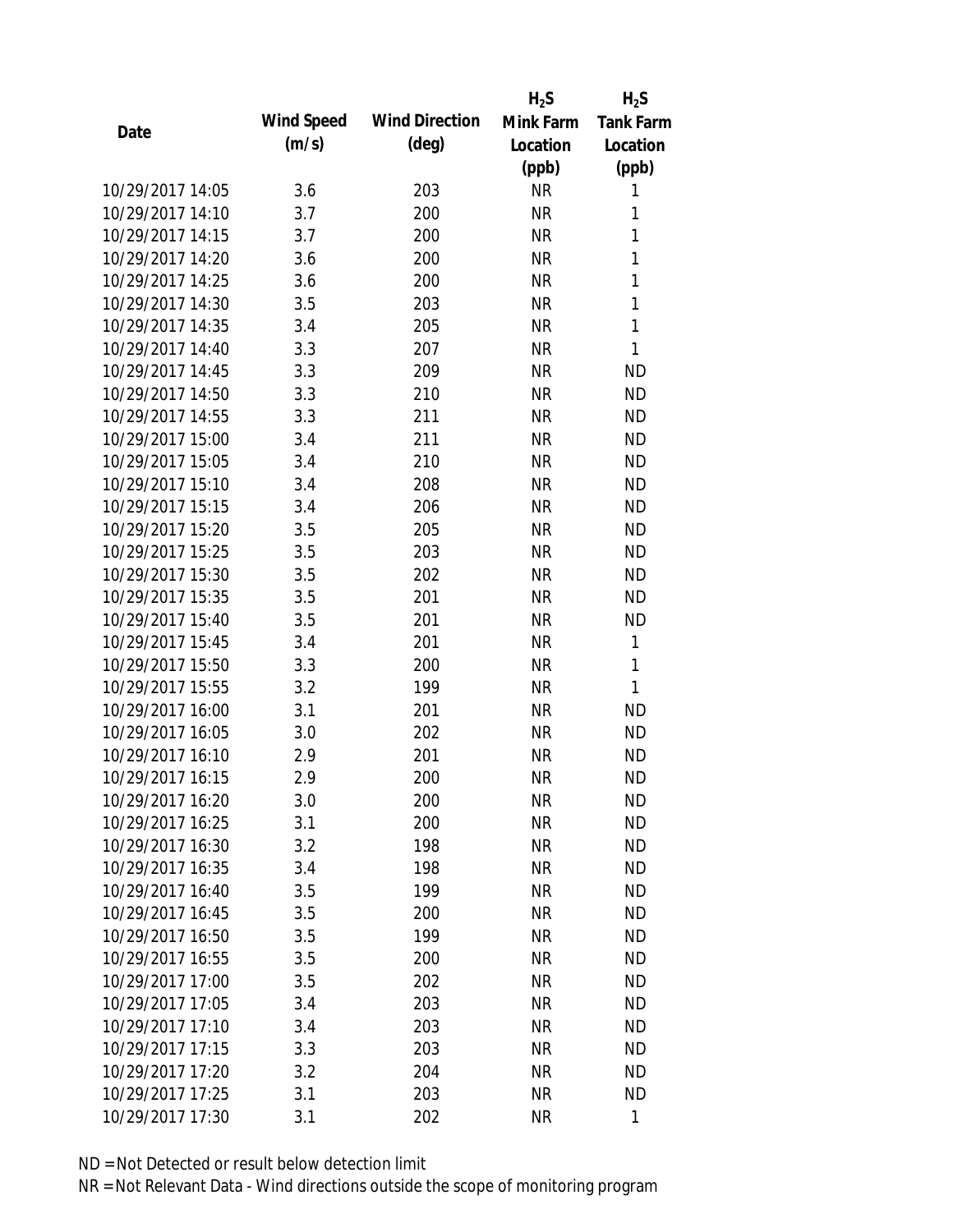|                  |            |                       | $H_2S$    | $H_2S$           |
|------------------|------------|-----------------------|-----------|------------------|
| Date             | Wind Speed | <b>Wind Direction</b> | Mink Farm | <b>Tank Farm</b> |
|                  | (m/s)      | $(\text{deg})$        | Location  | Location         |
|                  |            |                       | (ppb)     | (ppb)            |
| 10/29/2017 17:35 | 3.0        | 199                   | <b>NR</b> | 1                |
| 10/29/2017 17:40 | 2.9        | 197                   | <b>NR</b> | 1                |
| 10/29/2017 17:45 | 2.9        | 194                   | <b>NR</b> | 1                |
| 10/29/2017 17:50 | 2.8        | 191                   | <b>NR</b> | 1                |
| 10/29/2017 17:55 | 2.8        | 188                   | <b>NR</b> | 1                |
| 10/29/2017 18:00 | 2.7        | 186                   | <b>NR</b> | 1                |
| 10/29/2017 18:05 | 2.7        | 185                   | <b>NR</b> | 1                |
| 10/29/2017 18:10 | 2.7        | 185                   | <b>NR</b> | 1                |
| 10/29/2017 18:15 | 2.7        | 184                   | <b>NR</b> | 1                |
| 10/29/2017 18:20 | 2.7        | 184                   | <b>NR</b> | 1                |
| 10/29/2017 18:25 | 2.7        | 183                   | <b>NR</b> | 1                |
| 10/29/2017 18:30 | 2.7        | 183                   | <b>NR</b> | 1                |
| 10/29/2017 18:35 | 2.7        | 181                   | <b>NR</b> | 1                |
| 10/29/2017 18:40 | 2.7        | 179                   | <b>NR</b> | 1                |
| 10/29/2017 18:45 | 2.6        | 177                   | <b>NR</b> | 1                |
| 10/29/2017 18:50 | 2.6        | 175                   | <b>NR</b> | 1                |
| 10/29/2017 18:55 | 2.6        | 172                   | <b>NR</b> | 1                |
| 10/29/2017 19:00 | 2.6        | 170                   | <b>NR</b> | 1                |
| 10/29/2017 19:05 | 2.5        | 168                   | <b>NR</b> | <b>NR</b>        |
| 10/29/2017 19:10 | 2.5        | 167                   | <b>NR</b> | <b>NR</b>        |
| 10/29/2017 19:15 | 2.6        | 166                   | <b>NR</b> | <b>NR</b>        |
| 10/29/2017 19:20 | 2.6        | 166                   | <b>NR</b> | <b>NR</b>        |
| 10/29/2017 19:25 | 2.7        | 167                   | <b>NR</b> | <b>NR</b>        |
| 10/29/2017 19:30 | 2.8        | 168                   | <b>NR</b> | <b>NR</b>        |
| 10/29/2017 19:35 | 2.9        | 169                   | <b>NR</b> | <b>NR</b>        |
| 10/29/2017 19:40 | 3.0        | 170                   | <b>NR</b> | 1                |
| 10/29/2017 19:45 | 3.1        | 171                   | <b>NR</b> | 1                |
| 10/29/2017 19:50 | 3.1        | 172                   | NR        | 1                |
| 10/29/2017 19:55 | 3.1        | 174                   | <b>NR</b> | 1                |
| 10/29/2017 20:00 | 3.1        | 176                   | NR        | 1                |
| 10/29/2017 20:05 | 3.1        | 178                   | NR        | 1                |
| 10/29/2017 20:10 | 3.1        | 180                   | <b>NR</b> | 1                |
| 10/29/2017 20:15 | 3.0        | 181                   | NR        | 1                |
| 10/29/2017 20:20 | 3.0        | 183                   | <b>NR</b> | 1                |
| 10/29/2017 20:25 | 3.0        | 184                   | <b>NR</b> | 1                |
| 10/29/2017 20:30 | 3.0        | 184                   | NR        | 1                |
| 10/29/2017 20:35 | 3.1        | 185                   | NR        | 1                |
| 10/29/2017 20:40 | 3.1        | 185                   | NR        | 1                |
| 10/29/2017 20:45 | 3.1        | 185                   | <b>NR</b> | 1                |
| 10/29/2017 20:50 | 3.1        | 185                   | <b>NR</b> | 1                |
| 10/29/2017 20:55 | 3.1        | 184                   | <b>NR</b> | 1                |
| 10/29/2017 21:00 | 3.1        | 183                   | <b>NR</b> | 1                |
|                  |            |                       |           |                  |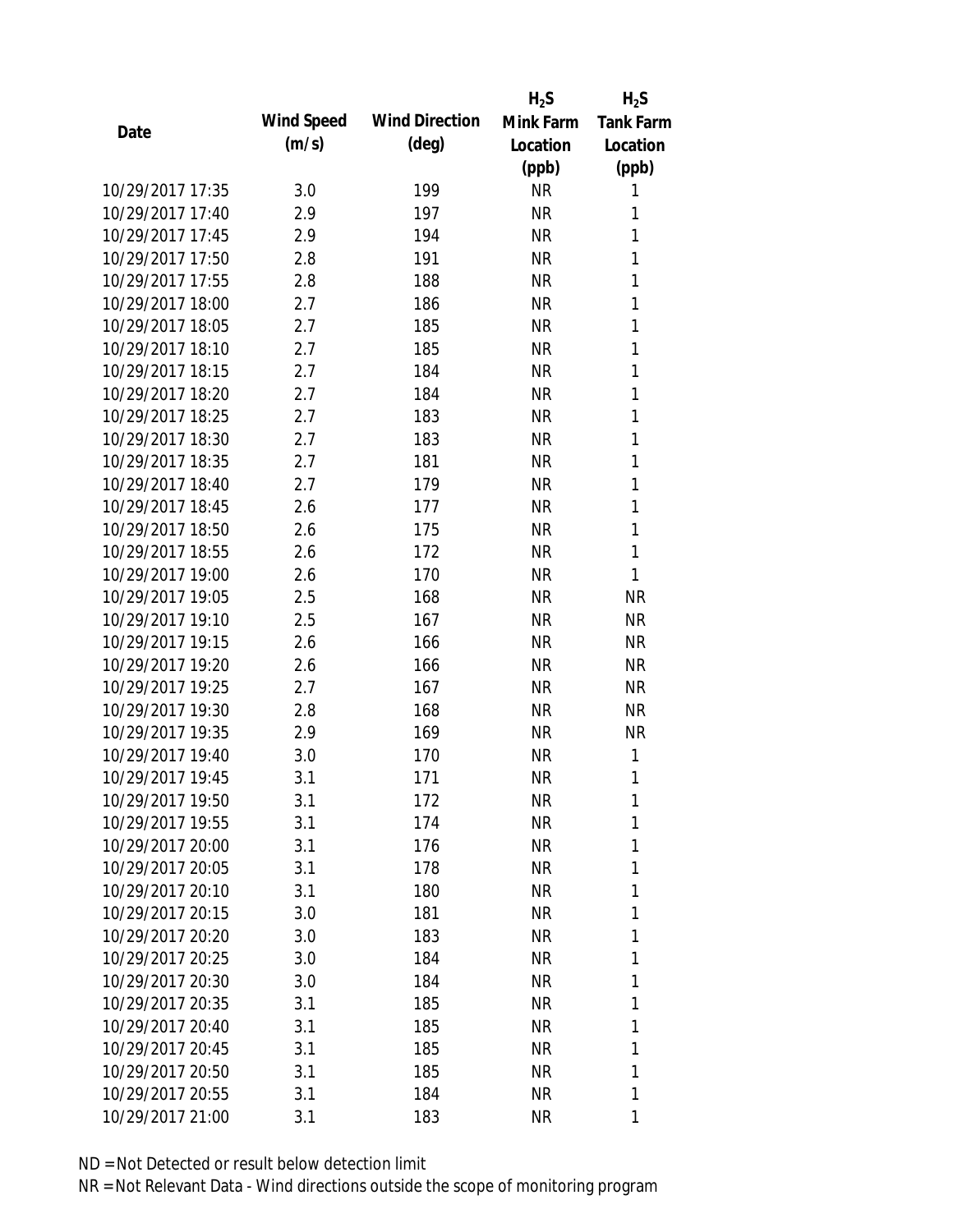|                  |            |                       | $H_2S$    | $H_2S$           |
|------------------|------------|-----------------------|-----------|------------------|
| Date             | Wind Speed | <b>Wind Direction</b> | Mink Farm | <b>Tank Farm</b> |
|                  | (m/s)      | $(\text{deg})$        | Location  | Location         |
|                  |            |                       | (ppb)     | (ppb)            |
| 10/29/2017 21:05 | 3.1        | 182                   | <b>NR</b> | 1                |
| 10/29/2017 21:10 | 3.0        | 181                   | <b>NR</b> | 1                |
| 10/29/2017 21:15 | 3.0        | 180                   | <b>NR</b> | 1                |
| 10/29/2017 21:20 | 3.0        | 178                   | <b>NR</b> | 1                |
| 10/29/2017 21:25 | 3.1        | 177                   | <b>NR</b> | 1                |
| 10/29/2017 21:30 | 3.1        | 176                   | <b>NR</b> | 1                |
| 10/29/2017 21:35 | 3.2        | 175                   | <b>NR</b> | 1                |
| 10/29/2017 21:40 | 3.3        | 174                   | <b>NR</b> | 1                |
| 10/29/2017 21:45 | 3.3        | 174                   | <b>NR</b> | 1                |
| 10/29/2017 21:50 | 3.4        | 174                   | <b>NR</b> | 1                |
| 10/29/2017 21:55 | 3.4        | 175                   | <b>NR</b> | 1                |
| 10/29/2017 22:00 | 3.4        | 176                   | <b>NR</b> | 1                |
| 10/29/2017 22:05 | 3.3        | 177                   | <b>NR</b> | 1                |
| 10/29/2017 22:10 | 3.3        | 178                   | <b>NR</b> | 1                |
| 10/29/2017 22:15 | 3.3        | 179                   | <b>NR</b> | 1                |
| 10/29/2017 22:20 | 3.4        | 180                   | <b>NR</b> | 1                |
| 10/29/2017 22:25 | 3.4        | 181                   | <b>NR</b> | 1                |
| 10/29/2017 22:30 | 3.5        | 182                   | <b>NR</b> | 1                |
| 10/29/2017 22:35 | 3.5        | 182                   | <b>NR</b> | 1                |
| 10/29/2017 22:40 | 3.6        | 183                   | <b>NR</b> | 1                |
| 10/29/2017 22:45 | 3.6        | 183                   | <b>NR</b> | 1                |
| 10/29/2017 22:50 | 3.6        | 184                   | <b>NR</b> | 1                |
| 10/29/2017 22:55 | 3.6        | 184                   | <b>NR</b> | 1                |
| 10/29/2017 23:00 | 3.5        | 184                   | <b>NR</b> | 1                |
| 10/29/2017 23:05 | 3.5        | 184                   | <b>NR</b> | 1                |
| 10/29/2017 23:10 | 3.4        | 184                   | <b>NR</b> | 1                |
| 10/29/2017 23:15 | 3.4        | 185                   | <b>NR</b> | 1                |
| 10/29/2017 23:20 | 3.4        | 185                   | NR        | 1                |
| 10/29/2017 23:25 | 3.4        | 186                   | <b>NR</b> | 1                |
| 10/29/2017 23:30 | 3.4        | 186                   | NR        | 1                |
| 10/29/2017 23:35 | 3.4        | 187                   | NR        | 1                |
| 10/29/2017 23:40 | 3.4        | 188                   | <b>NR</b> | 1                |
| 10/29/2017 23:45 | 3.4        | 189                   | NR        | 1                |
| 10/29/2017 23:50 | 3.4        | 190                   | <b>NR</b> | 1                |
| 10/29/2017 23:55 | 3.4        | 192                   | NR        | 1                |
| 10/29/2017 24:00 | 3.5        | 193                   | <b>NR</b> | 1                |
| 10/30/2017 00:05 | 3.6        | 196                   | NR        | 1                |
| 10/30/2017 00:10 | 3.7        | 198                   | NR        | 1                |
| 10/30/2017 00:15 | 3.8        | 202                   | NR        | 1                |
| 10/30/2017 00:20 | 4.0        | 206                   | NR        | 1                |
| 10/30/2017 00:25 | 4.1        | 211                   | <b>NR</b> | 1                |
| 10/30/2017 00:30 | 4.1        | 215                   | <b>NR</b> | 1                |
|                  |            |                       |           |                  |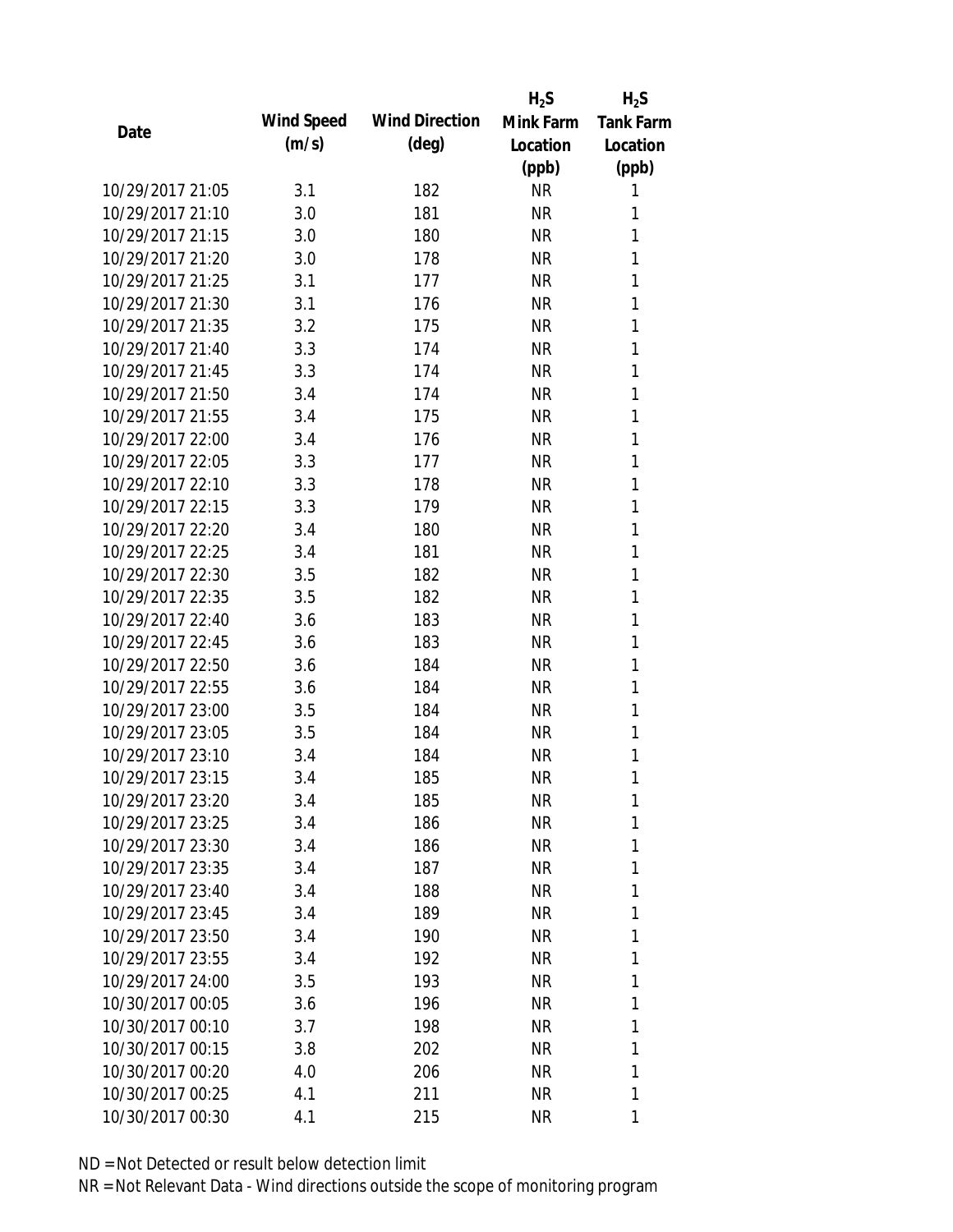|                  |            |                       | $H_2S$    | $H_2S$           |
|------------------|------------|-----------------------|-----------|------------------|
|                  | Wind Speed | <b>Wind Direction</b> | Mink Farm | <b>Tank Farm</b> |
| Date             | (m/s)      | $(\text{deg})$        | Location  | Location         |
|                  |            |                       | (ppb)     | (ppb)            |
| 10/30/2017 00:35 | 4.1        | 219                   | <b>NR</b> | 1                |
| 10/30/2017 00:40 | 4.1        | 222                   | <b>NR</b> | 1                |
| 10/30/2017 00:45 | 4.0        | 224                   | <b>NR</b> | $\mathbf{1}$     |
| 10/30/2017 00:50 | 4.0        | 225                   | <b>NR</b> | 1                |
| 10/30/2017 00:55 | 3.9        | 225                   | <b>NR</b> | $\mathbf{1}$     |
| 10/30/2017 01:00 | 3.9        | 224                   | <b>NR</b> | $\mathbf{1}$     |
| 10/30/2017 01:05 | 3.9        | 224                   | <b>NR</b> | 1                |
| 10/30/2017 01:10 | 3.9        | 224                   | <b>NR</b> | <b>ND</b>        |
| 10/30/2017 01:15 | 3.9        | 224                   | <b>NR</b> | <b>ND</b>        |
| 10/30/2017 01:20 | 3.9        | 223                   | <b>NR</b> | <b>ND</b>        |
| 10/30/2017 01:25 | 3.8        | 223                   | <b>NR</b> | <b>ND</b>        |
| 10/30/2017 01:30 | 3.8        | 224                   | <b>NR</b> | <b>ND</b>        |
| 10/30/2017 01:35 | 3.8        | 226                   | <b>NR</b> | <b>ND</b>        |
| 10/30/2017 01:40 | 3.8        | 228                   | <b>NR</b> | <b>ND</b>        |
| 10/30/2017 01:45 | 3.9        | 230                   | <b>ND</b> | <b>ND</b>        |
| 10/30/2017 01:50 | 4.0        | 234                   | <b>ND</b> | <b>ND</b>        |
| 10/30/2017 01:55 | 4.2        | 237                   | <b>ND</b> | <b>ND</b>        |
| 10/30/2017 02:00 | 4.2        | 238                   | <b>ND</b> | <b>ND</b>        |
| 10/30/2017 02:05 | 4.2        | 239                   | <b>ND</b> | <b>ND</b>        |
| 10/30/2017 02:10 | 4.1        | 238                   | <b>ND</b> | <b>ND</b>        |
| 10/30/2017 02:15 | 4.0        | 236                   | <b>ND</b> | <b>ND</b>        |
| 10/30/2017 02:20 | 3.9        | 233                   | <b>ND</b> | <b>ND</b>        |
| 10/30/2017 02:25 | 3.8        | 230                   | <b>ND</b> | <b>ND</b>        |
| 10/30/2017 02:30 | 3.8        | 229                   | <b>NR</b> | <b>ND</b>        |
| 10/30/2017 02:35 | 3.9        | 229                   | <b>NR</b> | 1                |
| 10/30/2017 02:40 | 4.1        | 231                   | <b>ND</b> | 1                |
| 10/30/2017 02:45 | 4.3        | 233                   | <b>ND</b> | 1                |
| 10/30/2017 02:50 | 4.5        | 237                   | <b>ND</b> | 1                |
| 10/30/2017 02:55 | 4.7        | 241                   | <b>ND</b> | 1                |
| 10/30/2017 03:00 | 4.9        | 244                   | ND.       | 1                |
| 10/30/2017 03:05 | 5.0        | 246                   | <b>ND</b> | 1                |
| 10/30/2017 03:10 | 5.0        | 247                   | <b>ND</b> | 1                |
| 10/30/2017 03:15 | 5.1        | 248                   | ND.       | 1                |
| 10/30/2017 03:20 | 5.0        | 248                   | ND        | 1                |
| 10/30/2017 03:25 | 5.0        | 248                   | ND        | 1                |
| 10/30/2017 03:30 | 5.0        | 248                   | <b>ND</b> | 1                |
| 10/30/2017 03:35 | 5.0        | 248                   | ND.       | 1                |
| 10/30/2017 03:40 | 5.1        | 248                   | <b>ND</b> | 1                |
| 10/30/2017 03:45 | 5.2        | 247                   | <b>ND</b> | 1                |
| 10/30/2017 03:50 | 5.2        | 247                   | <b>ND</b> | 1                |
| 10/30/2017 03:55 |            |                       |           | 1                |
|                  | 5.3        | 247                   | <b>ND</b> |                  |
| 10/30/2017 04:00 | 5.3        | 247                   | ND        | 1                |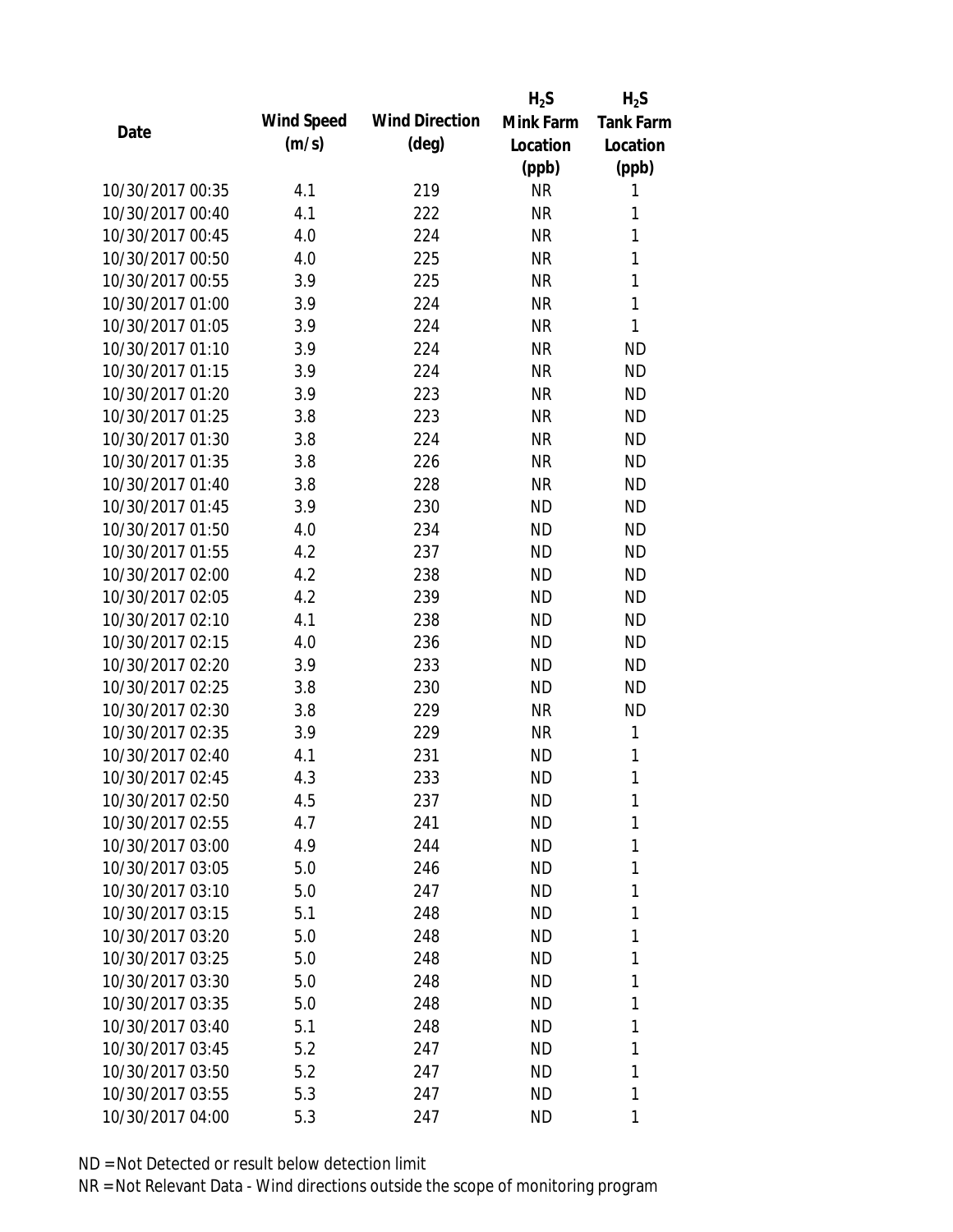|                  |            |                       | $H_2S$    | $H_2S$           |
|------------------|------------|-----------------------|-----------|------------------|
| Date             | Wind Speed | <b>Wind Direction</b> | Mink Farm | <b>Tank Farm</b> |
|                  | (m/s)      | $(\text{deg})$        | Location  | Location         |
|                  |            |                       | (ppb)     | (ppb)            |
| 10/30/2017 04:05 | 5.3        | 247                   | <b>ND</b> | 1                |
| 10/30/2017 04:10 | 5.2        | 247                   | <b>ND</b> | 1                |
| 10/30/2017 04:15 | 5.0        | 247                   | <b>ND</b> | <b>ND</b>        |
| 10/30/2017 04:20 | 4.9        | 247                   | <b>ND</b> | <b>ND</b>        |
| 10/30/2017 04:25 | 4.8        | 247                   | <b>ND</b> | <b>ND</b>        |
| 10/30/2017 04:30 | 4.7        | 247                   | <b>ND</b> | <b>ND</b>        |
| 10/30/2017 04:35 | 4.6        | 248                   | <b>ND</b> | <b>ND</b>        |
| 10/30/2017 04:40 | 4.5        | 248                   | <b>ND</b> | <b>ND</b>        |
| 10/30/2017 04:45 | 4.5        | 248                   | <b>ND</b> | <b>ND</b>        |
| 10/30/2017 04:50 | 4.6        | 249                   | <b>ND</b> | <b>ND</b>        |
| 10/30/2017 04:55 | 4.6        | 249                   | <b>ND</b> | 1                |
| 10/30/2017 05:00 | 4.7        | 250                   | <b>ND</b> | 1                |
| 10/30/2017 05:05 | 4.7        | 250                   | <b>ND</b> | 1                |
| 10/30/2017 05:10 | 4.8        | 251                   | <b>ND</b> | <b>ND</b>        |
| 10/30/2017 05:15 | 4.8        | 252                   | <b>ND</b> | <b>ND</b>        |
| 10/30/2017 05:20 | 4.8        | 252                   | <b>ND</b> | <b>ND</b>        |
| 10/30/2017 05:25 | 4.7        | 254                   | <b>ND</b> | <b>ND</b>        |
| 10/30/2017 05:30 | 4.6        | 255                   | <b>ND</b> | <b>ND</b>        |
| 10/30/2017 05:35 | 4.5        | 257                   | <b>ND</b> | <b>ND</b>        |
| 10/30/2017 05:40 | 4.4        | 259                   | <b>ND</b> | 1                |
| 10/30/2017 05:45 | 4.2        | 261                   | <b>ND</b> | 1                |
| 10/30/2017 05:50 | 4.1        | 263                   | <b>ND</b> | $\mathbf{1}$     |
| 10/30/2017 05:55 | 4.0        | 265                   | <b>ND</b> | 1                |
| 10/30/2017 06:00 | 4.0        | 266                   | <b>ND</b> | $\mathbf{1}$     |
| 10/30/2017 06:05 | 3.9        | 268                   | 1         | 1                |
| 10/30/2017 06:10 | 3.9        | 269                   | 1         | <b>ND</b>        |
| 10/30/2017 06:15 | 4.0        | 271                   | 1         | <b>ND</b>        |
| 10/30/2017 06:20 | 4.0        | 272                   | 1         | <b>ND</b>        |
| 10/30/2017 06:25 | 3.9        | 274                   | 1         | <b>ND</b>        |
| 10/30/2017 06:30 | 3.9        | 275                   | 1         | <b>ND</b>        |
| 10/30/2017 06:35 | 3.8        | 276                   | 1         | <b>NR</b>        |
| 10/30/2017 06:40 | 3.8        | 277                   | 1         | <b>NR</b>        |
| 10/30/2017 06:45 | 3.7        | 277                   | 1         | <b>NR</b>        |
| 10/30/2017 06:50 | 3.7        | 276                   | 1         | <b>NR</b>        |
| 10/30/2017 06:55 | 3.7        | 276                   | 1         | <b>NR</b>        |
| 10/30/2017 07:00 | 3.7        | 274                   | 1         | 1                |
| 10/30/2017 07:05 | 3.7        | 273                   | 1         | 1                |
| 10/30/2017 07:10 | 3.7        | 272                   | 1         | 1                |
| 10/30/2017 07:15 | 3.8        | 271                   | 1         | 1                |
| 10/30/2017 07:20 | 3.8        | 271                   | 1         | 1                |
| 10/30/2017 07:25 | 3.9        | 271                   | 1         | 1                |
| 10/30/2017 07:30 | 3.9        | 271                   | 1         | 1                |
|                  |            |                       |           |                  |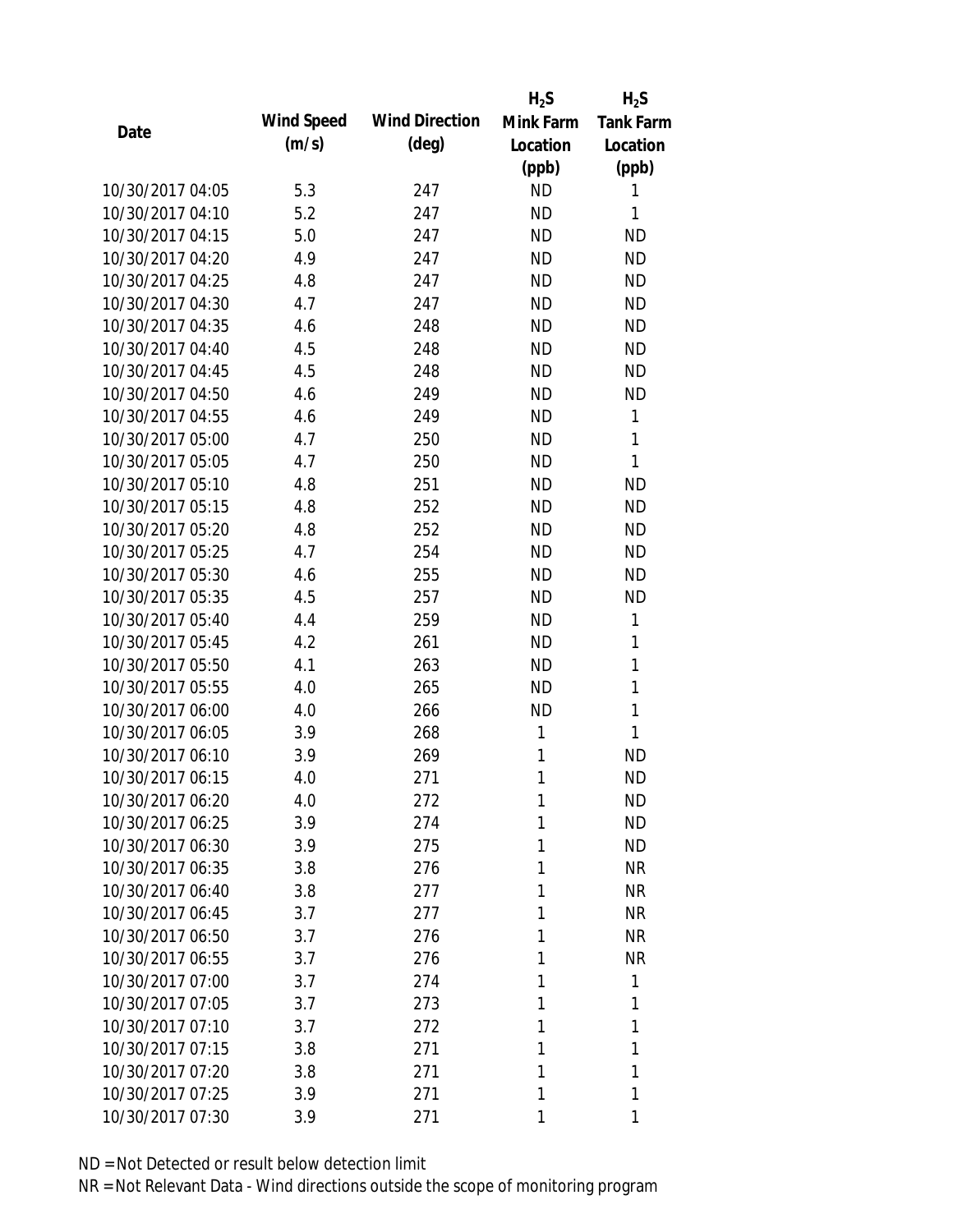|                  |            |                       | $H_2S$    | $H_2S$           |
|------------------|------------|-----------------------|-----------|------------------|
| Date             | Wind Speed | <b>Wind Direction</b> | Mink Farm | <b>Tank Farm</b> |
|                  | (m/s)      | $(\text{deg})$        | Location  | Location         |
|                  |            |                       | (ppb)     | (ppb)            |
| 10/30/2017 07:35 | 3.9        | 271                   | 1         | 1                |
| 10/30/2017 07:40 | 3.9        | 271                   | 1         | 1                |
| 10/30/2017 07:45 | 3.8        | 269                   | <b>ND</b> | 1                |
| 10/30/2017 07:50 | 3.7        | 268                   | <b>ND</b> | 1                |
| 10/30/2017 07:55 | 3.6        | 266                   | <b>ND</b> | 1                |
| 10/30/2017 08:00 | 3.5        | 264                   | <b>ND</b> | 1                |
| 10/30/2017 08:05 | 3.4        | 262                   | <b>ND</b> | 1                |
| 10/30/2017 08:10 | 3.3        | 261                   | <b>ND</b> | 1                |
| 10/30/2017 08:15 | 3.3        | 260                   | <b>ND</b> | 1                |
| 10/30/2017 08:20 | 3.3        | 260                   | <b>ND</b> | 1                |
| 10/30/2017 08:25 | 3.3        | 260                   | <b>ND</b> | 1                |
| 10/30/2017 08:30 | 3.3        | 261                   | <b>ND</b> | 1                |
| 10/30/2017 08:35 | 3.4        | 262                   | 1         | 1                |
| 10/30/2017 08:40 | 3.5        | 263                   | 1         | 1                |
| 10/30/2017 08:45 | 3.5        | 265                   | 1         | 1                |
| 10/30/2017 08:50 | 3.6        | 266                   | 1         | 1                |
| 10/30/2017 08:55 | 3.7        | 268                   | 1         | 1                |
| 10/30/2017 09:00 | 3.7        | 271                   | 1         | 1                |
| 10/30/2017 09:05 | 3.8        | 274                   | 1         | 1                |
| 10/30/2017 09:10 | 3.8        | 276                   | 1         | <b>NR</b>        |
| 10/30/2017 09:15 | 3.8        | 279                   | 1         | <b>NR</b>        |
| 10/30/2017 09:20 | 3.9        | 281                   | 1         | <b>NR</b>        |
| 10/30/2017 09:25 | 4.1        | 283                   | 1         | <b>NR</b>        |
| 10/30/2017 09:30 | 4.2        | 285                   | <b>ND</b> | <b>NR</b>        |
| 10/30/2017 09:35 | 4.4        | 285                   | <b>ND</b> | <b>NR</b>        |
| 10/30/2017 09:40 | 4.5        | 285                   | <b>ND</b> | <b>NR</b>        |
| 10/30/2017 09:45 | 4.6        | 285                   | <b>ND</b> | <b>NR</b>        |
| 10/30/2017 09:50 | 4.6        | 285                   | <b>ND</b> | NR               |
| 10/30/2017 09:55 | 4.7        | 284                   | <b>ND</b> | <b>NR</b>        |
| 10/30/2017 10:00 | 4.7        | 283                   | 1         | <b>NR</b>        |
| 10/30/2017 10:05 | 4.8        | 282                   | <b>ND</b> | <b>NR</b>        |
| 10/30/2017 10:10 | 5.0        | 282                   | <b>ND</b> | <b>NR</b>        |
| 10/30/2017 10:15 | 5.2        | 282                   | <b>ND</b> | <b>NR</b>        |
| 10/30/2017 10:20 | 5.4        | 282                   | <b>ND</b> | <b>NR</b>        |
| 10/30/2017 10:25 | 5.7        | 284                   | <b>ND</b> | <b>NR</b>        |
| 10/30/2017 10:30 | 5.8        | 286                   | <b>ND</b> | <b>NR</b>        |
| 10/30/2017 10:35 | 5.9        | 288                   | <b>ND</b> | <b>NR</b>        |
| 10/30/2017 10:40 | 5.8        | 290                   | <b>ND</b> | <b>NR</b>        |
| 10/30/2017 10:45 | 5.7        | 292                   | <b>ND</b> | <b>NR</b>        |
| 10/30/2017 10:50 | 5.6        | 293                   | <b>ND</b> | <b>NR</b>        |
| 10/30/2017 10:55 | 5.5        | 293                   | <b>ND</b> | <b>NR</b>        |
| 10/30/2017 11:00 | 5.4        | 292                   | <b>ND</b> | <b>NR</b>        |
|                  |            |                       |           |                  |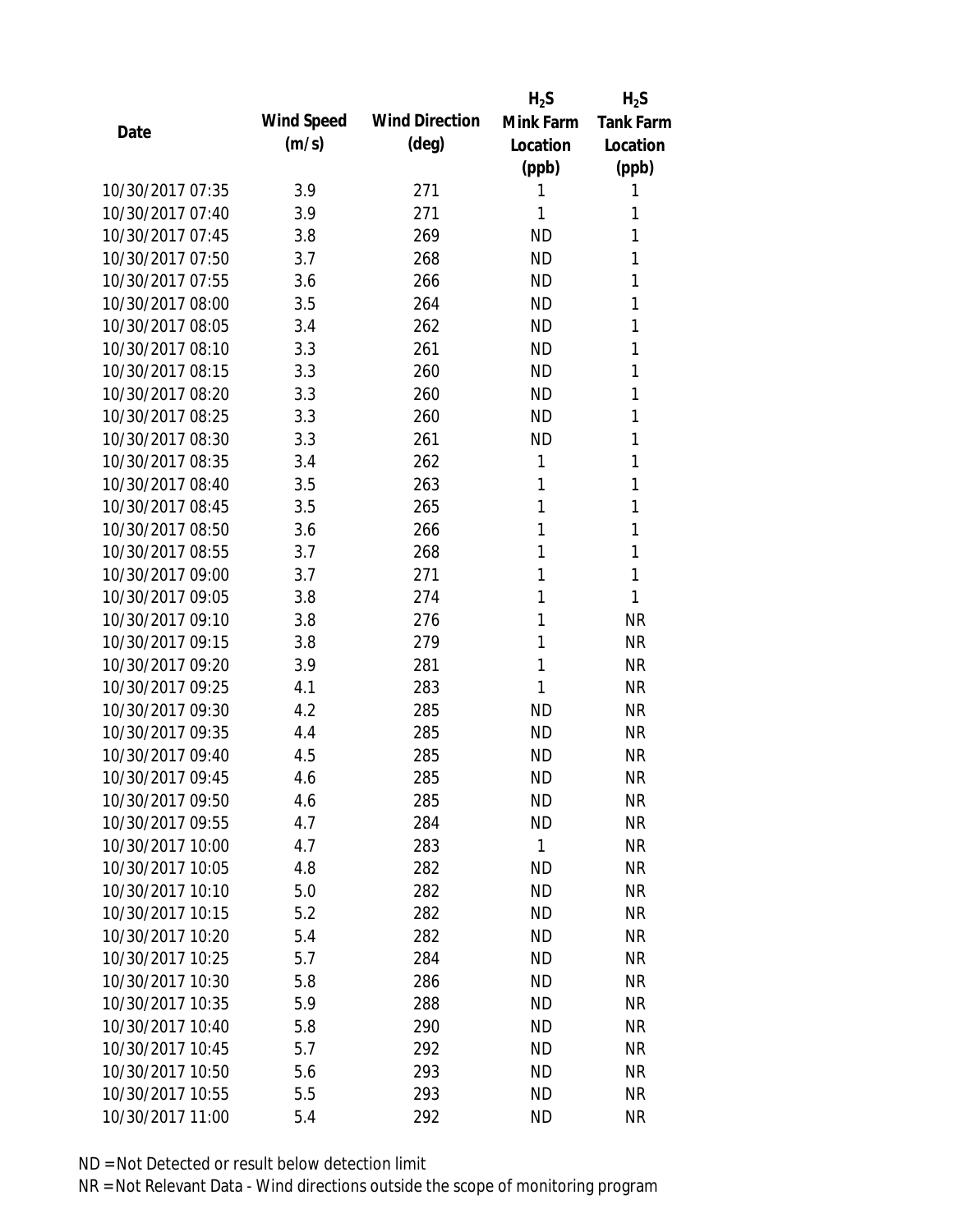|                  |            |                       | $H_2S$       | $H_2S$           |
|------------------|------------|-----------------------|--------------|------------------|
| Date             | Wind Speed | <b>Wind Direction</b> | Mink Farm    | <b>Tank Farm</b> |
|                  | (m/s)      | $(\text{deg})$        | Location     | Location         |
|                  |            |                       | (ppb)        | (ppb)            |
| 10/30/2017 11:05 | 5.5        | 291                   | <b>ND</b>    | <b>NR</b>        |
| 10/30/2017 11:10 | 5.6        | 289                   | <b>ND</b>    | <b>NR</b>        |
| 10/30/2017 11:15 | 5.6        | 286                   | <b>ND</b>    | <b>NR</b>        |
| 10/30/2017 11:20 | 5.7        | 284                   | <b>ND</b>    | <b>NR</b>        |
| 10/30/2017 11:25 | 5.7        | 282                   | <b>ND</b>    | <b>NR</b>        |
| 10/30/2017 11:30 | 5.8        | 280                   | <b>ND</b>    | <b>NR</b>        |
| 10/30/2017 11:35 | 5.7        | 278                   | <b>ND</b>    | <b>NR</b>        |
| 10/30/2017 11:40 | 5.7        | 278                   | <b>ND</b>    | <b>NR</b>        |
| 10/30/2017 11:45 | 5.7        | 277                   | <b>ND</b>    | <b>NR</b>        |
| 10/30/2017 11:50 | 5.7        | 277                   | <b>ND</b>    | <b>NR</b>        |
| 10/30/2017 11:55 | 5.9        | 277                   | <b>ND</b>    | <b>NR</b>        |
| 10/30/2017 12:00 | 6.0        | 277                   | <b>ND</b>    | <b>NR</b>        |
| 10/30/2017 12:05 | 6.1        | 277                   | <b>ND</b>    | <b>NR</b>        |
| 10/30/2017 12:10 | 6.1        | 276                   | <b>ND</b>    | <b>NR</b>        |
| 10/30/2017 12:15 | 6.2        | 277                   | <b>ND</b>    | <b>NR</b>        |
| 10/30/2017 12:20 | 6.2        | 277                   | 1            | <b>NR</b>        |
| 10/30/2017 12:25 | 6.1        | 278                   | 1            | <b>NR</b>        |
| 10/30/2017 12:30 | 6.2        | 278                   | $\mathbf{1}$ | <b>NR</b>        |
| 10/30/2017 12:35 | 6.3        | 280                   | $\mathbf{1}$ | <b>NR</b>        |
| 10/30/2017 12:40 | 6.4        | 280                   | 1            | <b>NR</b>        |
| 10/30/2017 12:45 | 6.5        | 280                   | 1            | <b>NR</b>        |
| 10/30/2017 12:50 | 6.7        | 280                   | 1            | <b>NR</b>        |
| 10/30/2017 12:55 | 6.8        | 280                   | 1            | <b>NR</b>        |
| 10/30/2017 13:00 | 6.9        | 280                   | 1            | <b>NR</b>        |
| 10/30/2017 13:05 | 7.0        | 279                   | 1            | <b>NR</b>        |
| 10/30/2017 13:10 | 7.0        | 278                   | 1            | <b>NR</b>        |
| 10/30/2017 13:15 | 7.0        | 278                   | 1            | <b>NR</b>        |
| 10/30/2017 13:20 | 7.0        | 278                   | 1            | <b>NR</b>        |
| 10/30/2017 13:25 | 6.9        | 277                   | 1            | <b>NR</b>        |
| 10/30/2017 13:30 | 7.0        | 277                   | 1            | <b>NR</b>        |
| 10/30/2017 13:35 | 7.0        | 277                   | 1            | <b>NR</b>        |
| 10/30/2017 13:40 | 7.2        | 276                   | 1            | <b>NR</b>        |
| 10/30/2017 13:45 | 7.3        | 275                   | 1            | <b>ND</b>        |
| 10/30/2017 13:50 | 7.4        | 275                   | 1            | <b>ND</b>        |
| 10/30/2017 13:55 | 7.6        | 274                   | 1            | <b>ND</b>        |
| 10/30/2017 14:00 | 7.7        | 274                   | 1            | <b>ND</b>        |
| 10/30/2017 14:05 | 7.8        | 273                   | 1            | 1                |
| 10/30/2017 14:10 | 7.8        | 273                   | 1            | 1                |
| 10/30/2017 14:15 | 7.8        | 273                   | 1            | 1                |
| 10/30/2017 14:20 | 7.8        | 272                   | 1            | 1                |
| 10/30/2017 14:25 | 7.7        | 271                   | 1            | 1                |
| 10/30/2017 14:30 | 7.7        | 270                   | 1            | 1                |
|                  |            |                       |              |                  |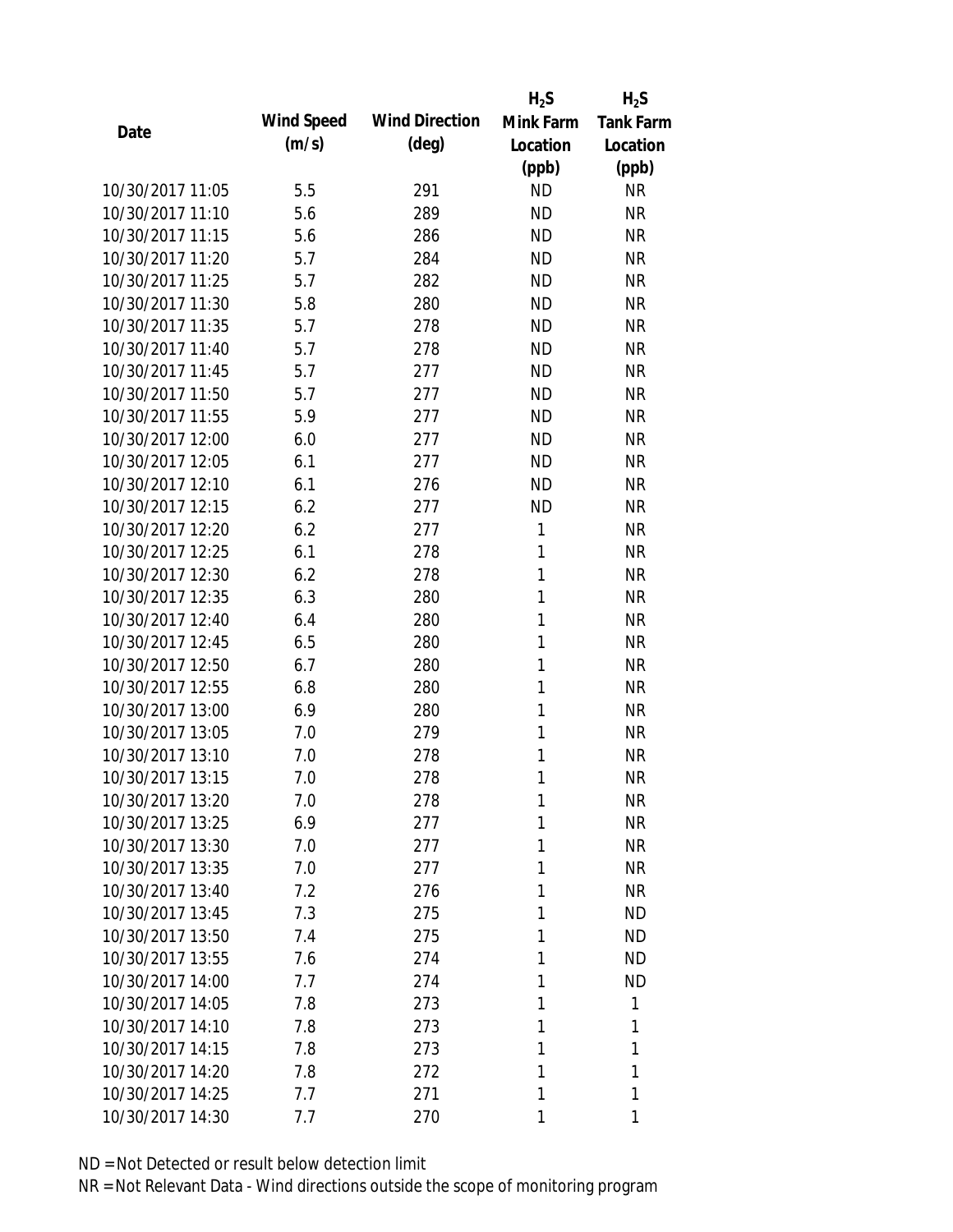|                  |            |                       | $H_2S$    | $H_2S$           |
|------------------|------------|-----------------------|-----------|------------------|
| Date             | Wind Speed | <b>Wind Direction</b> | Mink Farm | <b>Tank Farm</b> |
|                  | (m/s)      | $(\text{deg})$        | Location  | Location         |
|                  |            |                       | (ppb)     | (ppb)            |
| 10/30/2017 14:35 | 7.6        | 269                   | 1         | 1                |
| 10/30/2017 14:40 | 7.5        | 269                   | 1         | 1                |
| 10/30/2017 14:45 | 7.5        | 269                   | 1         | 1                |
| 10/30/2017 14:50 | 7.5        | 270                   | 1         | <b>ND</b>        |
| 10/30/2017 14:55 | 7.4        | 271                   | 1         | <b>ND</b>        |
| 10/30/2017 15:00 | 7.4        | 271                   | 1         | <b>ND</b>        |
| 10/30/2017 15:05 | 7.4        | 272                   | 1         | <b>ND</b>        |
| 10/30/2017 15:10 | 7.4        | 273                   | 1         | <b>ND</b>        |
| 10/30/2017 15:15 | 7.3        | 273                   | 1         | <b>ND</b>        |
| 10/30/2017 15:20 | 7.3        | 272                   | 1         | <b>ND</b>        |
| 10/30/2017 15:25 | 7.4        | 271                   | 1         | <b>ND</b>        |
| 10/30/2017 15:30 | 7.4        | 270                   | 1         | <b>ND</b>        |
| 10/30/2017 15:35 | 7.5        | 270                   | 1         | <b>ND</b>        |
| 10/30/2017 15:40 | 7.5        | 270                   | 1         | <b>ND</b>        |
| 10/30/2017 15:45 | 7.6        | 271                   | 1         | <b>ND</b>        |
| 10/30/2017 15:50 | 7.8        | 272                   | <b>ND</b> | <b>ND</b>        |
| 10/30/2017 15:55 | 7.9        | 274                   | <b>ND</b> | <b>ND</b>        |
| 10/30/2017 16:00 | 8.0        | 275                   | <b>ND</b> | <b>ND</b>        |
| 10/30/2017 16:05 | 8.1        | 277                   | <b>ND</b> | <b>NR</b>        |
| 10/30/2017 16:10 | 8.1        | 278                   | <b>ND</b> | <b>NR</b>        |
| 10/30/2017 16:15 | 8.2        | 279                   | <b>ND</b> | <b>NR</b>        |
| 10/30/2017 16:20 | 8.1        | 280                   | <b>ND</b> | <b>NR</b>        |
| 10/30/2017 16:25 | 8.0        | 279                   | <b>ND</b> | <b>NR</b>        |
| 10/30/2017 16:30 | 7.9        | 279                   | <b>ND</b> | <b>NR</b>        |
| 10/30/2017 16:35 | 7.8        | 278                   | <b>ND</b> | <b>NR</b>        |
| 10/30/2017 16:40 | 7.9        | 277                   | <b>ND</b> | <b>NR</b>        |
| 10/30/2017 16:45 | 7.8        | 276                   | <b>ND</b> | <b>NR</b>        |
| 10/30/2017 16:50 | 7.8        | 276                   | <b>ND</b> | <b>NR</b>        |
| 10/30/2017 16:55 | 7.8        | 276                   | <b>ND</b> | <b>NR</b>        |
| 10/30/2017 17:00 | 7.8        | 277                   | <b>ND</b> | <b>NR</b>        |
| 10/30/2017 17:05 | 7.8        | 277                   | 1         | <b>NR</b>        |
| 10/30/2017 17:10 | 7.7        | 277                   | 1         | <b>NR</b>        |
| 10/30/2017 17:15 | 7.6        | 278                   | 1         | <b>NR</b>        |
| 10/30/2017 17:20 | 7.5        | 278                   | 1         | <b>NR</b>        |
| 10/30/2017 17:25 | 7.5        | 279                   | 1         | <b>NR</b>        |
| 10/30/2017 17:30 | 7.4        | 280                   | 1         | <b>NR</b>        |
| 10/30/2017 17:35 | 7.3        | 281                   | 1         | <b>NR</b>        |
| 10/30/2017 17:40 | 7.2        | 283                   | <b>ND</b> | <b>NR</b>        |
| 10/30/2017 17:45 | 7.0        | 283                   | <b>ND</b> | <b>NR</b>        |
| 10/30/2017 17:50 | 6.9        | 283                   | ND        | NR               |
| 10/30/2017 17:55 | 6.7        | 281                   | <b>ND</b> | <b>NR</b>        |
| 10/30/2017 18:00 | 6.6        | 280                   | <b>ND</b> | <b>NR</b>        |
|                  |            |                       |           |                  |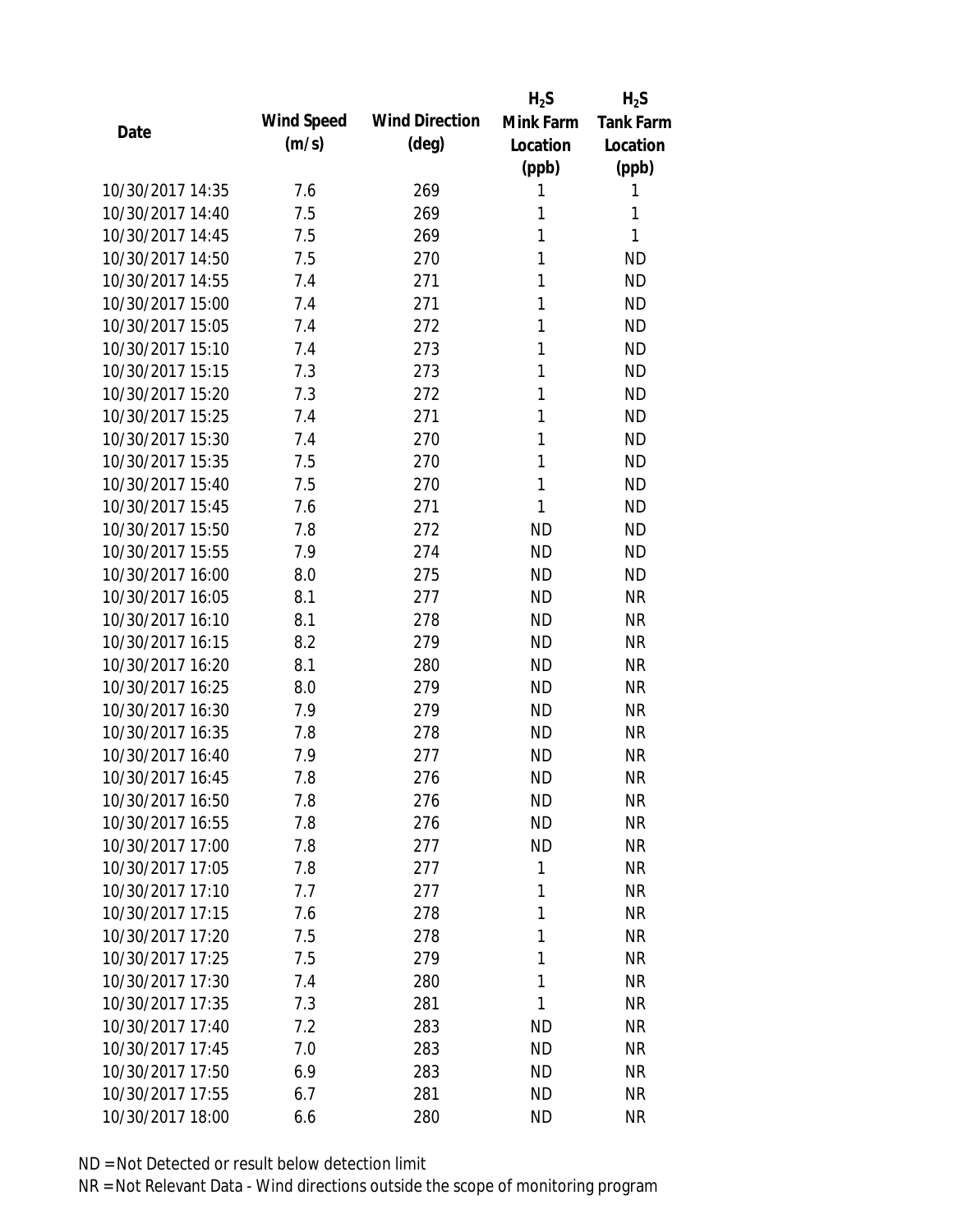|                  |            |                       | $H_2S$    | $H_2S$           |
|------------------|------------|-----------------------|-----------|------------------|
| Date             | Wind Speed | <b>Wind Direction</b> | Mink Farm | <b>Tank Farm</b> |
|                  | (m/s)      | $(\text{deg})$        | Location  | Location         |
|                  |            |                       | (ppb)     | (ppb)            |
| 10/30/2017 18:05 | 6.4        | 279                   | <b>ND</b> | <b>NR</b>        |
| 10/30/2017 18:10 | 6.4        | 277                   | 1         | <b>NR</b>        |
| 10/30/2017 18:15 | 6.4        | 276                   | 1         | <b>NR</b>        |
| 10/30/2017 18:20 | 6.4        | 276                   | 1         | <b>NR</b>        |
| 10/30/2017 18:25 | 6.5        | 276                   | 1         | <b>NR</b>        |
| 10/30/2017 18:30 | 6.5        | 276                   | 1         | <b>NR</b>        |
| 10/30/2017 18:35 | 6.4        | 276                   | 1         | <b>NR</b>        |
| 10/30/2017 18:40 | 6.3        | 275                   | 1         | <b>ND</b>        |
| 10/30/2017 18:45 | 6.2        | 274                   | 1         | <b>ND</b>        |
| 10/30/2017 18:50 | 6.0        | 273                   | 1         | <b>ND</b>        |
| 10/30/2017 18:55 | 5.9        | 272                   | 1         | <b>ND</b>        |
| 10/30/2017 19:00 | 5.8        | 271                   | 1         | <b>ND</b>        |
| 10/30/2017 19:05 | 5.8        | 271                   | 1         | <b>ND</b>        |
| 10/30/2017 19:10 | 5.7        | 270                   | 1         | 1                |
| 10/30/2017 19:15 | 5.7        | 270                   | 1         | 1                |
| 10/30/2017 19:20 | 5.6        | 270                   | 1         | 1                |
| 10/30/2017 19:25 | 5.5        | 271                   | 1         | 1                |
| 10/30/2017 19:30 | 5.5        | 271                   | 1         | 1                |
| 10/30/2017 19:35 | 5.3        | 271                   | 1         | 1                |
| 10/30/2017 19:40 | 5.2        | 271                   | 1         | 1                |
| 10/30/2017 19:45 | 5.2        | 270                   | 1         | 1                |
| 10/30/2017 19:50 | 5.2        | 270                   | 1         | 1                |
| 10/30/2017 19:55 | 5.1        | 269                   | 1         | 1                |
| 10/30/2017 20:00 | 5.1        | 268                   | 1         | 1                |
| 10/30/2017 20:05 | 5.1        | 268                   | 1         | 1                |
| 10/30/2017 20:10 | 5.1        | 268                   | 1         | 1                |
| 10/30/2017 20:15 | 5.2        | 268                   | 1         | 1                |
| 10/30/2017 20:20 | 5.2        | 268                   | 1         | 1                |
| 10/30/2017 20:25 | 5.3        | 270                   | 1         | 1                |
| 10/30/2017 20:30 | 5.3        | 270                   | 1         | 1                |
| 10/30/2017 20:35 | 5.3        | 271                   | 1         | 1                |
| 10/30/2017 20:40 | 5.3        | 271                   | 1         | 1                |
| 10/30/2017 20:45 | 5.2        | 271                   | 1         | 1                |
| 10/30/2017 20:50 | 5.1        | 270                   | 1         | 1                |
| 10/30/2017 20:55 | 5.1        | 269                   | 1         | 1                |
| 10/30/2017 21:00 | 5.1        | 269                   | 1         | 1                |
| 10/30/2017 21:05 | 5.2        | 269                   | 1         | 1                |
| 10/30/2017 21:10 | 5.4        | 268                   | 1         | 1                |
| 10/30/2017 21:15 | 5.6        | 269                   | 1         | 1                |
| 10/30/2017 21:20 | 5.7        | 269                   | 1         | ND               |
| 10/30/2017 21:25 | 5.8        | 269                   | 1         | <b>ND</b>        |
| 10/30/2017 21:30 | 5.8        | 269                   | 1         | <b>ND</b>        |
|                  |            |                       |           |                  |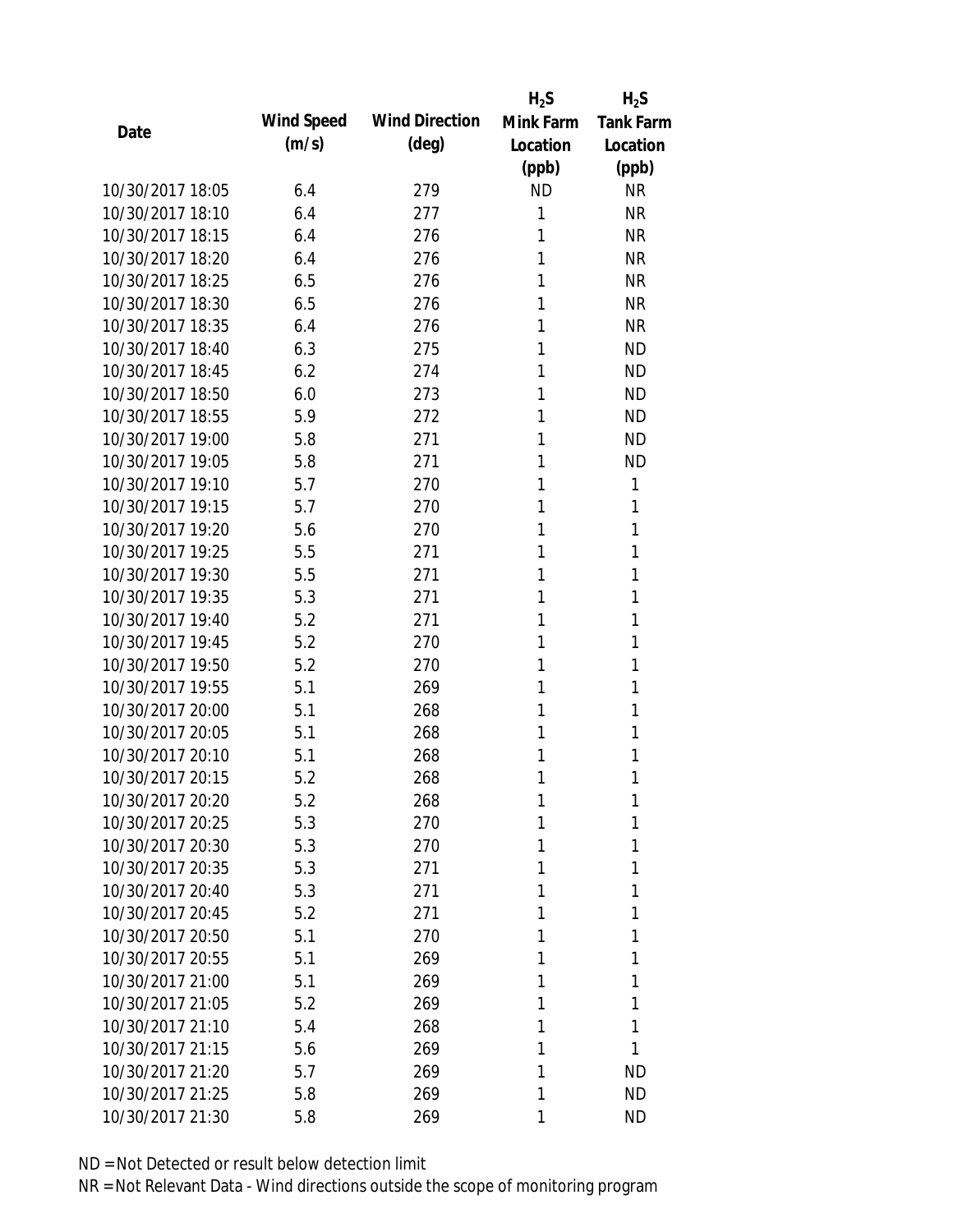|                  |            |                       | $H_2S$    | $H_2S$           |
|------------------|------------|-----------------------|-----------|------------------|
| Date             | Wind Speed | <b>Wind Direction</b> | Mink Farm | <b>Tank Farm</b> |
|                  | (m/s)      | $(\text{deg})$        | Location  | Location         |
|                  |            |                       | (ppb)     | (ppb)            |
| 10/30/2017 21:35 | 5.8        | 268                   | 1         | <b>ND</b>        |
| 10/30/2017 21:40 | 5.7        | 266                   | 1         | <b>ND</b>        |
| 10/30/2017 21:45 | 5.7        | 265                   | 1         | <b>ND</b>        |
| 10/30/2017 21:50 | 5.7        | 263                   | 1         | <b>ND</b>        |
| 10/30/2017 21:55 | 5.8        | 262                   | 1         | <b>ND</b>        |
| 10/30/2017 22:00 | 5.9        | 263                   | 1         | 1                |
| 10/30/2017 22:05 | 5.9        | 264                   | 1         | 1                |
| 10/30/2017 22:10 | 5.8        | 265                   | 1         | 1                |
| 10/30/2017 22:15 | 5.8        | 267                   | 1         | 1                |
| 10/30/2017 22:20 | 5.7        | 269                   | 1         | 1                |
| 10/30/2017 22:25 | 5.5        | 270                   | 1         | 1                |
| 10/30/2017 22:30 | 5.4        | 270                   | 1         | 1                |
| 10/30/2017 22:35 | 5.4        | 270                   | 1         | 1                |
| 10/30/2017 22:40 | 5.4        | 269                   | 1         | 1                |
| 10/30/2017 22:45 | 5.4        | 269                   | 1         | 1                |
| 10/30/2017 22:50 | 5.5        | 269                   | 1         | 1                |
| 10/30/2017 22:55 | 5.7        | 270                   | <b>ND</b> | 1                |
| 10/30/2017 23:00 | 5.9        | 271                   | <b>ND</b> | 1                |
| 10/30/2017 23:05 | 6.1        | 272                   | <b>ND</b> | 1                |
| 10/30/2017 23:10 | 6.4        | 273                   | <b>ND</b> | 1                |
| 10/30/2017 23:15 | 6.7        | 274                   | <b>ND</b> | 1                |
| 10/30/2017 23:20 | 7.0        | 274                   | <b>ND</b> | 1                |
| 10/30/2017 23:25 | 7.2        | 274                   | 1         | 1                |
| 10/30/2017 23:30 | 7.3        | 274                   | 1         | 1                |
| 10/30/2017 23:35 | 7.3        | 274                   | 1         | 1                |
| 10/30/2017 23:40 | 7.4        | 274                   | <b>ND</b> | <b>ND</b>        |
| 10/30/2017 23:45 | 7.4        | 275                   | <b>ND</b> | <b>ND</b>        |
| 10/30/2017 23:50 | 7.3        | 276                   | <b>ND</b> | <b>NR</b>        |
| 10/30/2017 23:55 | 7.1        | 278                   | <b>ND</b> | <b>NR</b>        |
| 10/30/2017 24:00 | 7.0        | 280                   | ND        | <b>NR</b>        |
| 10/31/2017 00:05 | 6.8        | 282                   | <b>ND</b> | <b>NR</b>        |
| 10/31/2017 00:10 | 6.4        | 283                   | <b>ND</b> | <b>NR</b>        |
| 10/31/2017 00:15 | 6.1        | 283                   | <b>ND</b> | <b>NR</b>        |
| 10/31/2017 00:20 | 5.8        | 283                   | <b>ND</b> | <b>NR</b>        |
| 10/31/2017 00:25 | 5.7        | 282                   | <b>ND</b> | <b>NR</b>        |
| 10/31/2017 00:30 | 5.6        | 281                   | 1         | <b>NR</b>        |
| 10/31/2017 00:35 | 5.6        | 279                   | 1         | <b>NR</b>        |
| 10/31/2017 00:40 | 5.7        | 278                   | 1         | <b>NR</b>        |
| 10/31/2017 00:45 | 5.9        | 277                   | 1         | <b>NR</b>        |
| 10/31/2017 00:50 | 6.1        | 276                   | 1         | <b>NR</b>        |
| 10/31/2017 00:55 | 6.4        | 276                   | 1         | <b>NR</b>        |
| 10/31/2017 01:00 | 6.6        | 276                   | 1         | <b>NR</b>        |
|                  |            |                       |           |                  |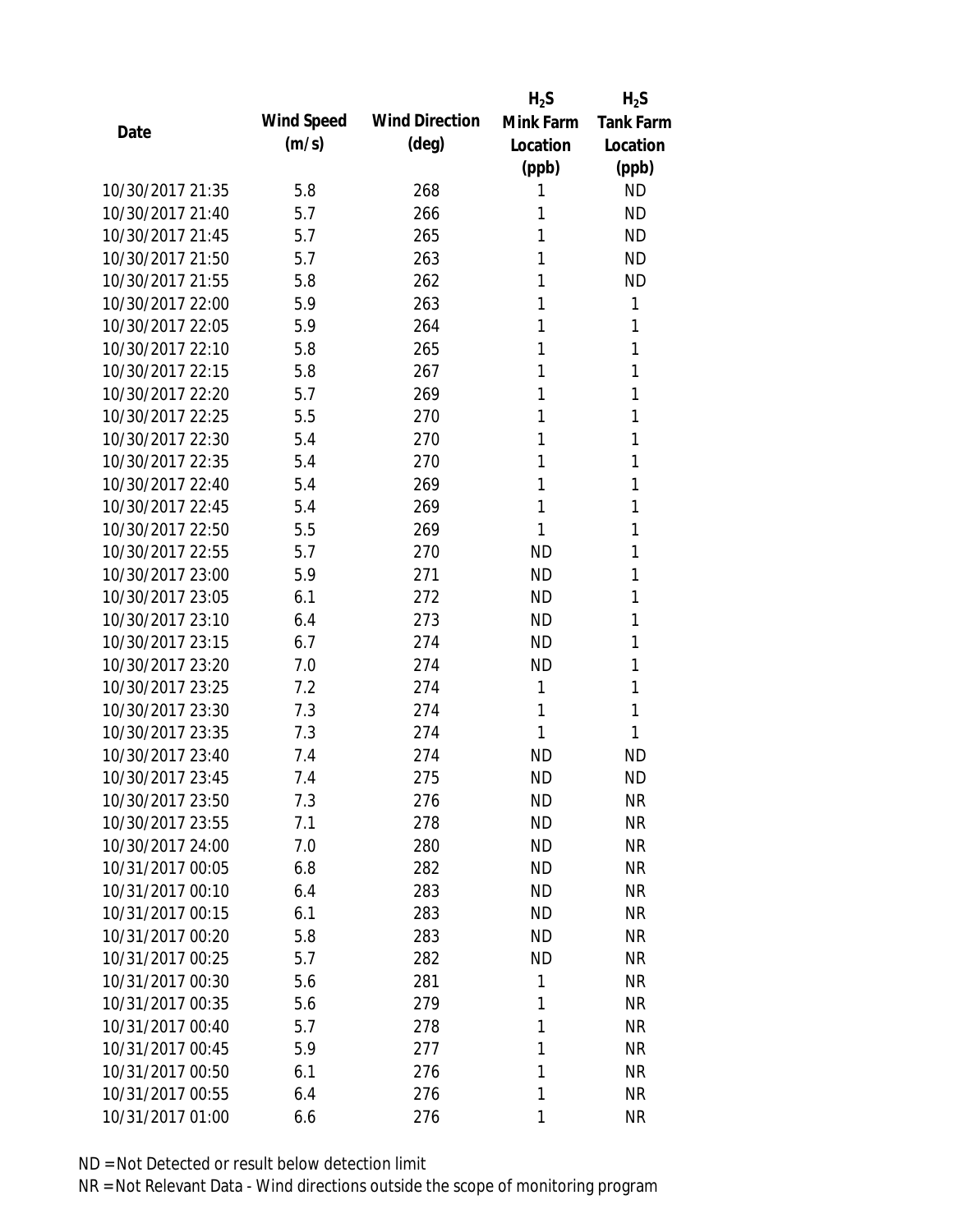|                  |            |                       | $H_2S$    | $H_2S$           |
|------------------|------------|-----------------------|-----------|------------------|
| Date             | Wind Speed | <b>Wind Direction</b> | Mink Farm | <b>Tank Farm</b> |
|                  | (m/s)      | $(\text{deg})$        | Location  | Location         |
|                  |            |                       | (ppb)     | (ppb)            |
| 10/31/2017 01:05 | 6.9        | 277                   | 1         | <b>NR</b>        |
| 10/31/2017 01:10 | 7.1        | 277                   | 1         | <b>NR</b>        |
| 10/31/2017 01:15 | 7.2        | 277                   | 1         | <b>NR</b>        |
| 10/31/2017 01:20 | 7.3        | 277                   | 1         | <b>NR</b>        |
| 10/31/2017 01:25 | 7.3        | 277                   | 1         | <b>NR</b>        |
| 10/31/2017 01:30 | 7.4        | 276                   | 1         | <b>NR</b>        |
| 10/31/2017 01:35 | 7.3        | 276                   | 1         | <b>NR</b>        |
| 10/31/2017 01:40 | 7.4        | 276                   | 1         | <b>NR</b>        |
| 10/31/2017 01:45 | 7.5        | 277                   | 1         | <b>NR</b>        |
| 10/31/2017 01:50 | 7.6        | 279                   | 1         | <b>NR</b>        |
| 10/31/2017 01:55 | 7.7        | 281                   | 1         | <b>NR</b>        |
| 10/31/2017 02:00 | 7.8        | 283                   | <b>ND</b> | <b>NR</b>        |
| 10/31/2017 02:05 | 7.9        | 286                   | <b>ND</b> | <b>NR</b>        |
| 10/31/2017 02:10 | 7.9        | 289                   | <b>ND</b> | <b>NR</b>        |
| 10/31/2017 02:15 | 7.9        | 291                   | <b>ND</b> | <b>NR</b>        |
| 10/31/2017 02:20 | 7.9        | 294                   | <b>ND</b> | <b>NR</b>        |
| 10/31/2017 02:25 | 7.8        | 296                   | <b>ND</b> | <b>NR</b>        |
| 10/31/2017 02:30 | 7.7        | 298                   | <b>ND</b> | <b>NR</b>        |
| 10/31/2017 02:35 | 7.6        | 300                   | <b>ND</b> | <b>NR</b>        |
| 10/31/2017 02:40 | 7.3        | 301                   | <b>ND</b> | <b>NR</b>        |
| 10/31/2017 02:45 | 7.2        | 301                   | <b>ND</b> | <b>NR</b>        |
| 10/31/2017 02:50 | 7.0        | 301                   | <b>ND</b> | <b>NR</b>        |
| 10/31/2017 02:55 | 6.9        | 301                   | <b>ND</b> | <b>NR</b>        |
| 10/31/2017 03:00 | 6.8        | 301                   | <b>ND</b> | <b>NR</b>        |
| 10/31/2017 03:05 | 6.9        | 300                   | <b>ND</b> | <b>NR</b>        |
| 10/31/2017 03:10 | 6.9        | 299                   | <b>ND</b> | <b>NR</b>        |
| 10/31/2017 03:15 | 7.0        | 298                   | <b>ND</b> | <b>NR</b>        |
| 10/31/2017 03:20 | 6.9        | 296                   | <b>ND</b> | NR               |
| 10/31/2017 03:25 | 6.8        | 293                   | <b>ND</b> | <b>NR</b>        |
| 10/31/2017 03:30 | 6.7        | 291                   | <b>ND</b> | <b>NR</b>        |
| 10/31/2017 03:35 | 6.5        | 288                   | <b>ND</b> | <b>NR</b>        |
| 10/31/2017 03:40 | 6.4        | 286                   | <b>ND</b> | <b>NR</b>        |
| 10/31/2017 03:45 | 6.2        | 283                   | <b>ND</b> | <b>NR</b>        |
| 10/31/2017 03:50 | 6.1        | 282                   | 1         | <b>NR</b>        |
| 10/31/2017 03:55 | 6.1        | 281                   | 1         | <b>NR</b>        |
| 10/31/2017 04:00 | 6.0        | 281                   | 1         | <b>NR</b>        |
| 10/31/2017 04:05 | 5.8        | 281                   | 1         | <b>NR</b>        |
|                  |            |                       |           |                  |
| 10/31/2017 04:10 | 5.6        | 281                   | 1         | <b>NR</b>        |
| 10/31/2017 04:15 | 5.4        | 281                   | 1         | <b>NR</b>        |
| 10/31/2017 04:20 | 5.3        | 281                   | 1         | <b>NR</b>        |
| 10/31/2017 04:25 | 5.1        | 281                   | 1         | <b>NR</b>        |
| 10/31/2017 04:30 | 5.0        | 282                   | 1         | <b>NR</b>        |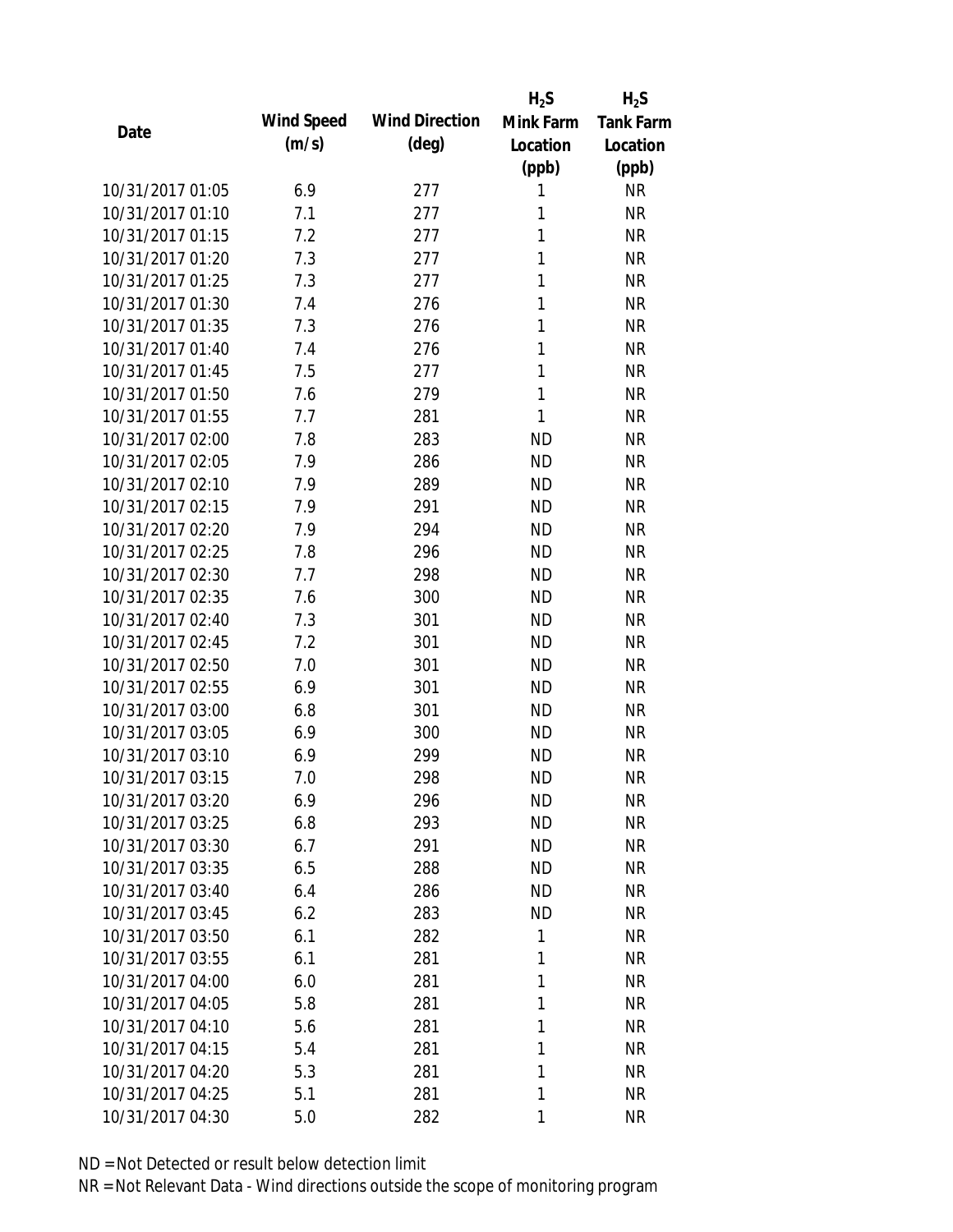|                  |            |                       | $H_2S$       | $H_2S$           |
|------------------|------------|-----------------------|--------------|------------------|
| Date             | Wind Speed | <b>Wind Direction</b> | Mink Farm    | <b>Tank Farm</b> |
|                  | (m/s)      | $(\text{deg})$        | Location     | Location         |
|                  |            |                       | (ppb)        | (ppb)            |
| 10/31/2017 04:35 | 5.1        | 283                   | 1            | <b>NR</b>        |
| 10/31/2017 04:40 | 5.1        | 284                   | 1            | <b>NR</b>        |
| 10/31/2017 04:45 | 5.2        | 284                   | 1            | <b>NR</b>        |
| 10/31/2017 04:50 | 5.3        | 285                   | <b>ND</b>    | <b>NR</b>        |
| 10/31/2017 04:55 | 5.4        | 286                   | <b>ND</b>    | <b>NR</b>        |
| 10/31/2017 05:00 | 5.4        | 286                   | <b>ND</b>    | <b>NR</b>        |
| 10/31/2017 05:05 | 5.4        | 285                   | <b>ND</b>    | <b>NR</b>        |
| 10/31/2017 05:10 | 5.3        | 284                   | <b>ND</b>    | <b>NR</b>        |
| 10/31/2017 05:15 | 5.1        | 283                   | <b>ND</b>    | <b>NR</b>        |
| 10/31/2017 05:20 | 5.0        | 280                   | 1            | <b>NR</b>        |
| 10/31/2017 05:25 | 4.9        | 279                   | 1            | <b>NR</b>        |
| 10/31/2017 05:30 | 4.7        | 277                   | $\mathbf{1}$ | <b>NR</b>        |
| 10/31/2017 05:35 | 4.7        | 276                   | 1            | <b>NR</b>        |
| 10/31/2017 05:40 | 4.7        | 276                   | 1            | <b>NR</b>        |
| 10/31/2017 05:45 | 4.9        | 278                   | 1            | <b>NR</b>        |
| 10/31/2017 05:50 | 4.9        | 280                   | 1            | <b>NR</b>        |
| 10/31/2017 05:55 | 5.0        | 282                   | 1            | <b>NR</b>        |
| 10/31/2017 06:00 | 5.1        | 285                   | <b>ND</b>    | <b>NR</b>        |
| 10/31/2017 06:05 | 5.1        | 286                   | <b>ND</b>    | <b>NR</b>        |
| 10/31/2017 06:10 | 5.0        | 287                   | <b>ND</b>    | <b>NR</b>        |
| 10/31/2017 06:15 | 4.9        | 286                   | <b>ND</b>    | <b>NR</b>        |
| 10/31/2017 06:20 | 4.7        | 284                   | <b>ND</b>    | <b>NR</b>        |
| 10/31/2017 06:25 | 4.5        | 281                   | <b>ND</b>    | <b>NR</b>        |
| 10/31/2017 06:30 | 4.4        | 278                   | 1            | <b>NR</b>        |
| 10/31/2017 06:35 | 4.3        | 276                   | 1            | <b>NR</b>        |
| 10/31/2017 06:40 | 4.4        | 274                   | 1            | <b>ND</b>        |
| 10/31/2017 06:45 | 4.5        | 273                   | 1            | <b>ND</b>        |
| 10/31/2017 06:50 | 4.7        | 273                   | 1            | <b>ND</b>        |
| 10/31/2017 06:55 | 4.8        | 274                   | 1            | <b>ND</b>        |
| 10/31/2017 07:00 | 4.9        | 274                   | <b>ND</b>    | <b>ND</b>        |
| 10/31/2017 07:05 | 4.9        | 275                   | <b>ND</b>    | 1                |
| 10/31/2017 07:10 | 4.9        | 276                   | <b>ND</b>    | <b>NR</b>        |
| 10/31/2017 07:15 | 4.8        | 277                   | <b>ND</b>    | <b>NR</b>        |
| 10/31/2017 07:20 | 4.8        | 279                   | <b>ND</b>    | <b>NR</b>        |
| 10/31/2017 07:25 | 4.7        | 280                   | <b>ND</b>    | <b>NR</b>        |
| 10/31/2017 07:30 | 4.6        | 281                   | <b>ND</b>    | <b>NR</b>        |
| 10/31/2017 07:35 | 4.5        | 283                   | <b>ND</b>    | <b>NR</b>        |
| 10/31/2017 07:40 | 4.5        | 284                   | <b>ND</b>    | <b>NR</b>        |
| 10/31/2017 07:45 | 4.4        | 286                   | <b>ND</b>    | <b>NR</b>        |
| 10/31/2017 07:50 | 4.3        | 287                   | <b>ND</b>    | <b>NR</b>        |
| 10/31/2017 07:55 | 4.2        | 288                   | <b>ND</b>    | <b>NR</b>        |
| 10/31/2017 08:00 | 4.2        | 290                   | <b>ND</b>    | <b>NR</b>        |
|                  |            |                       |              |                  |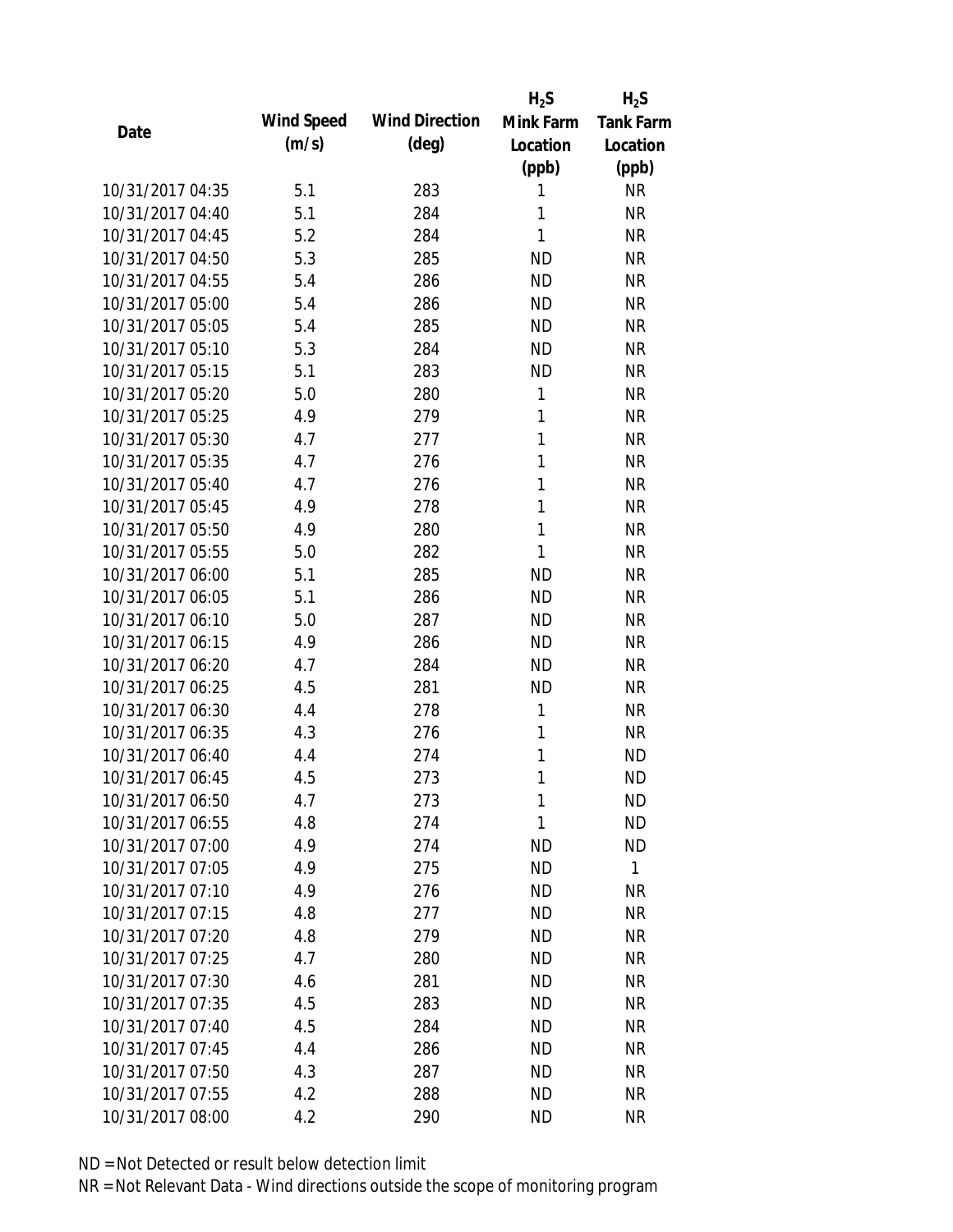|                  |            |                       | $H_2S$    | $H_2S$           |
|------------------|------------|-----------------------|-----------|------------------|
| Date             | Wind Speed | <b>Wind Direction</b> | Mink Farm | <b>Tank Farm</b> |
|                  | (m/s)      | $(\text{deg})$        | Location  | Location         |
|                  |            |                       | (ppb)     | (ppb)            |
| 10/31/2017 08:05 | 4.2        | 290                   | <b>ND</b> | <b>NR</b>        |
| 10/31/2017 08:10 | 4.1        | 290                   | <b>ND</b> | <b>NR</b>        |
| 10/31/2017 08:15 | 4.1        | 288                   | <b>ND</b> | <b>NR</b>        |
| 10/31/2017 08:20 | 4.2        | 285                   | <b>ND</b> | <b>NR</b>        |
| 10/31/2017 08:25 | 4.1        | 281                   | <b>ND</b> | <b>NR</b>        |
| 10/31/2017 08:30 | 4.0        | 277                   | <b>ND</b> | <b>NR</b>        |
| 10/31/2017 08:35 | 3.9        | 273                   | <b>ND</b> | <b>ND</b>        |
| 10/31/2017 08:40 | 3.8        | 270                   | <b>ND</b> | <b>ND</b>        |
| 10/31/2017 08:45 | 3.7        | 268                   | <b>ND</b> | <b>ND</b>        |
| 10/31/2017 08:50 | 3.6        | 268                   | <b>ND</b> | 1                |
| 10/31/2017 08:55 | 3.5        | 268                   | <b>ND</b> | 1                |
| 10/31/2017 09:00 | 3.5        | 270                   | <b>ND</b> | 1                |
| 10/31/2017 09:05 | 3.5        | 273                   | <b>ND</b> | <b>ND</b>        |
| 10/31/2017 09:10 | 3.6        | 276                   | <b>ND</b> | <b>NR</b>        |
| 10/31/2017 09:15 | 3.7        | 280                   | <b>ND</b> | <b>NR</b>        |
| 10/31/2017 09:20 | 3.9        | 284                   | <b>ND</b> | <b>NR</b>        |
| 10/31/2017 09:25 | 4.1        | 288                   | <b>ND</b> | <b>NR</b>        |
| 10/31/2017 09:30 | 4.3        | 291                   | <b>ND</b> | <b>NR</b>        |
| 10/31/2017 09:35 | 4.6        | 293                   | <b>ND</b> | <b>NR</b>        |
| 10/31/2017 09:40 | 4.7        | 294                   | <b>ND</b> | <b>NR</b>        |
| 10/31/2017 09:45 | 4.8        | 295                   | <b>ND</b> | <b>NR</b>        |
| 10/31/2017 09:50 | 4.8        | 295                   | <b>ND</b> | <b>NR</b>        |
| 10/31/2017 09:55 | 4.9        | 295                   | <b>ND</b> | <b>NR</b>        |
| 10/31/2017 10:00 | 5.0        | 296                   | <b>ND</b> | <b>NR</b>        |
| 10/31/2017 10:05 | 4.9        | 296                   | <b>ND</b> | <b>NR</b>        |
| 10/31/2017 10:10 | 4.8        | 295                   | <b>ND</b> | <b>NR</b>        |
| 10/31/2017 10:15 | 4.8        | 293                   | <b>ND</b> | <b>NR</b>        |
| 10/31/2017 10:20 | 4.7        | 291                   | <b>ND</b> | <b>NR</b>        |
| 10/31/2017 10:25 | 4.6        | 287                   | <b>ND</b> | <b>NR</b>        |
| 10/31/2017 10:30 | 4.4        | 282                   | ND        | <b>NR</b>        |
| 10/31/2017 10:35 | 4.4        | 278                   | <b>ND</b> | <b>NR</b>        |
| 10/31/2017 10:40 | 4.3        | 274                   | <b>ND</b> | $\mathbf{1}$     |
| 10/31/2017 10:45 | 4.3        | 271                   | <b>ND</b> | <b>ND</b>        |
| 10/31/2017 10:50 | 4.3        | 269                   | <b>ND</b> | <b>ND</b>        |
| 10/31/2017 10:55 | 4.3        | 268                   | <b>ND</b> | <b>ND</b>        |
| 10/31/2017 11:00 | 4.4        | 268                   | <b>ND</b> | <b>ND</b>        |
| 10/31/2017 11:05 | 4.4        | 268                   | <b>ND</b> | <b>ND</b>        |
| 10/31/2017 11:10 | 4.4        | 270                   | <b>ND</b> | <b>ND</b>        |
| 10/31/2017 11:15 | 4.3        | 271                   | <b>ND</b> | <b>ND</b>        |
| 10/31/2017 11:20 | 4.2        | 271                   | <b>ND</b> | <b>ND</b>        |
| 10/31/2017 11:25 | 4.1        | 272                   | <b>ND</b> | <b>ND</b>        |
| 10/31/2017 11:30 | 4.0        | 272                   | <b>ND</b> | <b>ND</b>        |
|                  |            |                       |           |                  |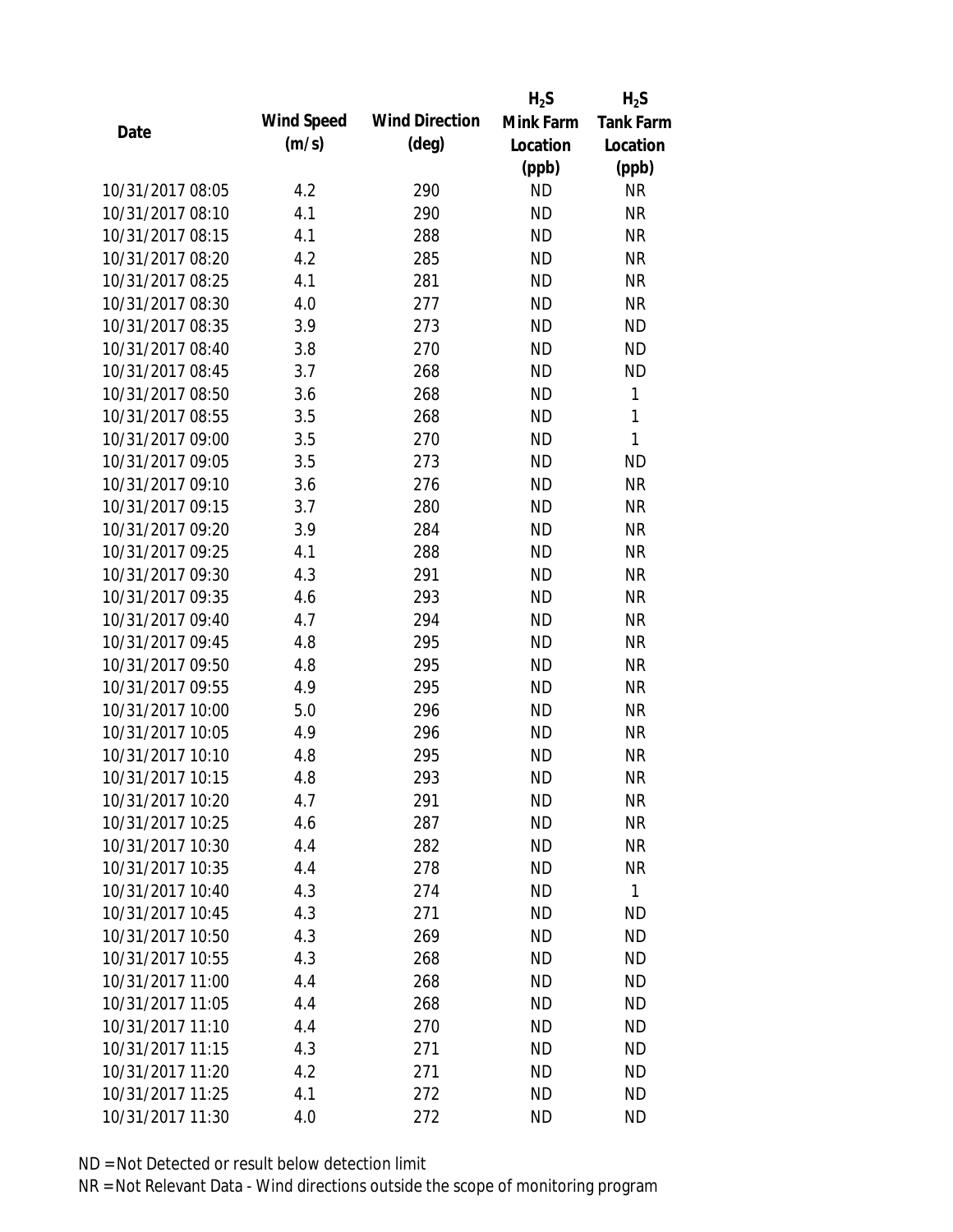|                  |            |                       | $H_2S$    | $H_2S$           |
|------------------|------------|-----------------------|-----------|------------------|
| Date             | Wind Speed | <b>Wind Direction</b> | Mink Farm | <b>Tank Farm</b> |
|                  | (m/s)      | $(\text{deg})$        | Location  | Location         |
|                  |            |                       | (ppb)     | (ppb)            |
| 10/31/2017 11:35 | 4.0        | 271                   | <b>ND</b> | <b>ND</b>        |
| 10/31/2017 11:40 | 4.0        | 269                   | <b>ND</b> | <b>ND</b>        |
| 10/31/2017 11:45 | 4.1        | 267                   | <b>ND</b> | <b>ND</b>        |
| 10/31/2017 11:50 | 4.2        | 267                   | <b>ND</b> | <b>ND</b>        |
| 10/31/2017 11:55 | 4.2        | 266                   | <b>ND</b> | <b>ND</b>        |
| 10/31/2017 12:00 | 4.2        | 264                   | <b>ND</b> | <b>ND</b>        |
| 10/31/2017 12:05 | 4.2        | 263                   | <b>ND</b> | <b>ND</b>        |
| 10/31/2017 12:10 | 4.1        | 262                   | <b>ND</b> | <b>ND</b>        |
| 10/31/2017 12:15 | 4.0        | 261                   | <b>ND</b> | <b>ND</b>        |
| 10/31/2017 12:20 | 4.0        | 258                   | <b>ND</b> | <b>ND</b>        |
| 10/31/2017 12:25 | 4.0        | 256                   | <b>ND</b> | 1                |
| 10/31/2017 12:30 | 3.9        | 254                   | <b>ND</b> | 1                |
| 10/31/2017 12:35 | 3.9        | 254                   | <b>ND</b> | <b>ND</b>        |
| 10/31/2017 12:40 | 3.8        | 255                   | <b>ND</b> | <b>ND</b>        |
| 10/31/2017 12:45 | 3.8        | 256                   | <b>ND</b> | <b>ND</b>        |
| 10/31/2017 12:50 | 3.7        | 259                   | <b>ND</b> | <b>ND</b>        |
| 10/31/2017 12:55 | 3.5        | 262                   | <b>ND</b> | <b>ND</b>        |
| 10/31/2017 13:00 | 3.5        | 266                   | <b>ND</b> | <b>ND</b>        |
| 10/31/2017 13:05 | 3.4        | 267                   | <b>ND</b> | <b>ND</b>        |
| 10/31/2017 13:10 | 3.4        | 269                   | <b>ND</b> | 1                |
| 10/31/2017 13:15 | 3.4        | 273                   | <b>ND</b> | 1                |
| 10/31/2017 13:20 | 3.5        | 277                   | <b>ND</b> | <b>NR</b>        |
| 10/31/2017 13:25 | 3.6        | 282                   | <b>ND</b> | <b>NR</b>        |
| 10/31/2017 13:30 | 3.7        | 286                   | <b>ND</b> | <b>NR</b>        |
| 10/31/2017 13:35 | 3.7        | 291                   | <b>ND</b> | <b>NR</b>        |
| 10/31/2017 13:40 | 3.8        | 294                   | <b>ND</b> | <b>NR</b>        |
| 10/31/2017 13:45 | 3.8        | 295                   | <b>ND</b> | <b>NR</b>        |
| 10/31/2017 13:50 | 3.7        | 293                   | <b>ND</b> | <b>NR</b>        |
| 10/31/2017 13:55 | 3.7        | 290                   | <b>ND</b> | <b>NR</b>        |
| 10/31/2017 14:00 | 3.6        | 288                   | ND        | <b>NR</b>        |
| 10/31/2017 14:05 | 3.5        | 285                   | <b>ND</b> | <b>NR</b>        |
| 10/31/2017 14:10 | 3.4        | 284                   | <b>ND</b> | <b>NR</b>        |
| 10/31/2017 14:15 | 3.3        | 284                   | <b>ND</b> | <b>NR</b>        |
| 10/31/2017 14:20 | 3.3        | 285                   | <b>ND</b> | <b>NR</b>        |
| 10/31/2017 14:25 | 3.3        | 286                   | <b>ND</b> | <b>NR</b>        |
| 10/31/2017 14:30 | 3.2        | 286                   | <b>ND</b> | <b>NR</b>        |
| 10/31/2017 14:35 | 3.2        | 285                   | <b>ND</b> | <b>NR</b>        |
| 10/31/2017 14:40 | 3.1        | 282                   | <b>ND</b> | <b>NR</b>        |
| 10/31/2017 14:45 | 3.1        | 278                   | <b>ND</b> | <b>NR</b>        |
| 10/31/2017 14:50 |            |                       | <b>ND</b> | <b>ND</b>        |
|                  | 3.0        | 273                   |           |                  |
| 10/31/2017 14:55 | 2.9        | 269                   | <b>ND</b> | <b>ND</b>        |
| 10/31/2017 15:00 | 2.8        | 267                   | <b>ND</b> | <b>ND</b>        |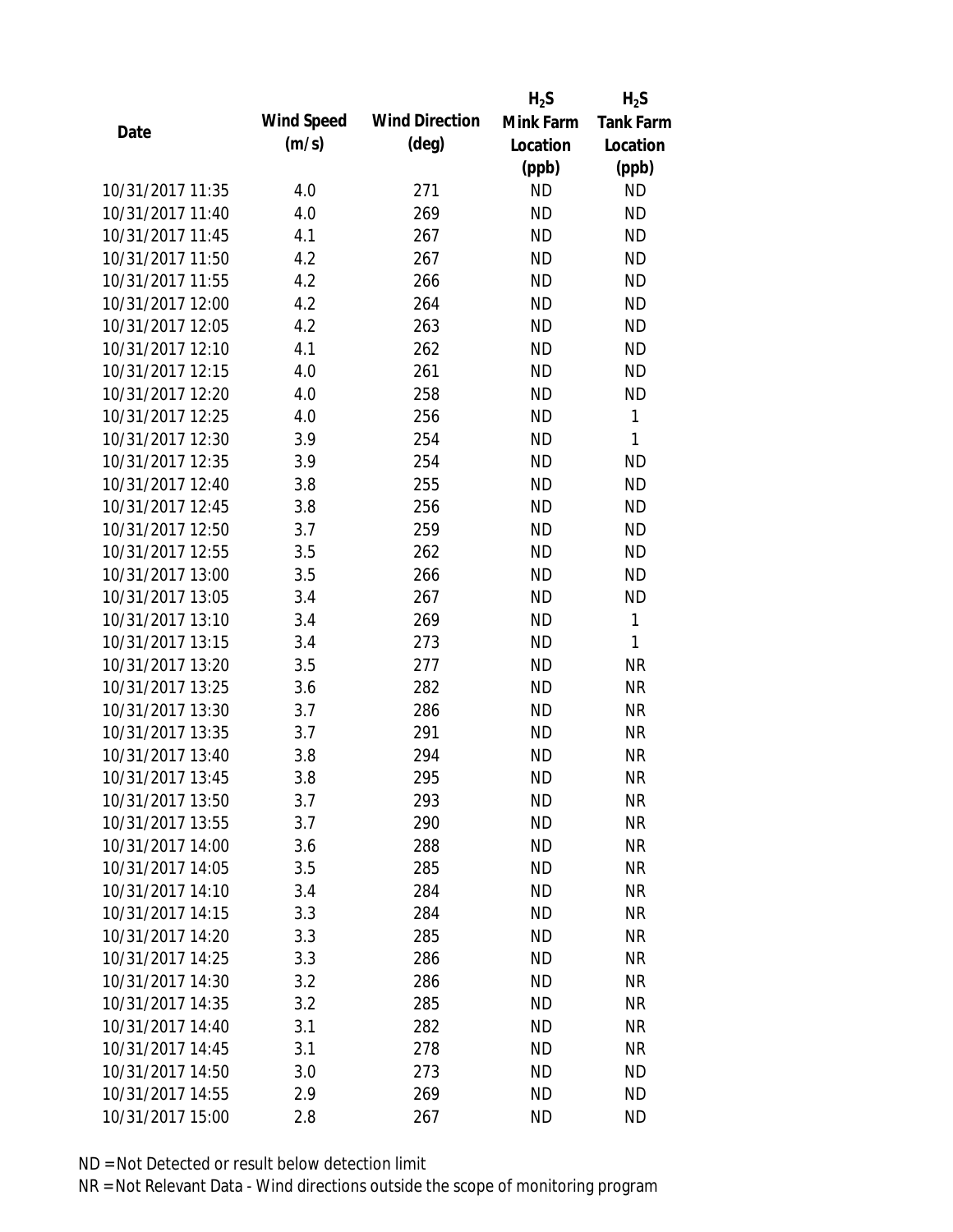|                  |            |                       | $H_2S$    | $H_2S$           |
|------------------|------------|-----------------------|-----------|------------------|
| Date             | Wind Speed | <b>Wind Direction</b> | Mink Farm | <b>Tank Farm</b> |
|                  | (m/s)      | $(\text{deg})$        | Location  | Location         |
|                  |            |                       | (ppb)     | (ppb)            |
| 10/31/2017 15:05 | 2.7        | 266                   | <b>ND</b> | <b>ND</b>        |
| 10/31/2017 15:10 | 2.6        | 267                   | <b>ND</b> | <b>ND</b>        |
| 10/31/2017 15:15 | 2.6        | 269                   | <b>ND</b> | <b>ND</b>        |
| 10/31/2017 15:20 | 2.6        | 272                   | <b>ND</b> | <b>ND</b>        |
| 10/31/2017 15:25 | 2.6        | 273                   | <b>ND</b> | <b>ND</b>        |
| 10/31/2017 15:30 | 2.7        | 272                   | <b>ND</b> | <b>ND</b>        |
| 10/31/2017 15:35 | 2.8        | 272                   | <b>ND</b> | <b>ND</b>        |
| 10/31/2017 15:40 | 2.9        | 270                   | <b>ND</b> | <b>ND</b>        |
| 10/31/2017 15:45 | 3.0        | 266                   | <b>ND</b> | <b>ND</b>        |
| 10/31/2017 15:50 | 3.0        | 262                   | <b>ND</b> | <b>ND</b>        |
| 10/31/2017 15:55 | 3.0        | 260                   | <b>ND</b> | <b>ND</b>        |
| 10/31/2017 16:00 | 3.0        | 257                   | <b>ND</b> | <b>ND</b>        |
| 10/31/2017 16:05 | 3.0        | 253                   | <b>ND</b> | <b>ND</b>        |
| 10/31/2017 16:10 | 3.0        | 250                   | <b>ND</b> | <b>ND</b>        |
| 10/31/2017 16:15 | 3.0        | 248                   | <b>ND</b> | <b>ND</b>        |
| 10/31/2017 16:20 | 2.9        | 248                   | <b>ND</b> | <b>ND</b>        |
| 10/31/2017 16:25 | 3.0        | 248                   | <b>ND</b> | <b>ND</b>        |
| 10/31/2017 16:30 | 3.0        | 250                   | <b>ND</b> | <b>ND</b>        |
| 10/31/2017 16:35 | 3.0        | 252                   | <b>ND</b> | <b>ND</b>        |
| 10/31/2017 16:40 | 3.0        | 255                   | <b>ND</b> | 1                |
| 10/31/2017 16:45 | 3.0        | 256                   | <b>ND</b> | 1                |
| 10/31/2017 16:50 | 2.9        | 256                   | <b>ND</b> | $\mathbf{1}$     |
| 10/31/2017 16:55 | 2.9        | 255                   | <b>ND</b> | <b>ND</b>        |
| 10/31/2017 17:00 | 2.8        | 252                   | <b>ND</b> | <b>ND</b>        |
| 10/31/2017 17:05 | 2.8        | 248                   | <b>ND</b> | <b>ND</b>        |
| 10/31/2017 17:10 | 2.8        | 244                   | <b>ND</b> | <b>ND</b>        |
| 10/31/2017 17:15 | 2.8        | 240                   | <b>ND</b> | <b>ND</b>        |
| 10/31/2017 17:20 | 2.8        | 237                   | ND        | ND               |
| 10/31/2017 17:25 | 2.8        | 235                   | <b>ND</b> | <b>ND</b>        |
| 10/31/2017 17:30 | 2.9        | 236                   | ND        | ND               |
| 10/31/2017 17:35 | 2.9        | 237                   | <b>ND</b> | <b>ND</b>        |
| 10/31/2017 17:40 | 2.9        | 237                   | <b>ND</b> | ND               |
| 10/31/2017 17:45 | 3.0        | 238                   | <b>ND</b> | <b>ND</b>        |
| 10/31/2017 17:50 | 2.9        | 237                   | <b>ND</b> | 1                |
| 10/31/2017 17:55 | 2.9        | 235                   | <b>ND</b> | 1                |
| 10/31/2017 18:00 | 2.8        | 231                   | <b>ND</b> | <b>ND</b>        |
| 10/31/2017 18:05 | 2.7        | 227                   | <b>NR</b> | <b>ND</b>        |
| 10/31/2017 18:10 | 2.6        | 223                   | NR        | <b>ND</b>        |
| 10/31/2017 18:15 | 2.5        | 219                   | <b>NR</b> | <b>ND</b>        |
| 10/31/2017 18:20 | 2.5        | 214                   | <b>NR</b> | <b>ND</b>        |
| 10/31/2017 18:25 | 2.5        | 210                   | <b>NR</b> | <b>ND</b>        |
| 10/31/2017 18:30 | 2.5        | 207                   | <b>NR</b> | <b>ND</b>        |
|                  |            |                       |           |                  |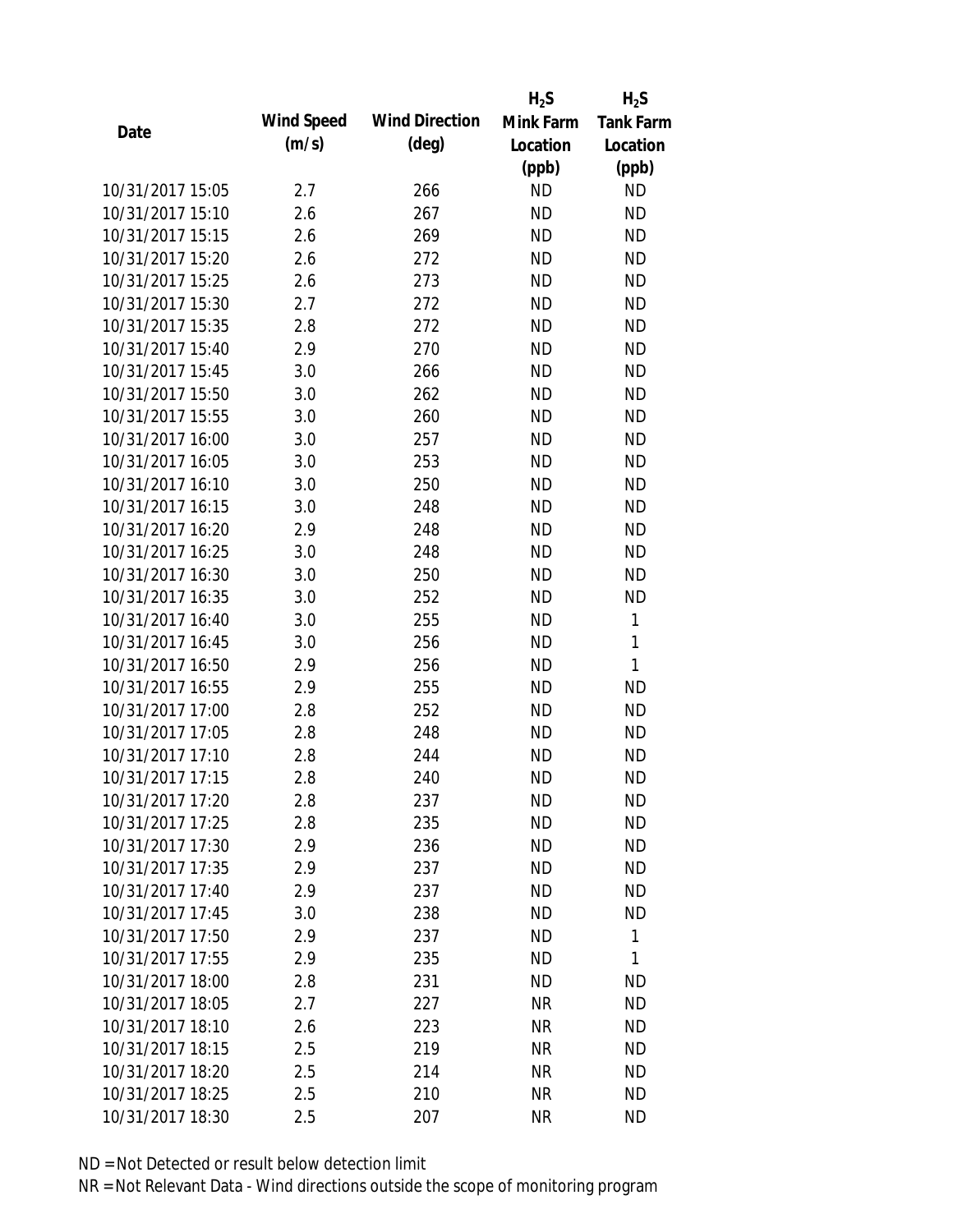|                  |            |                       | $H_2S$    | $H_2S$           |
|------------------|------------|-----------------------|-----------|------------------|
| Date             | Wind Speed | <b>Wind Direction</b> | Mink Farm | <b>Tank Farm</b> |
|                  | (m/s)      | $(\text{deg})$        | Location  | Location         |
|                  |            |                       | (ppb)     | (ppb)            |
| 10/31/2017 18:35 | 2.4        | 203                   | <b>NR</b> | <b>ND</b>        |
| 10/31/2017 18:40 | 2.5        | 200                   | <b>NR</b> | 1                |
| 10/31/2017 18:45 | 2.5        | 195                   | <b>NR</b> | $\mathbf{1}$     |
| 10/31/2017 18:50 | 2.6        | 192                   | <b>NR</b> | $\mathbf{1}$     |
| 10/31/2017 18:55 | 2.6        | 190                   | <b>NR</b> | $\mathbf{1}$     |
| 10/31/2017 19:00 | 2.6        | 188                   | <b>NR</b> | <b>ND</b>        |
| 10/31/2017 19:05 | 2.6        | 186                   | <b>NR</b> | <b>ND</b>        |
| 10/31/2017 19:10 | 2.6        | 184                   | <b>NR</b> | <b>ND</b>        |
| 10/31/2017 19:15 | 2.5        | 183                   | <b>NR</b> | <b>ND</b>        |
| 10/31/2017 19:20 | 2.4        | 181                   | <b>NR</b> | <b>ND</b>        |
| 10/31/2017 19:25 | 2.3        | 179                   | <b>NR</b> | <b>ND</b>        |
| 10/31/2017 19:30 | 2.2        | 177                   | <b>NR</b> | <b>ND</b>        |
| 10/31/2017 19:35 | 2.1        | 175                   | <b>NR</b> | <b>ND</b>        |
| 10/31/2017 19:40 | 2.1        | 173                   | <b>NR</b> | $\mathbf{1}$     |
| 10/31/2017 19:45 | 2.1        | 170                   | <b>NR</b> | $\mathbf{1}$     |
| 10/31/2017 19:50 | 2.1        | 167                   | <b>NR</b> | <b>NR</b>        |
| 10/31/2017 19:55 | 2.1        | 164                   | <b>NR</b> | <b>NR</b>        |
| 10/31/2017 20:00 | 2.1        | 160                   | <b>NR</b> | <b>NR</b>        |
| 10/31/2017 20:05 | 2.1        | 156                   | <b>NR</b> | <b>NR</b>        |
| 10/31/2017 20:10 | 2.2        | 153                   | <b>NR</b> | <b>NR</b>        |
| 10/31/2017 20:15 | 2.2        | 150                   | <b>NR</b> | <b>NR</b>        |
| 10/31/2017 20:20 | 2.2        | 148                   | <b>NR</b> | <b>NR</b>        |
| 10/31/2017 20:25 | 2.2        | 147                   | <b>NR</b> | <b>NR</b>        |
| 10/31/2017 20:30 | 2.3        | 146                   | <b>NR</b> | <b>NR</b>        |
| 10/31/2017 20:35 | 2.3        | 146                   | <b>NR</b> | <b>NR</b>        |
| 10/31/2017 20:40 | 2.4        | 146                   | <b>NR</b> | <b>NR</b>        |
| 10/31/2017 20:45 | 2.5        | 146                   | <b>NR</b> | <b>NR</b>        |
| 10/31/2017 20:50 | 2.5        | 146                   | NR        | <b>NR</b>        |
| 10/31/2017 20:55 | 2.5        | 145                   | <b>NR</b> | <b>NR</b>        |
| 10/31/2017 21:00 | 2.5        | 144                   | NR        | <b>NR</b>        |
| 10/31/2017 21:05 | 2.5        | 143                   | <b>NR</b> | <b>NR</b>        |
| 10/31/2017 21:10 | 2.4        | 142                   | <b>NR</b> | <b>NR</b>        |
| 10/31/2017 21:15 | 2.4        | 142                   | <b>NR</b> | <b>NR</b>        |
| 10/31/2017 21:20 | 2.4        | 143                   | <b>NR</b> | <b>NR</b>        |
| 10/31/2017 21:25 | 2.4        | 145                   | <b>NR</b> | <b>NR</b>        |
| 10/31/2017 21:30 | 2.4        | 149                   | <b>NR</b> | <b>NR</b>        |
| 10/31/2017 21:35 | 2.5        | 153                   | NR        | <b>NR</b>        |
| 10/31/2017 21:40 | 2.5        | 158                   | NR        | <b>NR</b>        |
| 10/31/2017 21:45 | 2.6        | 163                   | <b>NR</b> | <b>NR</b>        |
| 10/31/2017 21:50 | 2.6        | 168                   | <b>NR</b> | <b>NR</b>        |
| 10/31/2017 21:55 | 2.7        | 172                   | <b>NR</b> | <b>ND</b>        |
| 10/31/2017 22:00 | 2.7        | 175                   | <b>NR</b> | <b>ND</b>        |
|                  |            |                       |           |                  |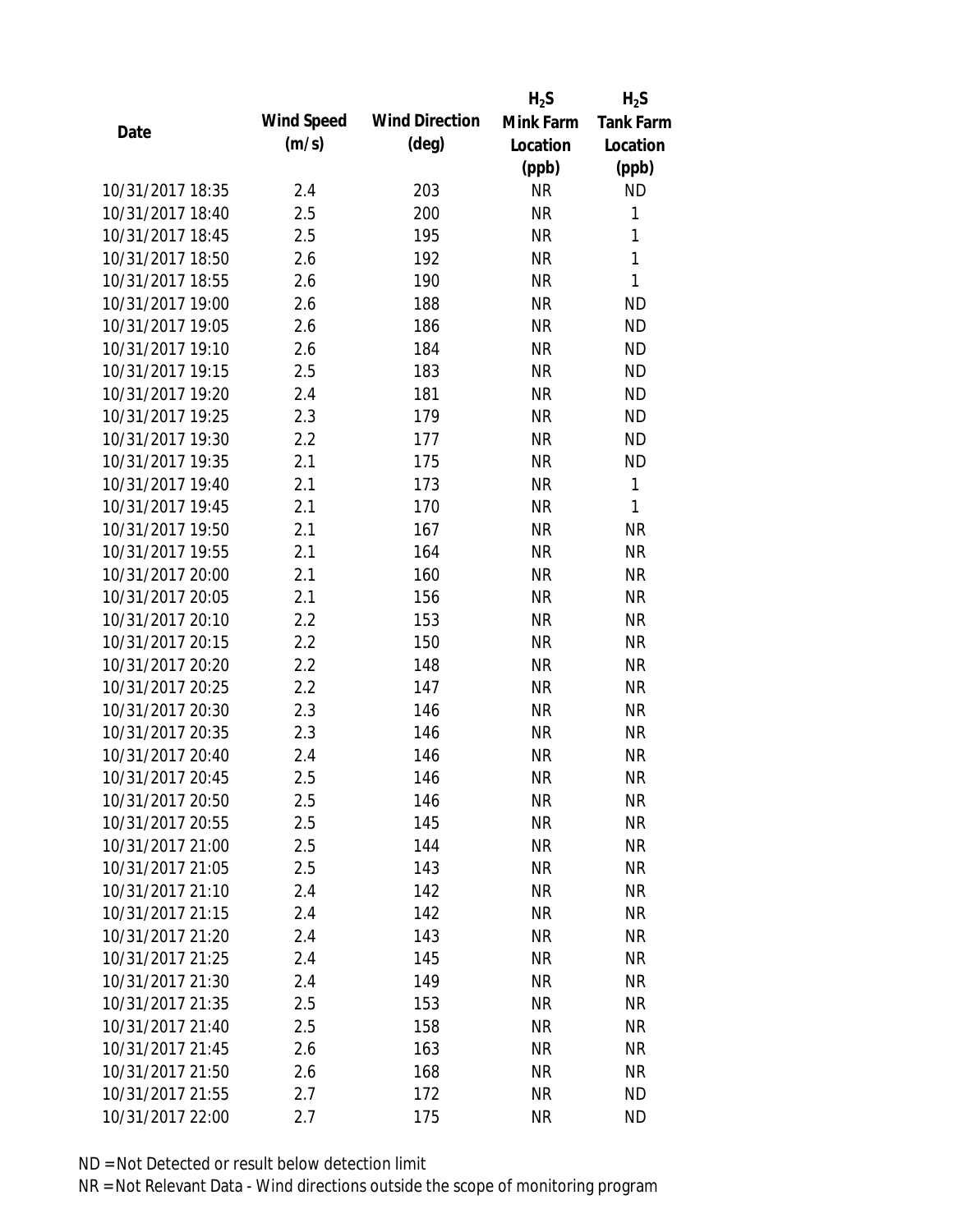|                  |            |                       | $H_2S$    | $H_2S$           |
|------------------|------------|-----------------------|-----------|------------------|
| Date             | Wind Speed | <b>Wind Direction</b> | Mink Farm | <b>Tank Farm</b> |
|                  | (m/s)      | $(\text{deg})$        | Location  | Location         |
|                  |            |                       | (ppb)     | (ppb)            |
| 10/31/2017 22:05 | 2.7        | 177                   | <b>NR</b> | <b>ND</b>        |
| 10/31/2017 22:10 | 2.7        | 178                   | <b>NR</b> | <b>ND</b>        |
| 10/31/2017 22:15 | 2.7        | 177                   | <b>NR</b> | <b>ND</b>        |
| 10/31/2017 22:20 | 2.7        | 177                   | <b>NR</b> | <b>ND</b>        |
| 10/31/2017 22:25 | 2.7        | 175                   | <b>NR</b> | <b>ND</b>        |
| 10/31/2017 22:30 | 2.8        | 174                   | <b>NR</b> | <b>ND</b>        |
| 10/31/2017 22:35 | 2.8        | 172                   | <b>NR</b> | <b>ND</b>        |
| 10/31/2017 22:40 | 2.9        | 170                   | <b>NR</b> | <b>ND</b>        |
| 10/31/2017 22:45 | 2.9        | 170                   | <b>NR</b> | <b>ND</b>        |
| 10/31/2017 22:50 | 2.9        | 170                   | <b>NR</b> | <b>ND</b>        |
| 10/31/2017 22:55 | 2.9        | 171                   | <b>NR</b> | <b>ND</b>        |
| 10/31/2017 23:00 | 2.9        | 173                   | <b>NR</b> | 1                |
| 10/31/2017 23:05 | 2.9        | 174                   | <b>NR</b> | 1                |
| 10/31/2017 23:10 | 2.9        | 175                   | <b>NR</b> | $\mathbf{1}$     |
| 10/31/2017 23:15 | 2.8        | 176                   | <b>NR</b> | $\mathbf{1}$     |
| 10/31/2017 23:20 | 2.8        | 175                   | <b>NR</b> | <b>ND</b>        |
| 10/31/2017 23:25 | 2.8        | 175                   | <b>NR</b> | <b>ND</b>        |
| 10/31/2017 23:30 | 2.8        | 174                   | <b>NR</b> | <b>ND</b>        |
| 10/31/2017 23:35 | 2.8        | 172                   | <b>NR</b> | <b>ND</b>        |
| 10/31/2017 23:40 | 2.9        | 171                   | <b>NR</b> | <b>ND</b>        |
| 10/31/2017 23:45 | 2.9        | 170                   | <b>NR</b> | <b>ND</b>        |
| 10/31/2017 23:50 | 2.9        | 169                   | <b>NR</b> | <b>NR</b>        |
| 10/31/2017 23:55 | 2.9        | 169                   | <b>NR</b> | <b>NR</b>        |
| 10/31/2017 24:00 | 2.9        | 168                   | <b>NR</b> | <b>NR</b>        |
| 11/1/2017 00:05  | 2.9        | 167                   | <b>NR</b> | <b>NR</b>        |
| 11/1/2017 00:10  | 2.8        | 167                   | <b>NR</b> | <b>NR</b>        |
| 11/1/2017 00:15  | 2.8        | 166                   | <b>NR</b> | <b>NR</b>        |
| 11/1/2017 00:20  | 2.7        | 164                   | <b>NR</b> | NR               |
| 11/1/2017 00:25  | 2.7        | 163                   | <b>NR</b> | <b>NR</b>        |
| 11/1/2017 00:30  | 2.7        | 162                   | <b>NR</b> | <b>NR</b>        |
| 11/1/2017 00:35  | 2.7        | 160                   | <b>NR</b> | <b>NR</b>        |
| 11/1/2017 00:40  | 2.7        | 159                   | <b>NR</b> | <b>NR</b>        |
| 11/1/2017 00:45  | 2.7        | 158                   | <b>NR</b> | <b>NR</b>        |
| 11/1/2017 00:50  | 2.7        | 158                   | <b>NR</b> | <b>NR</b>        |
| 11/1/2017 00:55  | 2.7        | 157                   | <b>NR</b> | <b>NR</b>        |
| 11/1/2017 01:00  | 2.7        | 157                   | <b>NR</b> | <b>NR</b>        |
| 11/1/2017 01:05  | 2.7        | 157                   | <b>NR</b> | <b>NR</b>        |
| 11/1/2017 01:10  | 2.7        | 157                   | <b>NR</b> | <b>NR</b>        |
| 11/1/2017 01:15  | 2.7        | 157                   | <b>NR</b> | <b>NR</b>        |
| 11/1/2017 01:20  | 2.7        | 158                   | <b>NR</b> | <b>NR</b>        |
| 11/1/2017 01:25  | 2.7        | 158                   | <b>NR</b> | <b>NR</b>        |
| 11/1/2017 01:30  | 2.6        | 158                   | <b>NR</b> | <b>NR</b>        |
|                  |            |                       |           |                  |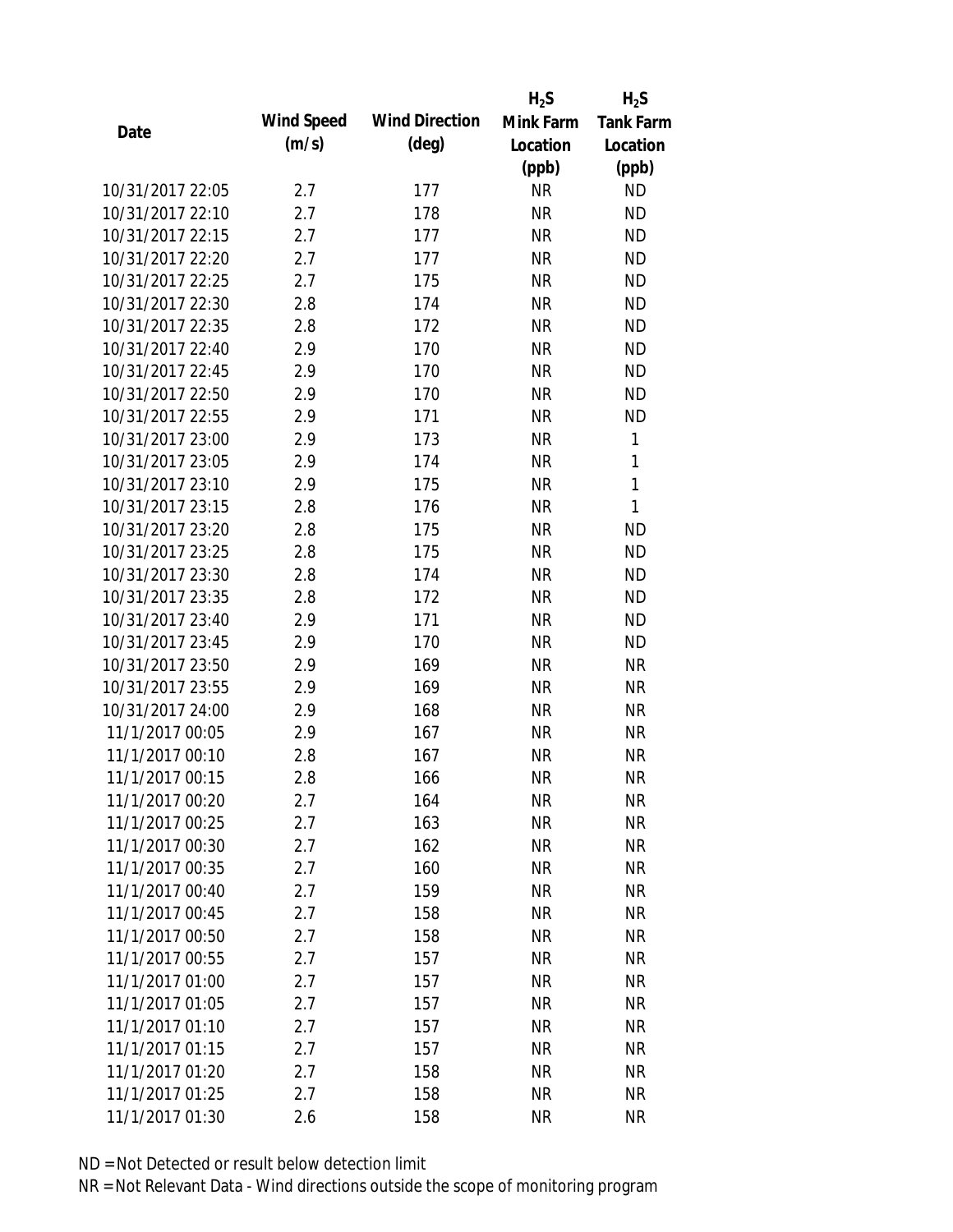|                 |            |                       | $H_2S$    | $H_2S$           |
|-----------------|------------|-----------------------|-----------|------------------|
| Date            | Wind Speed | <b>Wind Direction</b> | Mink Farm | <b>Tank Farm</b> |
|                 | (m/s)      | $(\text{deg})$        | Location  | Location         |
|                 |            |                       | (ppb)     | (ppb)            |
| 11/1/2017 01:35 | 2.7        | 157                   | <b>NR</b> | <b>NR</b>        |
| 11/1/2017 01:40 | 2.7        | 156                   | <b>NR</b> | <b>NR</b>        |
| 11/1/2017 01:45 | 2.7        | 155                   | <b>NR</b> | <b>NR</b>        |
| 11/1/2017 01:50 | 2.7        | 154                   | <b>NR</b> | <b>NR</b>        |
| 11/1/2017 01:55 | 2.7        | 152                   | <b>NR</b> | <b>NR</b>        |
| 11/1/2017 02:00 | 2.7        | 150                   | <b>NR</b> | <b>NR</b>        |
| 11/1/2017 02:05 | 2.6        | 147                   | <b>NR</b> | <b>NR</b>        |
| 11/1/2017 02:10 | 2.5        | 146                   | <b>NR</b> | <b>NR</b>        |
| 11/1/2017 02:15 | 2.4        | 145                   | <b>NR</b> | <b>NR</b>        |
| 11/1/2017 02:20 | 2.4        | 144                   | <b>NR</b> | <b>NR</b>        |
| 11/1/2017 02:25 | 2.3        | 144                   | <b>NR</b> | <b>NR</b>        |
| 11/1/2017 02:30 | 2.3        | 145                   | <b>NR</b> | <b>NR</b>        |
| 11/1/2017 02:35 | 2.3        | 146                   | <b>NR</b> | <b>NR</b>        |
| 11/1/2017 02:40 | 2.3        | 146                   | <b>NR</b> | <b>NR</b>        |
| 11/1/2017 02:45 | 2.3        | 147                   | <b>NR</b> | <b>NR</b>        |
| 11/1/2017 02:50 | 2.4        | 148                   | <b>NR</b> | <b>NR</b>        |
| 11/1/2017 02:55 | 2.5        | 149                   | <b>NR</b> | <b>NR</b>        |
| 11/1/2017 03:00 | 2.6        | 150                   | <b>NR</b> | <b>NR</b>        |
| 11/1/2017 03:05 | 2.7        | 151                   | <b>NR</b> | <b>NR</b>        |
| 11/1/2017 03:10 | 2.7        | 152                   | <b>NR</b> | <b>NR</b>        |
| 11/1/2017 03:15 | 2.8        | 154                   | <b>NR</b> | <b>NR</b>        |
| 11/1/2017 03:20 | 2.8        | 155                   | <b>NR</b> | <b>NR</b>        |
| 11/1/2017 03:25 | 2.9        | 156                   | <b>NR</b> | <b>NR</b>        |
| 11/1/2017 03:30 | 2.9        | 156                   | <b>NR</b> | <b>NR</b>        |
| 11/1/2017 03:35 | 2.9        | 157                   | <b>NR</b> | <b>NR</b>        |
| 11/1/2017 03:40 | 2.9        | 156                   | <b>NR</b> | <b>NR</b>        |
| 11/1/2017 03:45 | 2.9        | 156                   | <b>NR</b> | <b>NR</b>        |
| 11/1/2017 03:50 | 2.9        | 155                   | <b>NR</b> | <b>NR</b>        |
| 11/1/2017 03:55 | 2.9        | 155                   | <b>NR</b> | <b>NR</b>        |
| 11/1/2017 04:00 | 2.9        | 154                   | NR        | <b>NR</b>        |
| 11/1/2017 04:05 | 2.9        | 154                   | <b>NR</b> | <b>NR</b>        |
| 11/1/2017 04:10 | 2.9        | 154                   | <b>NR</b> | <b>NR</b>        |
| 11/1/2017 04:15 | 2.9        | 154                   | <b>NR</b> | <b>NR</b>        |
| 11/1/2017 04:20 | 3.0        | 154                   | <b>NR</b> | <b>NR</b>        |
| 11/1/2017 04:25 | 3.0        | 154                   | <b>NR</b> | <b>NR</b>        |
| 11/1/2017 04:30 | 3.0        | 154                   | <b>NR</b> | <b>NR</b>        |
| 11/1/2017 04:35 | 3.0        | 154                   | <b>NR</b> | <b>NR</b>        |
| 11/1/2017 04:40 | 3.0        | 154                   | <b>NR</b> | <b>NR</b>        |
| 11/1/2017 04:45 | 2.9        | 154                   | <b>NR</b> | <b>NR</b>        |
| 11/1/2017 04:50 | 2.9        | 154                   | <b>NR</b> | NR               |
| 11/1/2017 04:55 | 2.8        | 154                   | <b>NR</b> | <b>NR</b>        |
| 11/1/2017 05:00 | 2.8        | 155                   | <b>NR</b> | <b>NR</b>        |
|                 |            |                       |           |                  |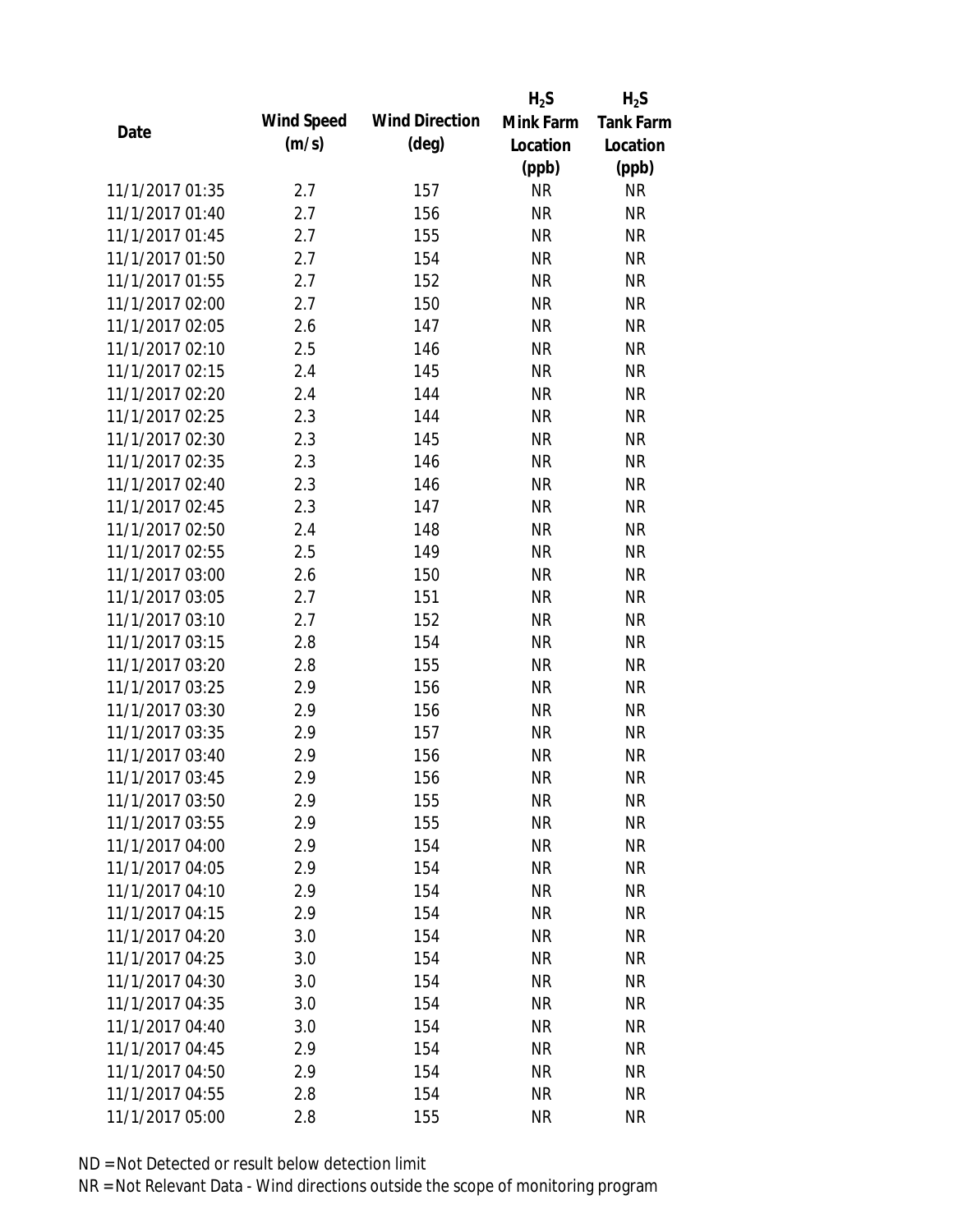|                 |            |                       | $H_2S$    | $H_2S$           |
|-----------------|------------|-----------------------|-----------|------------------|
| Date            | Wind Speed | <b>Wind Direction</b> | Mink Farm | <b>Tank Farm</b> |
|                 | (m/s)      | (deg)                 | Location  | Location         |
|                 |            |                       | (ppb)     | (ppb)            |
| 11/1/2017 05:05 | 2.7        | 155                   | <b>NR</b> | <b>NR</b>        |
| 11/1/2017 05:10 | 2.6        | 155                   | <b>NR</b> | <b>NR</b>        |
| 11/1/2017 05:15 | 2.6        | 156                   | <b>NR</b> | <b>NR</b>        |
| 11/1/2017 05:20 | 2.6        | 156                   | <b>NR</b> | <b>NR</b>        |
| 11/1/2017 05:25 | 2.6        | 156                   | <b>NR</b> | <b>NR</b>        |
| 11/1/2017 05:30 | 2.6        | 156                   | <b>NR</b> | <b>NR</b>        |
| 11/1/2017 05:35 | 2.7        | 157                   | <b>NR</b> | <b>NR</b>        |
| 11/1/2017 05:40 | 2.7        | 157                   | <b>NR</b> | <b>NR</b>        |
| 11/1/2017 05:45 | 2.8        | 157                   | <b>NR</b> | <b>NR</b>        |
| 11/1/2017 05:50 | 2.8        | 158                   | <b>NR</b> | <b>NR</b>        |
| 11/1/2017 05:55 | 2.8        | 159                   | <b>NR</b> | <b>NR</b>        |
| 11/1/2017 06:00 | 2.8        | 160                   | <b>NR</b> | <b>NR</b>        |
| 11/1/2017 06:05 | 2.9        | 160                   | <b>NR</b> | <b>NR</b>        |
| 11/1/2017 06:10 | 2.9        | 161                   | <b>NR</b> | <b>NR</b>        |
| 11/1/2017 06:15 | 2.9        | 162                   | <b>NR</b> | <b>NR</b>        |
| 11/1/2017 06:20 | 2.9        | 162                   | <b>NR</b> | <b>NR</b>        |
| 11/1/2017 06:25 | 2.8        | 163                   | <b>NR</b> | <b>NR</b>        |
| 11/1/2017 06:30 | 2.8        | 164                   | <b>NR</b> | <b>NR</b>        |
| 11/1/2017 06:35 | 2.7        | 165                   | <b>NR</b> | <b>NR</b>        |
| 11/1/2017 06:40 | 2.6        | 166                   | <b>NR</b> | <b>NR</b>        |
| 11/1/2017 06:45 | 2.6        | 166                   | <b>NR</b> | <b>NR</b>        |
| 11/1/2017 06:50 | 2.6        | 165                   | <b>NR</b> | <b>NR</b>        |
| 11/1/2017 06:55 | 2.6        | 164                   | <b>NR</b> | <b>NR</b>        |
| 11/1/2017 07:00 | 2.6        | 163                   | <b>NR</b> | <b>NR</b>        |
| 11/1/2017 07:05 | 2.6        | 161                   | <b>NR</b> | <b>NR</b>        |
| 11/1/2017 07:10 | 2.7        | 159                   | <b>NR</b> | <b>NR</b>        |
| 11/1/2017 07:15 | 2.8        | 158                   | <b>NR</b> | <b>NR</b>        |
| 11/1/2017 07:20 | 2.9        | 157                   | <b>NR</b> | <b>NR</b>        |
| 11/1/2017 07:25 | 3.0        | 157                   | <b>NR</b> | <b>NR</b>        |
| 11/1/2017 07:30 | 3.1        | 157                   | <b>NR</b> | <b>NR</b>        |
| 11/1/2017 07:35 | 3.2        | 159                   | <b>NR</b> | <b>NR</b>        |
| 11/1/2017 07:40 | 3.3        | 161                   | <b>NR</b> | NR               |
| 11/1/2017 07:45 | 3.4        | 164                   | <b>NR</b> | <b>NR</b>        |
| 11/1/2017 07:50 | 3.4        | 167                   | <b>NR</b> | <b>NR</b>        |
| 11/1/2017 07:55 | 3.4        | 170                   | <b>NR</b> | ND               |
| 11/1/2017 08:00 | 3.3        | 173                   | <b>NR</b> | ND               |
| 11/1/2017 08:05 | 3.3        | 175                   | <b>NR</b> | ND               |
| 11/1/2017 08:10 | 3.2        | 176                   | <b>NR</b> | 1                |
| 11/1/2017 08:15 | 3.2        | 177                   | <b>NR</b> | 1                |
| 11/1/2017 08:20 | 3.2        | 177                   | <b>NR</b> | 1                |
| 11/1/2017 08:25 | 3.1        | 177                   | <b>NR</b> | 1                |
| 11/1/2017 08:30 | 3.1        | 177                   | <b>NR</b> | 1                |
|                 |            |                       |           |                  |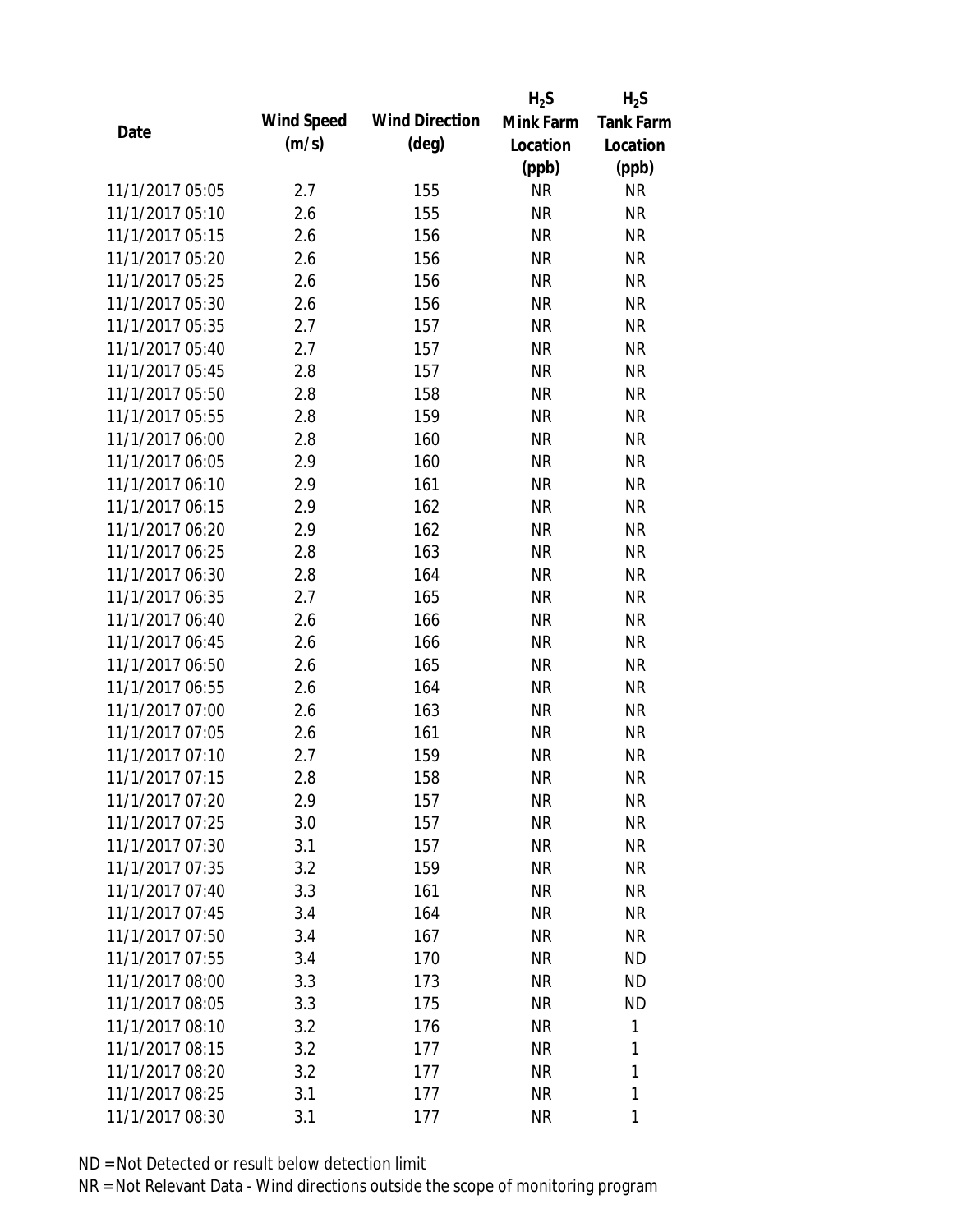|                 |            |                       | $H_2S$    | $H_2S$           |
|-----------------|------------|-----------------------|-----------|------------------|
|                 | Wind Speed | <b>Wind Direction</b> | Mink Farm | <b>Tank Farm</b> |
| Date            | (m/s)      | $(\text{deg})$        | Location  | Location         |
|                 |            |                       | (ppb)     | (ppb)            |
| 11/1/2017 08:35 | 3.1        | 176                   | <b>NR</b> | <b>ND</b>        |
| 11/1/2017 08:40 | 3.1        | 175                   | <b>NR</b> | <b>ND</b>        |
| 11/1/2017 08:45 | 3.1        | 174                   | <b>NR</b> | <b>ND</b>        |
| 11/1/2017 08:50 | 3.1        | 172                   | <b>NR</b> | <b>ND</b>        |
| 11/1/2017 08:55 | 3.1        | 171                   | <b>NR</b> | <b>ND</b>        |
| 11/1/2017 09:00 | 3.2        | 168                   | <b>NR</b> | <b>NR</b>        |
| 11/1/2017 09:05 | 3.3        | 166                   | <b>NR</b> | <b>NR</b>        |
| 11/1/2017 09:10 | 3.4        | 164                   | <b>NR</b> | <b>NR</b>        |
| 11/1/2017 09:15 | 3.6        | 163                   | <b>NR</b> | <b>NR</b>        |
| 11/1/2017 09:20 | 3.6        | 162                   | <b>NR</b> | <b>NR</b>        |
| 11/1/2017 09:25 | 3.7        | 161                   | <b>NR</b> | <b>NR</b>        |
| 11/1/2017 09:30 | 3.7        | 162                   | <b>NR</b> | <b>NR</b>        |
| 11/1/2017 09:35 | 3.8        | 163                   | <b>NR</b> | <b>NR</b>        |
| 11/1/2017 09:40 | 3.8        | 164                   | <b>NR</b> | <b>NR</b>        |
| 11/1/2017 09:45 | 3.8        | 165                   | <b>NR</b> | <b>NR</b>        |
| 11/1/2017 09:50 | 3.9        | 166                   | <b>NR</b> | <b>NR</b>        |
| 11/1/2017 09:55 | 3.9        | 166                   | <b>NR</b> | <b>NR</b>        |
| 11/1/2017 10:00 | 4.0        | 166                   | <b>NR</b> | <b>NR</b>        |
| 11/1/2017 10:05 | 4.1        | 166                   | <b>NR</b> | <b>NR</b>        |
| 11/1/2017 10:10 | 4.2        | 166                   | <b>NR</b> | <b>NR</b>        |
| 11/1/2017 10:15 | 4.3        | 166                   | <b>NR</b> | <b>NR</b>        |
| 11/1/2017 10:20 | 4.4        | 166                   | <b>NR</b> | <b>NR</b>        |
| 11/1/2017 10:25 | 4.5        | 166                   | <b>NR</b> | <b>NR</b>        |
| 11/1/2017 10:30 | 4.5        | 167                   | <b>NR</b> | <b>NR</b>        |
| 11/1/2017 10:35 | 4.5        | 167                   | <b>NR</b> | <b>NR</b>        |
| 11/1/2017 10:40 | 4.5        | 167                   | <b>NR</b> | <b>NR</b>        |
| 11/1/2017 10:45 | 4.5        | 167                   | <b>NR</b> | <b>NR</b>        |
| 11/1/2017 10:50 | 4.5        | 167                   | NR        | NR               |
| 11/1/2017 10:55 | 4.5        | 167                   | <b>NR</b> | <b>NR</b>        |
| 11/1/2017 11:00 | 4.5        | 167                   | NR        | <b>NR</b>        |
| 11/1/2017 11:05 | 4.5        | 168                   | <b>NR</b> | <b>NR</b>        |
| 11/1/2017 11:10 | 4.5        | 168                   | <b>NR</b> | NR               |
| 11/1/2017 11:15 | 4.5        | 168                   | <b>NR</b> | <b>NR</b>        |
| 11/1/2017 11:20 | 4.5        | 168                   | <b>NR</b> | <b>NR</b>        |
| 11/1/2017 11:25 | 4.5        | 167                   | <b>NR</b> | <b>NR</b>        |
| 11/1/2017 11:30 | 4.5        | 166                   | <b>NR</b> | <b>NR</b>        |
| 11/1/2017 11:35 | 4.6        | 164                   | <b>NR</b> | NR               |
| 11/1/2017 11:40 | 4.6        | 163                   | NR        | <b>NR</b>        |
| 11/1/2017 11:45 | 4.6        | 162                   | <b>NR</b> | NR               |
| 11/1/2017 11:50 | 4.6        | 162                   | NR        | NR               |
| 11/1/2017 11:55 | 4.6        | 162                   | <b>NR</b> | <b>NR</b>        |
| 11/1/2017 12:00 | 4.6        | 162                   | <b>NR</b> | <b>NR</b>        |
|                 |            |                       |           |                  |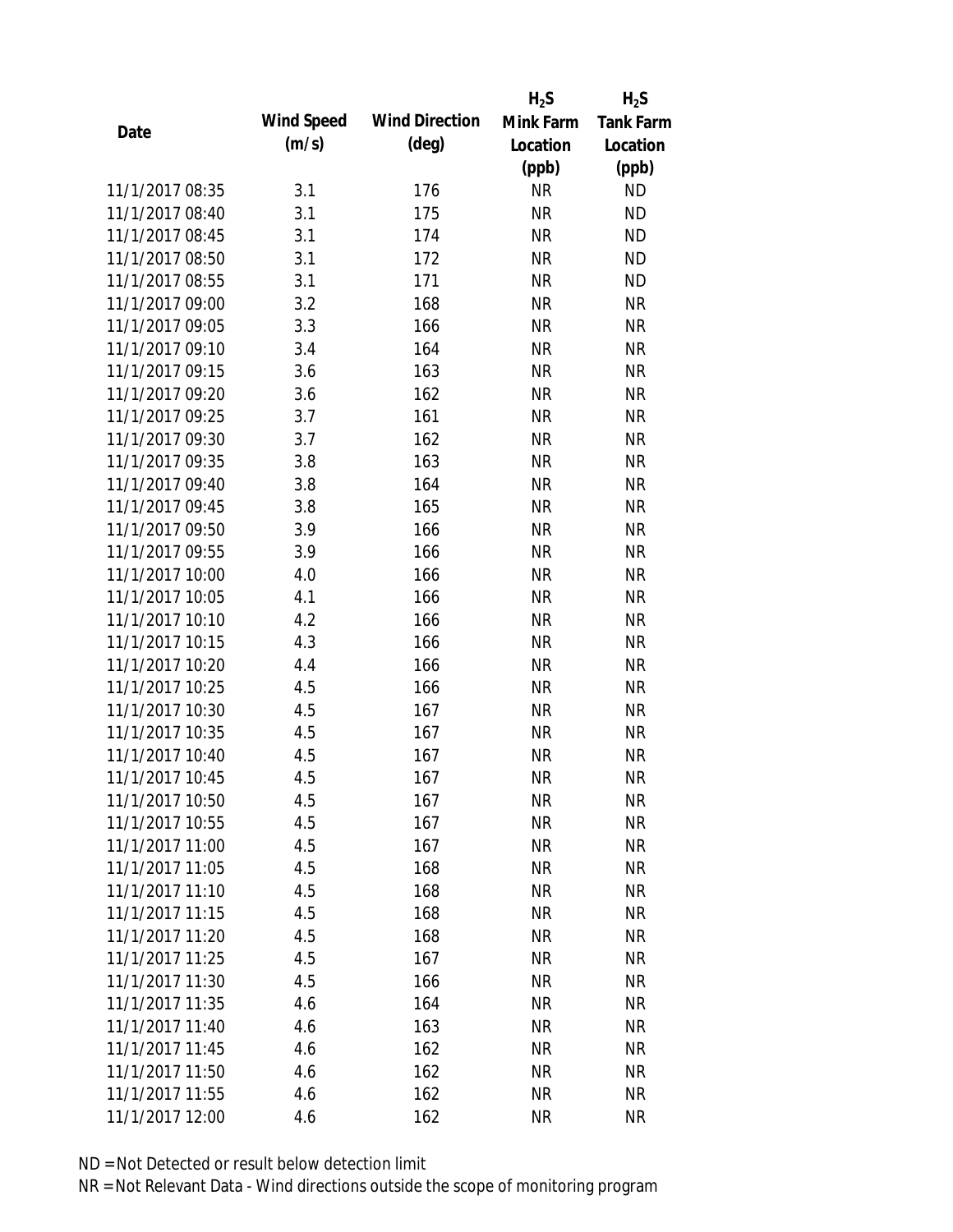|                 |            |                       | $H_2S$    | $H_2S$           |
|-----------------|------------|-----------------------|-----------|------------------|
|                 | Wind Speed | <b>Wind Direction</b> | Mink Farm | <b>Tank Farm</b> |
| Date            | (m/s)      | $(\text{deg})$        | Location  | Location         |
|                 |            |                       | (ppb)     | (ppb)            |
| 11/1/2017 12:05 | 4.6        | 162                   | <b>NR</b> | <b>NR</b>        |
| 11/1/2017 12:10 | 4.7        | 162                   | <b>NR</b> | <b>NR</b>        |
| 11/1/2017 12:15 | 4.7        | 162                   | <b>NR</b> | <b>NR</b>        |
| 11/1/2017 12:20 | 4.8        | 162                   | <b>NR</b> | <b>NR</b>        |
| 11/1/2017 12:25 | 4.9        | 162                   | <b>NR</b> | <b>NR</b>        |
| 11/1/2017 12:30 | 5.0        | 162                   | <b>NR</b> | <b>NR</b>        |
| 11/1/2017 12:35 | 5.0        | 163                   | <b>NR</b> | <b>NR</b>        |
| 11/1/2017 12:40 | 5.1        | 163                   | <b>NR</b> | <b>NR</b>        |
| 11/1/2017 12:45 | 5.1        | 163                   | <b>NR</b> | <b>NR</b>        |
| 11/1/2017 12:50 | 5.1        | 162                   | <b>NR</b> | <b>NR</b>        |
| 11/1/2017 12:55 | 5.2        | 162                   | <b>NR</b> | <b>NR</b>        |
| 11/1/2017 13:00 | 5.2        | 161                   | <b>NR</b> | <b>NR</b>        |
| 11/1/2017 13:05 | 5.2        | 161                   | <b>NR</b> | <b>NR</b>        |
| 11/1/2017 13:10 | 5.2        | 160                   | <b>NR</b> | <b>NR</b>        |
| 11/1/2017 13:15 | 5.3        | 159                   | <b>NR</b> | <b>NR</b>        |
| 11/1/2017 13:20 | 5.3        | 158                   | <b>NR</b> | <b>NR</b>        |
| 11/1/2017 13:25 | 5.2        | 156                   | <b>NR</b> | <b>NR</b>        |
| 11/1/2017 13:30 | 5.0        | 154                   | <b>NR</b> | <b>NR</b>        |
| 11/1/2017 13:35 | 4.8        | 153                   | <b>NR</b> | <b>NR</b>        |
| 11/1/2017 13:40 | 4.6        | 151                   | <b>NR</b> | <b>NR</b>        |
| 11/1/2017 13:45 | 4.5        | 150                   | <b>NR</b> | <b>NR</b>        |
| 11/1/2017 13:50 | 4.4        | 149                   | <b>NR</b> | <b>NR</b>        |
| 11/1/2017 13:55 | 4.3        | 149                   | <b>NR</b> | <b>NR</b>        |
| 11/1/2017 14:00 | 4.3        | 149                   | <b>NR</b> | <b>NR</b>        |
| 11/1/2017 14:05 | 4.4        | 151                   | <b>NR</b> | <b>NR</b>        |
| 11/1/2017 14:10 | 4.5        | 153                   | <b>NR</b> | <b>NR</b>        |
| 11/1/2017 14:15 | 4.5        | 155                   | <b>NR</b> | <b>NR</b>        |
| 11/1/2017 14:20 | 4.6        | 158                   | <b>NR</b> | NR               |
| 11/1/2017 14:25 | 4.6        | 160                   | <b>NR</b> | <b>NR</b>        |
| 11/1/2017 14:30 | 4.7        | 162                   | NR        | <b>NR</b>        |
| 11/1/2017 14:35 | 4.7        | 163                   | <b>NR</b> | <b>NR</b>        |
| 11/1/2017 14:40 | 4.7        | 164                   | <b>NR</b> | NR               |
| 11/1/2017 14:45 | 4.6        | 164                   | <b>NR</b> | <b>NR</b>        |
| 11/1/2017 14:50 | 4.6        | 164                   | <b>NR</b> | <b>NR</b>        |
| 11/1/2017 14:55 | 4.5        | 165                   | <b>NR</b> | <b>NR</b>        |
| 11/1/2017 15:00 | 4.4        | 165                   | <b>NR</b> | <b>NR</b>        |
| 11/1/2017 15:05 | 4.4        | 164                   | <b>NR</b> | NR               |
| 11/1/2017 15:10 | 4.4        | 162                   | NR        | <b>NR</b>        |
| 11/1/2017 15:15 | 4.3        | 158                   | <b>NR</b> | NR               |
| 11/1/2017 15:20 | 4.3        | 154                   | NR        | NR               |
| 11/1/2017 15:25 | 4.3        | 150                   | <b>NR</b> | <b>NR</b>        |
| 11/1/2017 15:30 | 4.2        | 146                   | <b>NR</b> | <b>NR</b>        |
|                 |            |                       |           |                  |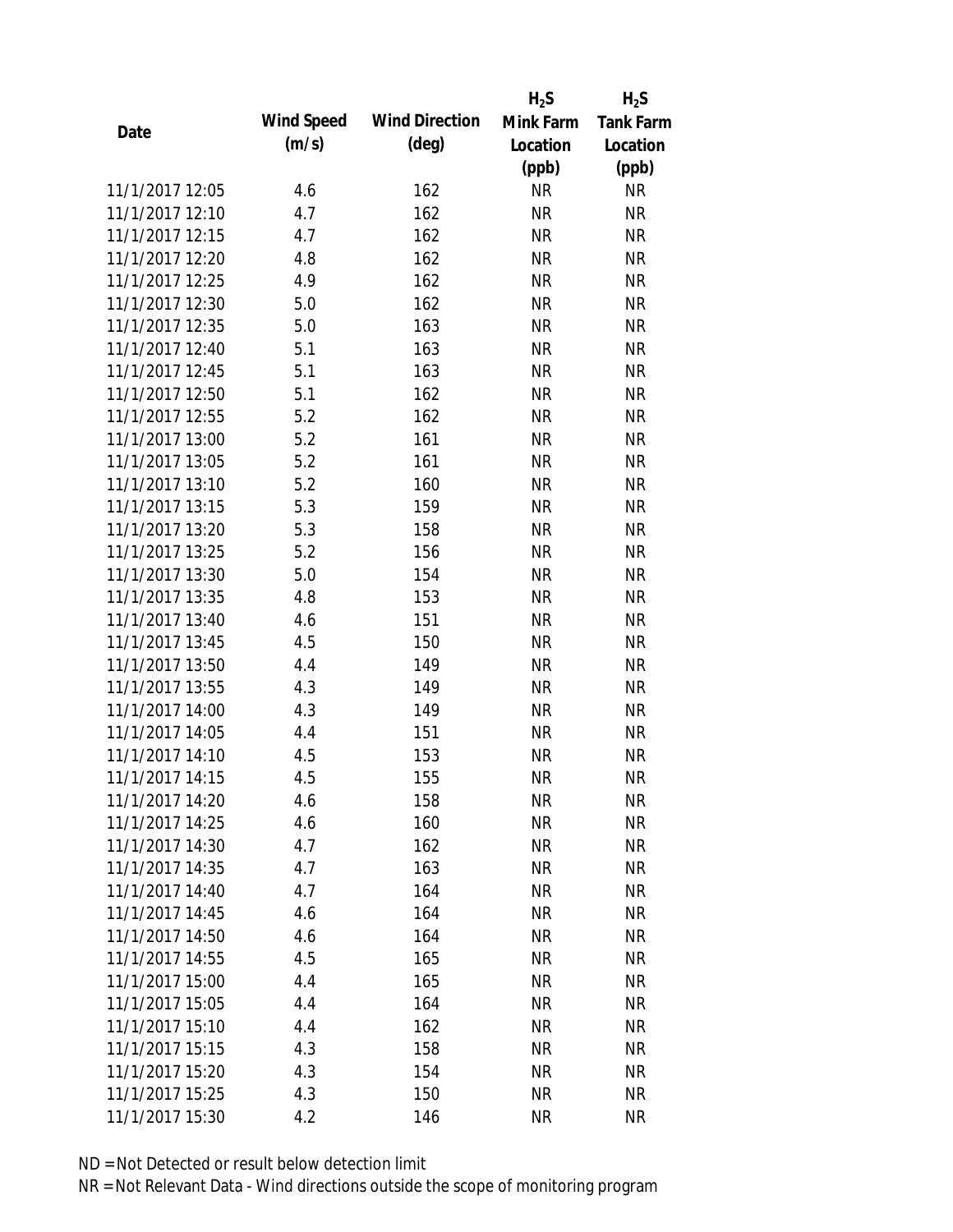|                 |            |                       | $H_2S$    | $H_2S$           |
|-----------------|------------|-----------------------|-----------|------------------|
| Date            | Wind Speed | <b>Wind Direction</b> | Mink Farm | <b>Tank Farm</b> |
|                 | (m/s)      | $(\text{deg})$        | Location  | Location         |
|                 |            |                       | (ppb)     | (ppb)            |
| 11/1/2017 15:35 | 4.0        | 143                   | <b>NR</b> | <b>NR</b>        |
| 11/1/2017 15:40 | 3.9        | 141                   | <b>NR</b> | <b>NR</b>        |
| 11/1/2017 15:45 | 3.8        | 140                   | <b>NR</b> | <b>NR</b>        |
| 11/1/2017 15:50 | 3.7        | 138                   | <b>NR</b> | <b>NR</b>        |
| 11/1/2017 15:55 | 3.6        | 137                   | <b>NR</b> | <b>NR</b>        |
| 11/1/2017 16:00 | 3.6        | 135                   | <b>NR</b> | <b>NR</b>        |
| 11/1/2017 16:05 | 3.6        | 133                   | <b>NR</b> | <b>NR</b>        |
| 11/1/2017 16:10 | 3.6        | 130                   | <b>NR</b> | <b>NR</b>        |
| 11/1/2017 16:15 | 3.6        | 127                   | <b>NR</b> | <b>NR</b>        |
| 11/1/2017 16:20 | 3.5        | 124                   | <b>NR</b> | <b>NR</b>        |
| 11/1/2017 16:25 | 3.5        | 122                   | <b>NR</b> | <b>NR</b>        |
| 11/1/2017 16:30 | 3.4        | 120                   | <b>NR</b> | <b>NR</b>        |
| 11/1/2017 16:35 | 3.3        | 119                   | <b>NR</b> | <b>NR</b>        |
| 11/1/2017 16:40 | 3.1        | 119                   | <b>NR</b> | <b>NR</b>        |
| 11/1/2017 16:45 | 3.0        | 119                   | <b>NR</b> | <b>NR</b>        |
| 11/1/2017 16:50 | 2.8        | 119                   | <b>NR</b> | <b>NR</b>        |
| 11/1/2017 16:55 | 2.6        | 120                   | <b>NR</b> | <b>NR</b>        |
| 11/1/2017 17:00 | 2.5        | 120                   | <b>NR</b> | <b>NR</b>        |
| 11/1/2017 17:05 | 2.5        | 120                   | <b>NR</b> | <b>NR</b>        |
| 11/1/2017 17:10 | 2.5        | 120                   | <b>NR</b> | <b>NR</b>        |
| 11/1/2017 17:15 | 2.5        | 120                   | <b>NR</b> | <b>NR</b>        |
| 11/1/2017 17:20 | 2.7        | 121                   | <b>NR</b> | <b>NR</b>        |
| 11/1/2017 17:25 | 2.8        | 120                   | <b>NR</b> | <b>NR</b>        |
| 11/1/2017 17:30 | 2.9        | 120                   | <b>NR</b> | <b>NR</b>        |
| 11/1/2017 17:35 | 2.9        | 119                   | <b>NR</b> | <b>NR</b>        |
| 11/1/2017 17:40 | 3.0        | 118                   | <b>NR</b> | <b>NR</b>        |
| 11/1/2017 17:45 | 3.0        | 116                   | <b>NR</b> | <b>NR</b>        |
| 11/1/2017 17:50 | 3.0        | 115                   | <b>NR</b> | NR               |
| 11/1/2017 17:55 | 3.0        | 114                   | <b>NR</b> | <b>NR</b>        |
| 11/1/2017 18:00 | 2.9        | 113                   | <b>NR</b> | <b>NR</b>        |
| 11/1/2017 18:05 | 2.9        | 112                   | <b>NR</b> | <b>NR</b>        |
| 11/1/2017 18:10 | 2.8        | 112                   | <b>NR</b> | NR               |
| 11/1/2017 18:15 | 2.7        | 111                   | <b>NR</b> | <b>NR</b>        |
| 11/1/2017 18:20 | 2.6        | 111                   | <b>NR</b> | <b>NR</b>        |
| 11/1/2017 18:25 | 2.6        | 111                   | <b>NR</b> | <b>NR</b>        |
| 11/1/2017 18:30 | 2.7        | 112                   | <b>NR</b> | <b>NR</b>        |
| 11/1/2017 18:35 | 2.8        | 113                   | NR        | <b>NR</b>        |
| 11/1/2017 18:40 | 3.0        | 114                   | NR        | <b>NR</b>        |
| 11/1/2017 18:45 | 3.1        | 115                   | <b>NR</b> | <b>NR</b>        |
| 11/1/2017 18:50 | 3.3        | 116                   | NR        | <b>NR</b>        |
| 11/1/2017 18:55 | 3.4        | 116                   | <b>NR</b> | <b>NR</b>        |
| 11/1/2017 19:00 | 3.3        | 115                   | <b>NR</b> | <b>NR</b>        |
|                 |            |                       |           |                  |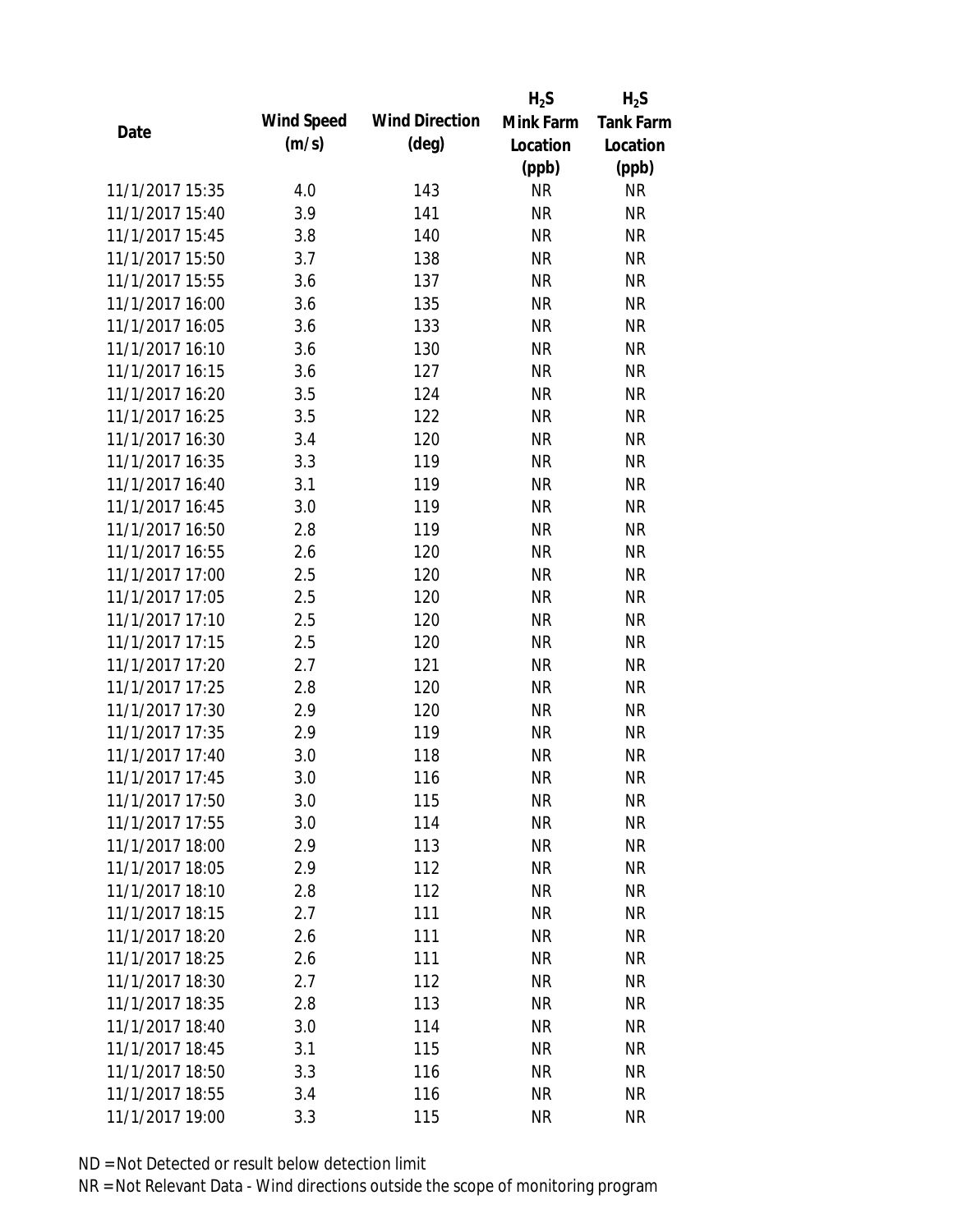|                 |            |                       | $H_2S$    | $H_2S$           |
|-----------------|------------|-----------------------|-----------|------------------|
| Date            | Wind Speed | <b>Wind Direction</b> | Mink Farm | <b>Tank Farm</b> |
|                 | (m/s)      | $(\text{deg})$        | Location  | Location         |
|                 |            |                       | (ppb)     | (ppb)            |
| 11/1/2017 19:05 | 3.3        | 115                   | <b>NR</b> | <b>NR</b>        |
| 11/1/2017 19:10 | 3.2        | 113                   | <b>NR</b> | <b>NR</b>        |
| 11/1/2017 19:15 | 3.1        | 111                   | <b>NR</b> | <b>NR</b>        |
| 11/1/2017 19:20 | 3.0        | 109                   | <b>NR</b> | <b>NR</b>        |
| 11/1/2017 19:25 | 2.9        | 107                   | <b>NR</b> | <b>NR</b>        |
| 11/1/2017 19:30 | 2.9        | 105                   | <b>NR</b> | <b>NR</b>        |
| 11/1/2017 19:35 | 2.9        | 104                   | <b>NR</b> | <b>NR</b>        |
| 11/1/2017 19:40 | 3.0        | 105                   | <b>NR</b> | <b>NR</b>        |
| 11/1/2017 19:45 | 3.2        | 106                   | <b>NR</b> | <b>NR</b>        |
| 11/1/2017 19:50 | 3.4        | 108                   | <b>NR</b> | <b>NR</b>        |
| 11/1/2017 19:55 | 3.5        | 110                   | <b>NR</b> | <b>NR</b>        |
| 11/1/2017 20:00 | 3.7        | 112                   | <b>NR</b> | <b>NR</b>        |
| 11/1/2017 20:05 | 3.9        | 114                   | <b>NR</b> | <b>NR</b>        |
| 11/1/2017 20:10 | 4.0        | 115                   | <b>NR</b> | <b>NR</b>        |
| 11/1/2017 20:15 | 4.0        | 115                   | <b>NR</b> | <b>NR</b>        |
| 11/1/2017 20:20 | 4.0        | 116                   | <b>NR</b> | <b>NR</b>        |
| 11/1/2017 20:25 | 4.0        | 116                   | <b>NR</b> | <b>NR</b>        |
| 11/1/2017 20:30 | 3.9        | 117                   | <b>NR</b> | <b>NR</b>        |
| 11/1/2017 20:35 | 3.9        | 118                   | <b>NR</b> | <b>NR</b>        |
| 11/1/2017 20:40 | 3.9        | 119                   | <b>NR</b> | <b>NR</b>        |
| 11/1/2017 20:45 | 3.9        | 120                   | <b>NR</b> | <b>NR</b>        |
| 11/1/2017 20:50 | 3.9        | 122                   | <b>NR</b> | <b>NR</b>        |
| 11/1/2017 20:55 | 3.9        | 123                   | <b>NR</b> | <b>NR</b>        |
| 11/1/2017 21:00 | 4.0        | 124                   | <b>NR</b> | <b>NR</b>        |
| 11/1/2017 21:05 | 4.0        | 126                   | <b>NR</b> | <b>NR</b>        |
| 11/1/2017 21:10 | 4.0        | 126                   | <b>NR</b> | <b>NR</b>        |
| 11/1/2017 21:15 | 4.0        | 126                   | <b>NR</b> | <b>NR</b>        |
| 11/1/2017 21:20 | 3.9        | 126                   | <b>NR</b> | <b>NR</b>        |
| 11/1/2017 21:25 | 3.9        | 126                   | <b>NR</b> | <b>NR</b>        |
| 11/1/2017 21:30 | 4.0        | 126                   | <b>NR</b> | <b>NR</b>        |
| 11/1/2017 21:35 | 4.0        | 126                   | <b>NR</b> | <b>NR</b>        |
| 11/1/2017 21:40 | 3.9        | 127                   | <b>NR</b> | <b>NR</b>        |
| 11/1/2017 21:45 | 3.9        | 127                   | <b>NR</b> | <b>NR</b>        |
| 11/1/2017 21:50 | 3.8        | 127                   | <b>NR</b> | <b>NR</b>        |
| 11/1/2017 21:55 | 3.7        | 128                   | <b>NR</b> | <b>NR</b>        |
| 11/1/2017 22:00 | 3.5        | 128                   | <b>NR</b> | <b>NR</b>        |
| 11/1/2017 22:05 | 3.4        | 129                   | <b>NR</b> | <b>NR</b>        |
| 11/1/2017 22:10 | 3.2        | 129                   | <b>NR</b> | <b>NR</b>        |
| 11/1/2017 22:15 | 3.1        | 131                   | <b>NR</b> | <b>NR</b>        |
| 11/1/2017 22:20 | 3.1        | 133                   | <b>NR</b> | NR               |
| 11/1/2017 22:25 | 3.1        | 136                   | <b>NR</b> | <b>NR</b>        |
| 11/1/2017 22:30 | 3.1        | 139                   | <b>NR</b> | <b>NR</b>        |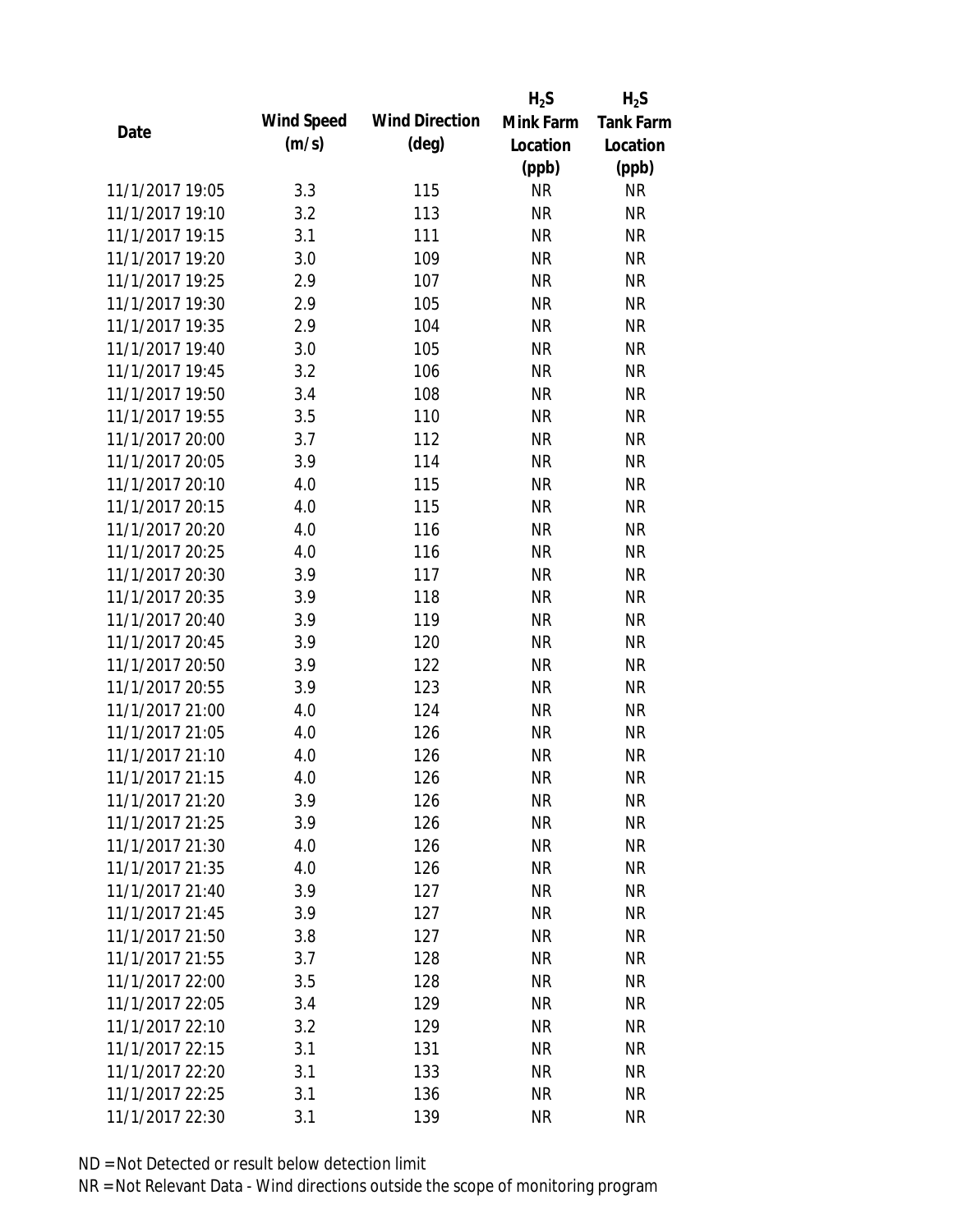|                 |            |                       | $H_2S$    | $H_2S$           |
|-----------------|------------|-----------------------|-----------|------------------|
| Date            | Wind Speed | <b>Wind Direction</b> | Mink Farm | <b>Tank Farm</b> |
|                 | (m/s)      | $(\text{deg})$        | Location  | Location         |
|                 |            |                       | (ppb)     | (ppb)            |
| 11/1/2017 22:35 | 3.1        | 143                   | <b>NR</b> | <b>NR</b>        |
| 11/1/2017 22:40 | 3.2        | 146                   | <b>NR</b> | <b>NR</b>        |
| 11/1/2017 22:45 | 3.2        | 150                   | <b>NR</b> | <b>NR</b>        |
| 11/1/2017 22:50 | 3.1        | 155                   | <b>NR</b> | <b>NR</b>        |
| 11/1/2017 22:55 | 3.1        | 158                   | <b>NR</b> | <b>NR</b>        |
| 11/1/2017 23:00 | 3.1        | 161                   | <b>NR</b> | <b>NR</b>        |
| 11/1/2017 23:05 | 3.1        | 163                   | <b>NR</b> | <b>NR</b>        |
| 11/1/2017 23:10 | 3.2        | 164                   | <b>NR</b> | <b>NR</b>        |
| 11/1/2017 23:15 | 3.2        | 165                   | <b>NR</b> | <b>NR</b>        |
| 11/1/2017 23:20 | 3.2        | 165                   | <b>NR</b> | <b>NR</b>        |
| 11/1/2017 23:25 | 3.2        | 165                   | <b>NR</b> | <b>NR</b>        |
| 11/1/2017 23:30 | 3.2        | 165                   | <b>NR</b> | <b>NR</b>        |
| 11/1/2017 23:35 | 3.2        | 164                   | <b>NR</b> | <b>NR</b>        |
| 11/1/2017 23:40 | 3.1        | 164                   | <b>NR</b> | <b>NR</b>        |
| 11/1/2017 23:45 | 3.1        | 164                   | <b>NR</b> | <b>NR</b>        |
| 11/1/2017 23:50 | 3.1        | 165                   | <b>NR</b> | <b>NR</b>        |
| 11/1/2017 23:55 | 3.1        | 166                   | <b>NR</b> | <b>NR</b>        |
| 11/1/2017 24:00 | 3.2        | 167                   | <b>NR</b> | <b>NR</b>        |
| 11/2/2017 00:05 | 3.1        | 167                   | <b>NR</b> | <b>NR</b>        |
| 11/2/2017 00:10 | 3.1        | 168                   | <b>NR</b> | <b>NR</b>        |
| 11/2/2017 00:15 | 3.1        | 170                   | <b>NR</b> | 1                |
| 11/2/2017 00:20 | 3.0        | 171                   | <b>NR</b> | <b>ND</b>        |
| 11/2/2017 00:25 | 2.9        | 173                   | <b>NR</b> | <b>ND</b>        |
| 11/2/2017 00:30 | 2.8        | 175                   | <b>NR</b> | <b>ND</b>        |
| 11/2/2017 00:35 | 2.6        | 178                   | <b>NR</b> | <b>ND</b>        |
| 11/2/2017 00:40 | 2.5        | 180                   | <b>NR</b> | <b>ND</b>        |
| 11/2/2017 00:45 | 2.4        | 182                   | <b>NR</b> | <b>ND</b>        |
| 11/2/2017 00:50 | 2.3        | 185                   | <b>NR</b> | <b>ND</b>        |
| 11/2/2017 00:55 | 2.2        | 187                   | <b>NR</b> | <b>ND</b>        |
| 11/2/2017 01:00 | 2.1        | 188                   | NR        | <b>ND</b>        |
| 11/2/2017 01:05 | 2.0        | 188                   | <b>NR</b> | <b>ND</b>        |
| 11/2/2017 01:10 | 2.0        | 188                   | <b>NR</b> | <b>ND</b>        |
| 11/2/2017 01:15 | 1.9        | 188                   | <b>NR</b> | <b>ND</b>        |
| 11/2/2017 01:20 | 1.9        | 187                   | <b>NR</b> | <b>ND</b>        |
| 11/2/2017 01:25 | 1.9        | 186                   | <b>NR</b> | <b>ND</b>        |
| 11/2/2017 01:30 | 1.9        | 185                   | <b>NR</b> | <b>ND</b>        |
| 11/2/2017 01:35 | 1.9        | 184                   | <b>NR</b> | <b>ND</b>        |
| 11/2/2017 01:40 | 1.9        | 183                   | <b>NR</b> | <b>ND</b>        |
| 11/2/2017 01:45 | 1.9        | 182                   | <b>NR</b> | <b>ND</b>        |
| 11/2/2017 01:50 | 2.0        | 182                   | <b>NR</b> | <b>ND</b>        |
| 11/2/2017 01:55 | 2.0        | 182                   | <b>NR</b> | <b>ND</b>        |
| 11/2/2017 02:00 | 2.0        | 181                   | <b>NR</b> | <b>ND</b>        |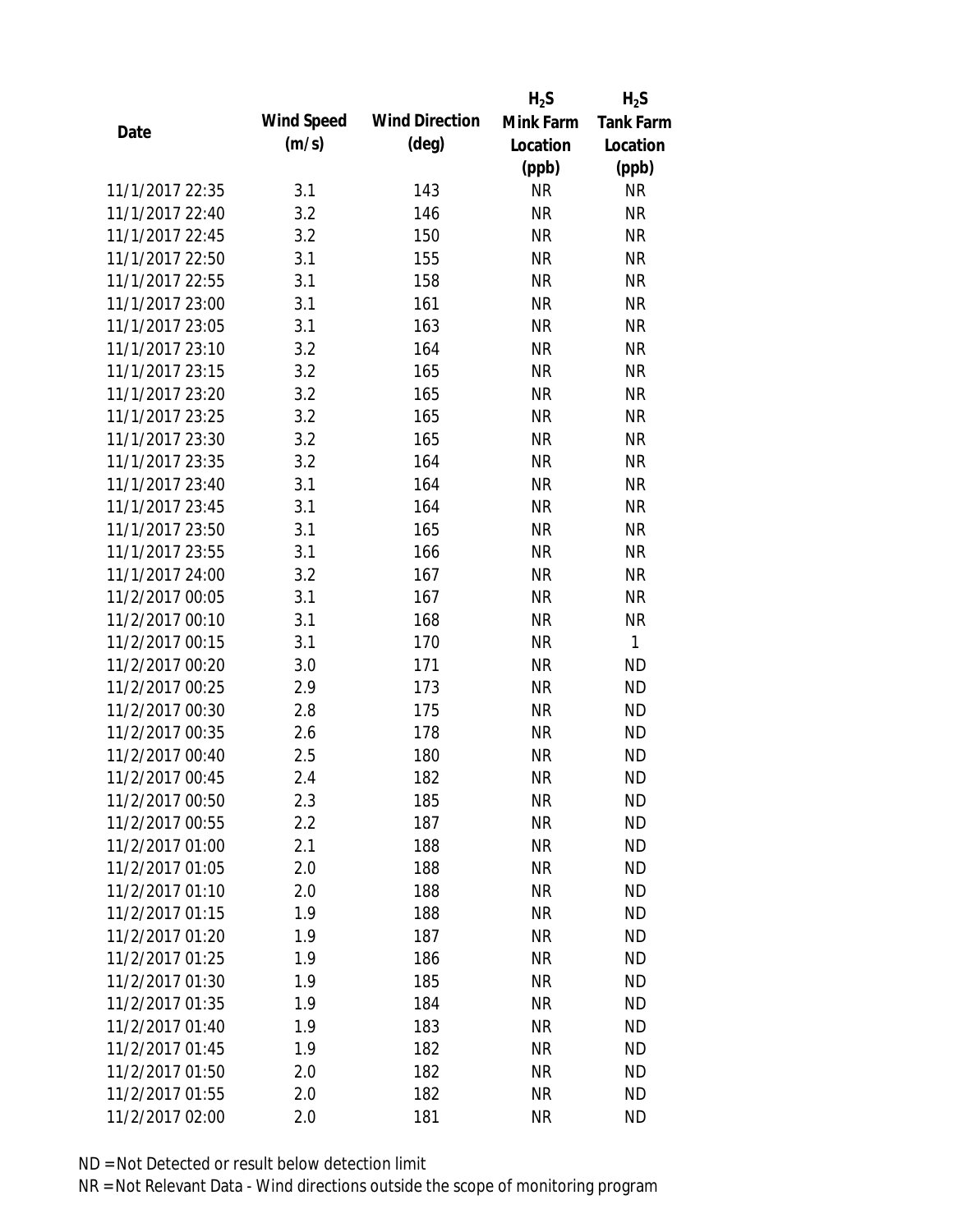|                 |                   |                       | $H_2S$    | $H_2S$           |
|-----------------|-------------------|-----------------------|-----------|------------------|
| Date            | <b>Wind Speed</b> | <b>Wind Direction</b> | Mink Farm | <b>Tank Farm</b> |
|                 | (m/s)             | $(\text{deg})$        | Location  | Location         |
|                 |                   |                       | (ppb)     | (ppb)            |
| 11/2/2017 02:05 | 2.1               | 181                   | <b>NR</b> | <b>ND</b>        |
| 11/2/2017 02:10 | 2.1               | 181                   | <b>NR</b> | <b>ND</b>        |
| 11/2/2017 02:15 | 2.1               | 182                   | <b>NR</b> | <b>ND</b>        |
| 11/2/2017 02:20 | 2.0               | 183                   | <b>NR</b> | <b>ND</b>        |
| 11/2/2017 02:25 | 1.8               | 184                   | <b>NR</b> | <b>ND</b>        |
| 11/2/2017 02:30 | 1.6               | 187                   | <b>NR</b> | <b>ND</b>        |
| 11/2/2017 02:35 | 1.5               | 190                   | <b>NR</b> | 1                |
| 11/2/2017 02:40 | 1.3               | 192                   | <b>NR</b> | 1                |
| 11/2/2017 02:45 | 1.2               | 192                   | <b>NR</b> | $\mathbf{1}$     |
| 11/2/2017 02:50 | 1.3               | 191                   | <b>NR</b> | $\mathbf{1}$     |
| 11/2/2017 02:55 | 1.4               | 189                   | <b>NR</b> | 1                |
| 11/2/2017 03:00 | 1.6               | 185                   | <b>NR</b> | <b>ND</b>        |
| 11/2/2017 03:05 | 1.8               | 181                   | <b>NR</b> | <b>ND</b>        |
| 11/2/2017 03:10 | 2.0               | 177                   | <b>NR</b> | <b>ND</b>        |
| 11/2/2017 03:15 | 2.2               | 174                   | <b>NR</b> | <b>ND</b>        |
| 11/2/2017 03:20 | 2.3               | 172                   | <b>NR</b> | <b>ND</b>        |
| 11/2/2017 03:25 | 2.4               | 172                   | <b>NR</b> | <b>ND</b>        |
| 11/2/2017 03:30 | 2.4               | 173                   | <b>NR</b> | <b>ND</b>        |
| 11/2/2017 03:35 | 2.4               | 175                   | <b>NR</b> | <b>ND</b>        |
| 11/2/2017 03:40 | 2.3               | 178                   | <b>NR</b> | <b>ND</b>        |
| 11/2/2017 03:45 | 2.2               | 182                   | <b>NR</b> | <b>ND</b>        |
| 11/2/2017 03:50 | 2.1               | 189                   | <b>NR</b> | <b>ND</b>        |
| 11/2/2017 03:55 | 1.9               | 195                   | <b>NR</b> | <b>ND</b>        |
| 11/2/2017 04:00 | 1.7               | 204                   | <b>NR</b> | <b>ND</b>        |
| 11/2/2017 04:05 | 1.5               | 213                   | <b>NR</b> | <b>ND</b>        |
| 11/2/2017 04:10 | 1.5               | 223                   | <b>NR</b> | <b>ND</b>        |
| 11/2/2017 04:15 | 1.5               | 232                   | <b>ND</b> | 1                |
| 11/2/2017 04:20 | 1.5               | 240                   | ND        | 1                |
| 11/2/2017 04:25 | 1.6               | 247                   | <b>ND</b> | 1                |
| 11/2/2017 04:30 | 1.7               | 252                   | ND        | 1                |
| 11/2/2017 04:35 | 1.8               | 255                   | <b>ND</b> | 1                |
| 11/2/2017 04:40 | 1.9               | 257                   | <b>ND</b> | 1                |
| 11/2/2017 04:45 | 2.0               | 257                   | <b>ND</b> | 1                |
| 11/2/2017 04:50 | 2.1               | 257                   | <b>ND</b> | 1                |
| 11/2/2017 04:55 | 2.2               | 256                   | ND        | 1                |
| 11/2/2017 05:00 | 2.2               | 255                   | <b>ND</b> | 1                |
| 11/2/2017 05:05 | 2.3               | 254                   | ND        | 1                |
| 11/2/2017 05:10 | 2.2               | 253                   | ND        | 1                |
| 11/2/2017 05:15 | 2.2               | 253                   | <b>ND</b> | 1                |
| 11/2/2017 05:20 | 2.1               | 252                   | <b>ND</b> | 1                |
| 11/2/2017 05:25 | 2.0               | 251                   | <b>ND</b> | 1                |
| 11/2/2017 05:30 | 1.8               | 248                   | ND        | 1                |
|                 |                   |                       |           |                  |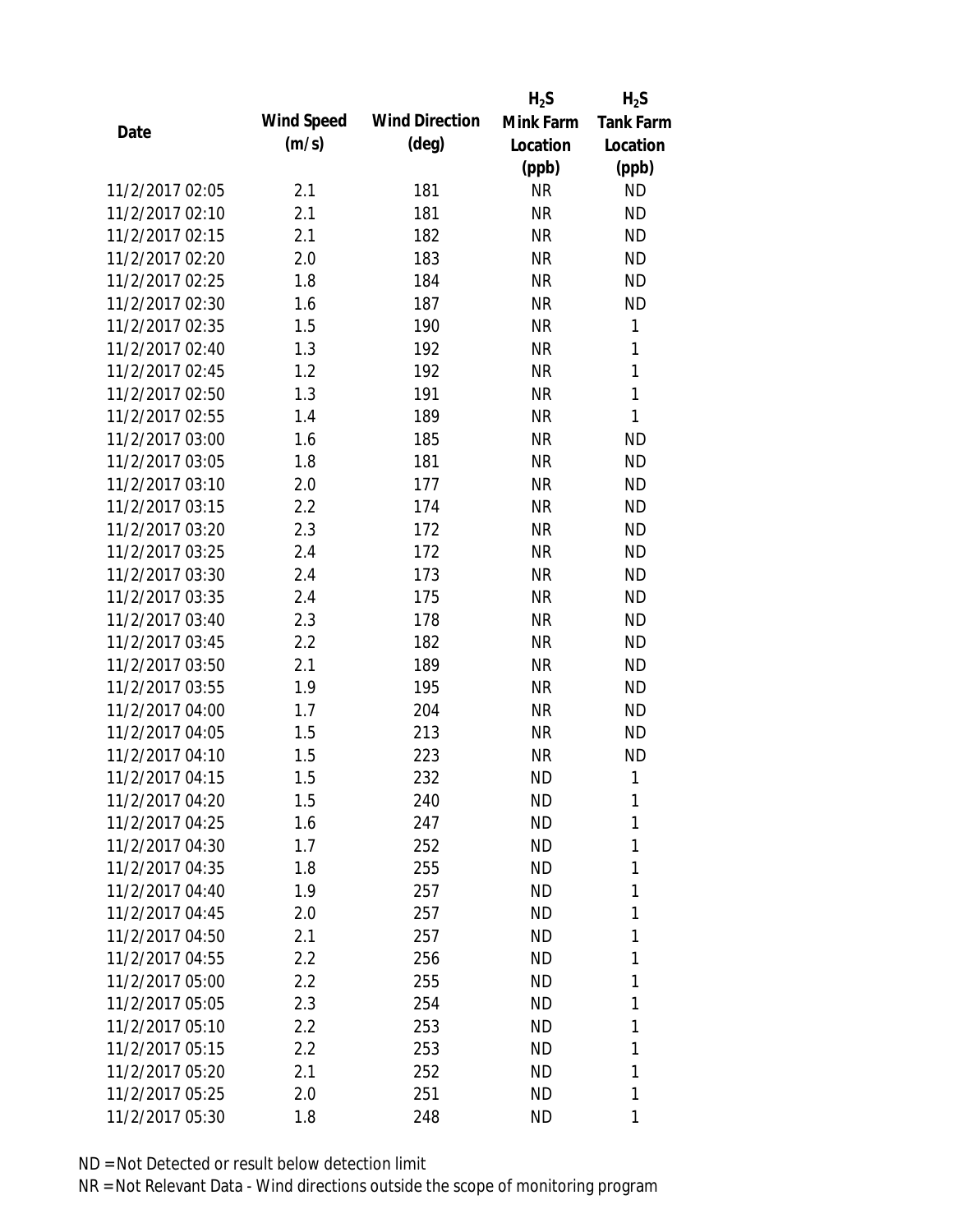|                 |            |                       | $H_2S$    | $H_2S$           |
|-----------------|------------|-----------------------|-----------|------------------|
| Date            | Wind Speed | <b>Wind Direction</b> | Mink Farm | <b>Tank Farm</b> |
|                 | (m/s)      | $(\text{deg})$        | Location  | Location         |
|                 |            |                       | (ppb)     | (ppb)            |
| 11/2/2017 05:35 | 1.6        | 245                   | <b>ND</b> | 1                |
| 11/2/2017 05:40 | 1.4        | 244                   | <b>ND</b> | 1                |
| 11/2/2017 05:45 | 1.3        | 243                   | <b>ND</b> | 1                |
| 11/2/2017 05:50 | 1.1        | 243                   | <b>NR</b> | <b>NR</b>        |
| 11/2/2017 05:55 | 1.0        | 246                   | <b>NR</b> | <b>NR</b>        |
| 11/2/2017 06:00 | 1.0        | 251                   | <b>NR</b> | <b>NR</b>        |
| 11/2/2017 06:05 | 0.9        | 256                   | <b>NR</b> | <b>NR</b>        |
| 11/2/2017 06:10 | 0.9        | 256                   | <b>NR</b> | <b>NR</b>        |
| 11/2/2017 06:15 | 0.9        | 254                   | <b>ND</b> | 1                |
| 11/2/2017 06:20 | 0.9        | 249                   | <b>ND</b> | 1                |
| 11/2/2017 06:25 | 0.9        | 242                   | <b>ND</b> | 1                |
| 11/2/2017 06:30 | 1.0        | 230                   | <b>ND</b> | 1                |
| 11/2/2017 06:35 | 1.0        | 216                   | <b>NR</b> | 1                |
| 11/2/2017 06:40 | 1.1        | 204                   | <b>NR</b> | 1                |
| 11/2/2017 06:45 | 1.1        | 192                   | <b>NR</b> | 1                |
| 11/2/2017 06:50 | 1.2        | 181                   | <b>NR</b> | <b>NR</b>        |
| 11/2/2017 06:55 | 1.2        | 171                   | <b>NR</b> | <b>NR</b>        |
| 11/2/2017 07:00 | 1.1        | 166                   | <b>NR</b> | <b>NR</b>        |
| 11/2/2017 07:05 | 1.0        | 165                   | <b>NR</b> | <b>NR</b>        |
| 11/2/2017 07:10 | 1.0        | 167                   | <b>NR</b> | <b>NR</b>        |
| 11/2/2017 07:15 | 0.9        | 169                   | <b>NR</b> | <b>NR</b>        |
| 11/2/2017 07:20 | 0.9        | 172                   | <b>NR</b> | <b>ND</b>        |
| 11/2/2017 07:25 | 0.8        | 175                   | <b>NR</b> | <b>ND</b>        |
| 11/2/2017 07:30 | 0.8        | 175                   | <b>NR</b> | <b>ND</b>        |
| 11/2/2017 07:35 | 0.8        | 174                   | <b>NR</b> | <b>ND</b>        |
| 11/2/2017 07:40 | 0.8        | 175                   | <b>NR</b> | <b>ND</b>        |
| 11/2/2017 07:45 | 0.7        | 192                   | <b>NR</b> | <b>ND</b>        |
| 11/2/2017 07:50 | 0.6        | 217                   | <b>NR</b> | <b>ND</b>        |
| 11/2/2017 07:55 | 0.6        | 243                   | <b>ND</b> | <b>ND</b>        |
| 11/2/2017 08:00 | 0.6        | 269                   | ND        | <b>ND</b>        |
| 11/2/2017 08:05 | 0.6        | 296                   | <b>ND</b> | <b>NR</b>        |
| 11/2/2017 08:10 | 0.7        | 322                   | <b>ND</b> | <b>NR</b>        |
| 11/2/2017 08:15 | 0.8        | 333                   | <b>ND</b> | <b>NR</b>        |
| 11/2/2017 08:20 | 0.9        | 337                   | <b>ND</b> | <b>NR</b>        |
| 11/2/2017 08:25 | 1.1        | 340                   | <b>ND</b> | <b>NR</b>        |
| 11/2/2017 08:30 | 1.2        | 345                   | <b>ND</b> | <b>NR</b>        |
| 11/2/2017 08:35 | 1.3        | 348                   | <b>ND</b> | <b>NR</b>        |
| 11/2/2017 08:40 | 1.4        | 350                   | <b>ND</b> | <b>NR</b>        |
| 11/2/2017 08:45 | 1.5        | 351                   | <b>ND</b> | <b>NR</b>        |
| 11/2/2017 08:50 | 1.6        | 352                   | ND        | NR               |
| 11/2/2017 08:55 | 1.6        | 353                   | <b>ND</b> | <b>NR</b>        |
| 11/2/2017 09:00 | 1.6        | 354                   | <b>ND</b> | <b>NR</b>        |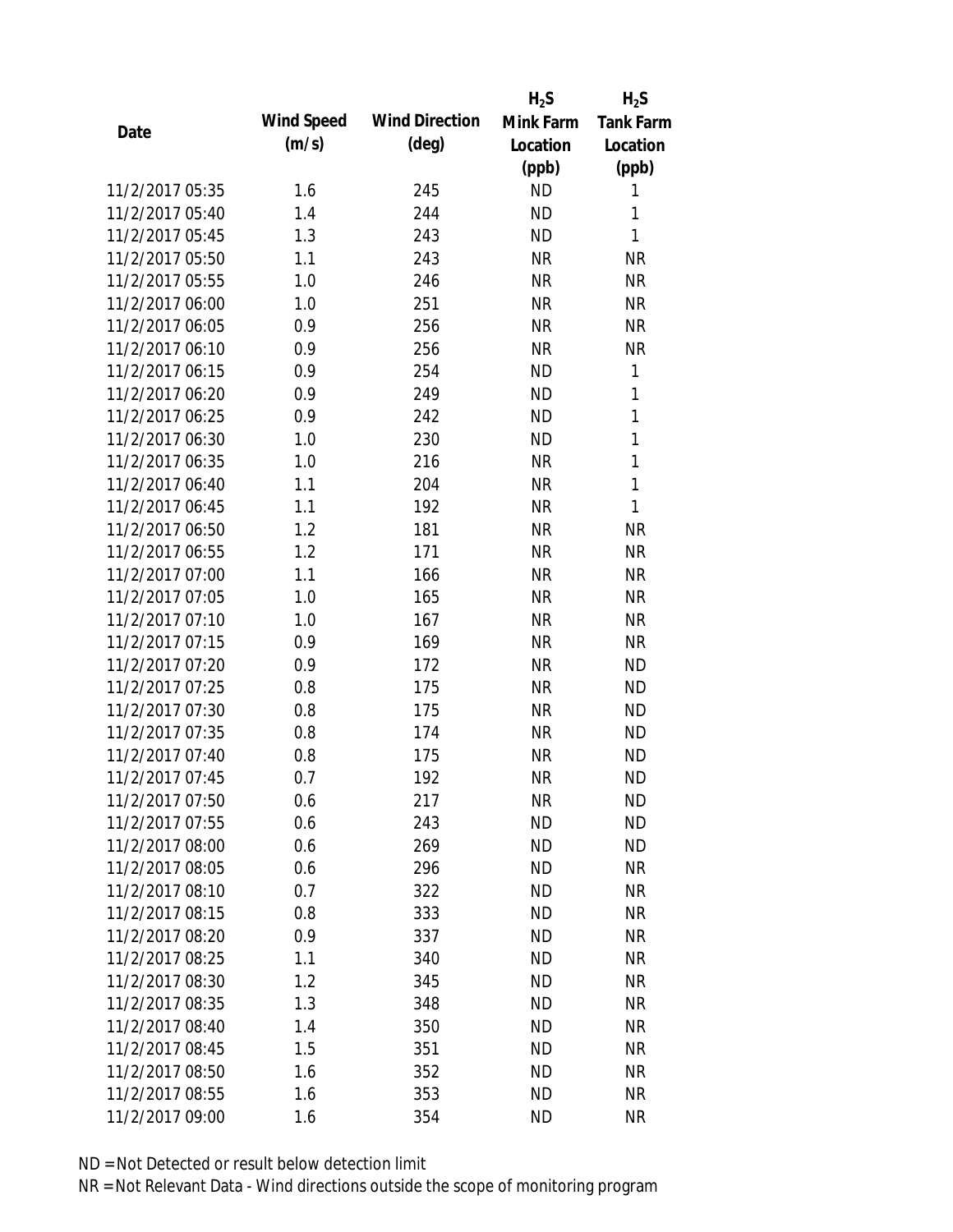|                 |            |                       | $H_2S$    | $H_2S$           |
|-----------------|------------|-----------------------|-----------|------------------|
| Date            | Wind Speed | <b>Wind Direction</b> | Mink Farm | <b>Tank Farm</b> |
|                 | (m/s)      | $(\text{deg})$        | Location  | Location         |
|                 |            |                       | (ppb)     | (ppb)            |
| 11/2/2017 09:05 | 1.6        | 296                   | <b>ND</b> | <b>NR</b>        |
| 11/2/2017 09:10 | 1.5        | 238                   | <b>ND</b> | <b>ND</b>        |
| 11/2/2017 09:15 | 1.5        | 181                   | <b>NR</b> | <b>ND</b>        |
| 11/2/2017 09:20 | 1.5        | 125                   | <b>NR</b> | <b>NR</b>        |
| 11/2/2017 09:25 | 1.5        | 68                    | <b>NR</b> | <b>NR</b>        |
| 11/2/2017 09:30 | 1.5        | 10                    | <b>ND</b> | <b>NR</b>        |
| 11/2/2017 09:35 | 1.6        | 12                    | <b>ND</b> | <b>NR</b>        |
| 11/2/2017 09:40 | 1.6        | 12                    | <b>ND</b> | <b>NR</b>        |
| 11/2/2017 09:45 | 1.6        | 13                    | <b>ND</b> | <b>NR</b>        |
| 11/2/2017 09:50 | 1.6        | 15                    | <b>ND</b> | <b>NR</b>        |
| 11/2/2017 09:55 | 1.5        | 18                    | <b>ND</b> | <b>NR</b>        |
| 11/2/2017 10:00 | 1.4        | 22                    | <b>ND</b> | <b>NR</b>        |
| 11/2/2017 10:05 | 1.3        | 27                    | <b>ND</b> | <b>NR</b>        |
| 11/2/2017 10:10 | 1.2        | 34                    | <b>ND</b> | <b>NR</b>        |
| 11/2/2017 10:15 | 1.2        | 41                    | <b>NR</b> | <b>NR</b>        |
| 11/2/2017 10:20 | 1.2        | 46                    | <b>NR</b> | <b>NR</b>        |
| 11/2/2017 10:25 | 1.2        | 52                    | <b>NR</b> | <b>NR</b>        |
| 11/2/2017 10:30 | 1.3        | 57                    | <b>NR</b> | <b>NR</b>        |
| 11/2/2017 10:35 | 1.3        | 62                    | <b>NR</b> | <b>NR</b>        |
| 11/2/2017 10:40 | 1.4        | 66                    | <b>NR</b> | <b>NR</b>        |
| 11/2/2017 10:45 | 1.4        | 68                    | <b>NR</b> | <b>NR</b>        |
| 11/2/2017 10:50 | 1.5        | 72                    | <b>NR</b> | <b>NR</b>        |
| 11/2/2017 10:55 | 1.5        | 75                    | <b>NR</b> | <b>NR</b>        |
| 11/2/2017 11:00 | 1.5        | 77                    | <b>NR</b> | <b>NR</b>        |
| 11/2/2017 11:05 | 1.5        | 79                    | <b>NR</b> | <b>NR</b>        |
| 11/2/2017 11:10 | 1.5        | 82                    | <b>NR</b> | <b>NR</b>        |
| 11/2/2017 11:15 | 1.6        | 86                    | <b>NR</b> | <b>NR</b>        |
| 11/2/2017 11:20 | 1.6        | 90                    | <b>NR</b> | NR               |
| 11/2/2017 11:25 | 1.7        | 92                    | <b>NR</b> | <b>NR</b>        |
| 11/2/2017 11:30 | 1.7        | 95                    | <b>NR</b> | <b>NR</b>        |
| 11/2/2017 11:35 | 1.8        | 97                    | <b>NR</b> | <b>NR</b>        |
| 11/2/2017 11:40 | 1.9        | 99                    | <b>NR</b> | <b>NR</b>        |
| 11/2/2017 11:45 | 1.9        | 101                   | <b>NR</b> | <b>NR</b>        |
| 11/2/2017 11:50 | 2.0        | 103                   | <b>NR</b> | <b>NR</b>        |
| 11/2/2017 11:55 | 2.1        | 105                   | <b>NR</b> | <b>NR</b>        |
| 11/2/2017 12:00 | 2.2        | 107                   | <b>NR</b> | <b>NR</b>        |
| 11/2/2017 12:05 | 2.3        | 109                   | <b>NR</b> | <b>NR</b>        |
| 11/2/2017 12:10 | 2.3        | 111                   | <b>NR</b> | <b>NR</b>        |
| 11/2/2017 12:15 | 2.2        | 111                   | <b>NR</b> | <b>NR</b>        |
| 11/2/2017 12:20 | 2.1        | 108                   | <b>NR</b> | <b>NR</b>        |
| 11/2/2017 12:25 | 2.0        | 103                   | <b>NR</b> | <b>NR</b>        |
| 11/2/2017 12:30 | 1.8        | 95                    | <b>NR</b> | <b>NR</b>        |
|                 |            |                       |           |                  |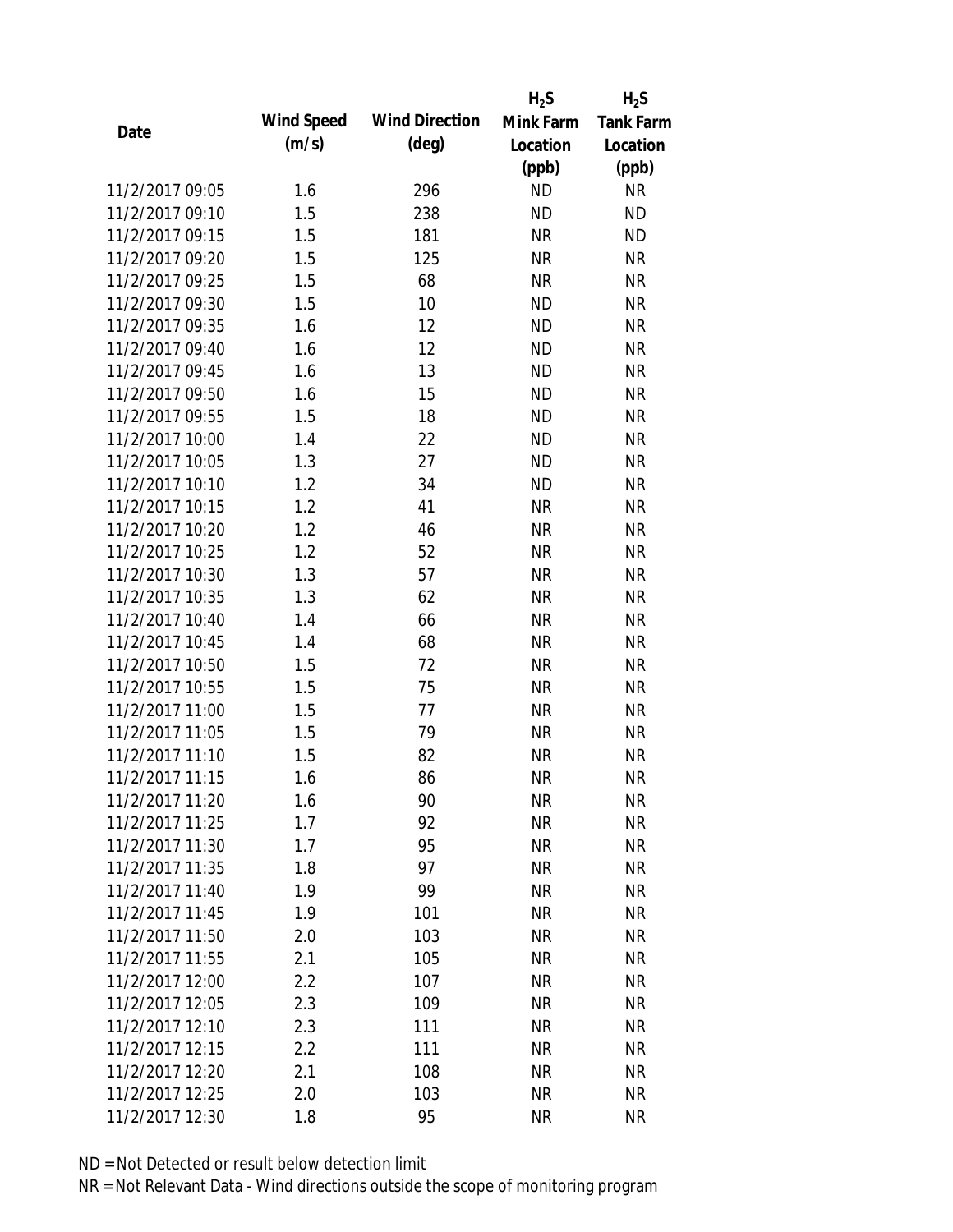|                 |            |                       | $H_2S$    | $H_2S$           |
|-----------------|------------|-----------------------|-----------|------------------|
| Date            | Wind Speed | <b>Wind Direction</b> | Mink Farm | <b>Tank Farm</b> |
|                 | (m/s)      | $(\text{deg})$        | Location  | Location         |
|                 |            |                       | (ppb)     | (ppb)            |
| 11/2/2017 12:35 | 1.7        | 85                    | <b>NR</b> | <b>NR</b>        |
| 11/2/2017 12:40 | 1.6        | 73                    | <b>NR</b> | <b>NR</b>        |
| 11/2/2017 12:45 | 1.5        | 63                    | <b>NR</b> | <b>NR</b>        |
| 11/2/2017 12:50 | 1.4        | 55                    | <b>NR</b> | <b>NR</b>        |
| 11/2/2017 12:55 | 1.4        | 48                    | <b>NR</b> | <b>NR</b>        |
| 11/2/2017 13:00 | 1.3        | 45                    | <b>NR</b> | <b>NR</b>        |
| 11/2/2017 13:05 | 1.3        | 43                    | <b>NR</b> | <b>NR</b>        |
| 11/2/2017 13:10 | 1.3        | 41                    | <b>NR</b> | <b>NR</b>        |
| 11/2/2017 13:15 | 1.2        | 39                    | <b>ND</b> | <b>NR</b>        |
| 11/2/2017 13:20 | 1.2        | 36                    | <b>ND</b> | <b>NR</b>        |
| 11/2/2017 13:25 | 1.3        | 33                    | <b>ND</b> | <b>NR</b>        |
| 11/2/2017 13:30 | 1.3        | 28                    | <b>ND</b> | <b>NR</b>        |
| 11/2/2017 13:35 | 1.4        | 22                    | <b>ND</b> | <b>NR</b>        |
| 11/2/2017 13:40 | 1.5        | 17                    | <b>ND</b> | <b>NR</b>        |
| 11/2/2017 13:45 | 1.6        | 71                    | <b>NR</b> | <b>NR</b>        |
| 11/2/2017 13:50 | 1.6        | 67                    | <b>NR</b> | <b>NR</b>        |
| 11/2/2017 13:55 | 1.7        | 64                    | <b>NR</b> | <b>NR</b>        |
| 11/2/2017 14:00 | 1.8        | 63                    | <b>NR</b> | <b>NR</b>        |
| 11/2/2017 14:05 | 1.8        | 64                    | <b>NR</b> | <b>NR</b>        |
| 11/2/2017 14:10 | 1.9        | 67                    | <b>NR</b> | <b>NR</b>        |
| 11/2/2017 14:15 | 2.0        | 11                    | <b>ND</b> | <b>NR</b>        |
| 11/2/2017 14:20 | 2.1        | 16                    | <b>ND</b> | <b>NR</b>        |
| 11/2/2017 14:25 | 2.2        | 20                    | <b>ND</b> | <b>NR</b>        |
| 11/2/2017 14:30 | 2.3        | 23                    | <b>ND</b> | <b>NR</b>        |
| 11/2/2017 14:35 | 2.3        | 25                    | <b>ND</b> | <b>NR</b>        |
| 11/2/2017 14:40 | 2.3        | 25                    | <b>ND</b> | <b>NR</b>        |
| 11/2/2017 14:45 | 2.3        | 24                    | <b>ND</b> | <b>NR</b>        |
| 11/2/2017 14:50 | 2.3        | 21                    | <b>ND</b> | NR               |
| 11/2/2017 14:55 | 2.4        | 18                    | <b>ND</b> | <b>NR</b>        |
| 11/2/2017 15:00 | 2.4        | 16                    | ND.       | <b>NR</b>        |
| 11/2/2017 15:05 | 2.4        | 14                    | <b>ND</b> | <b>NR</b>        |
| 11/2/2017 15:10 | 2.5        | 16                    | <b>ND</b> | <b>NR</b>        |
| 11/2/2017 15:15 | 2.5        | 19                    | <b>ND</b> | <b>NR</b>        |
| 11/2/2017 15:20 | 2.4        | 23                    | <b>ND</b> | <b>NR</b>        |
| 11/2/2017 15:25 | 2.4        | 26                    | <b>ND</b> | <b>NR</b>        |
| 11/2/2017 15:30 | 2.3        | 29                    | <b>ND</b> | <b>NR</b>        |
| 11/2/2017 15:35 | 2.2        | 30                    | <b>ND</b> | <b>NR</b>        |
| 11/2/2017 15:40 | 2.1        | 28                    | <b>ND</b> | <b>NR</b>        |
| 11/2/2017 15:45 | 2.1        | 24                    | <b>ND</b> | NR               |
| 11/2/2017 15:50 | 2.1        | 19                    | <b>ND</b> | NR               |
| 11/2/2017 15:55 | 2.0        | 15                    | <b>ND</b> | <b>NR</b>        |
| 11/2/2017 16:00 | 2.1        | 10                    | <b>ND</b> | <b>NR</b>        |
|                 |            |                       |           |                  |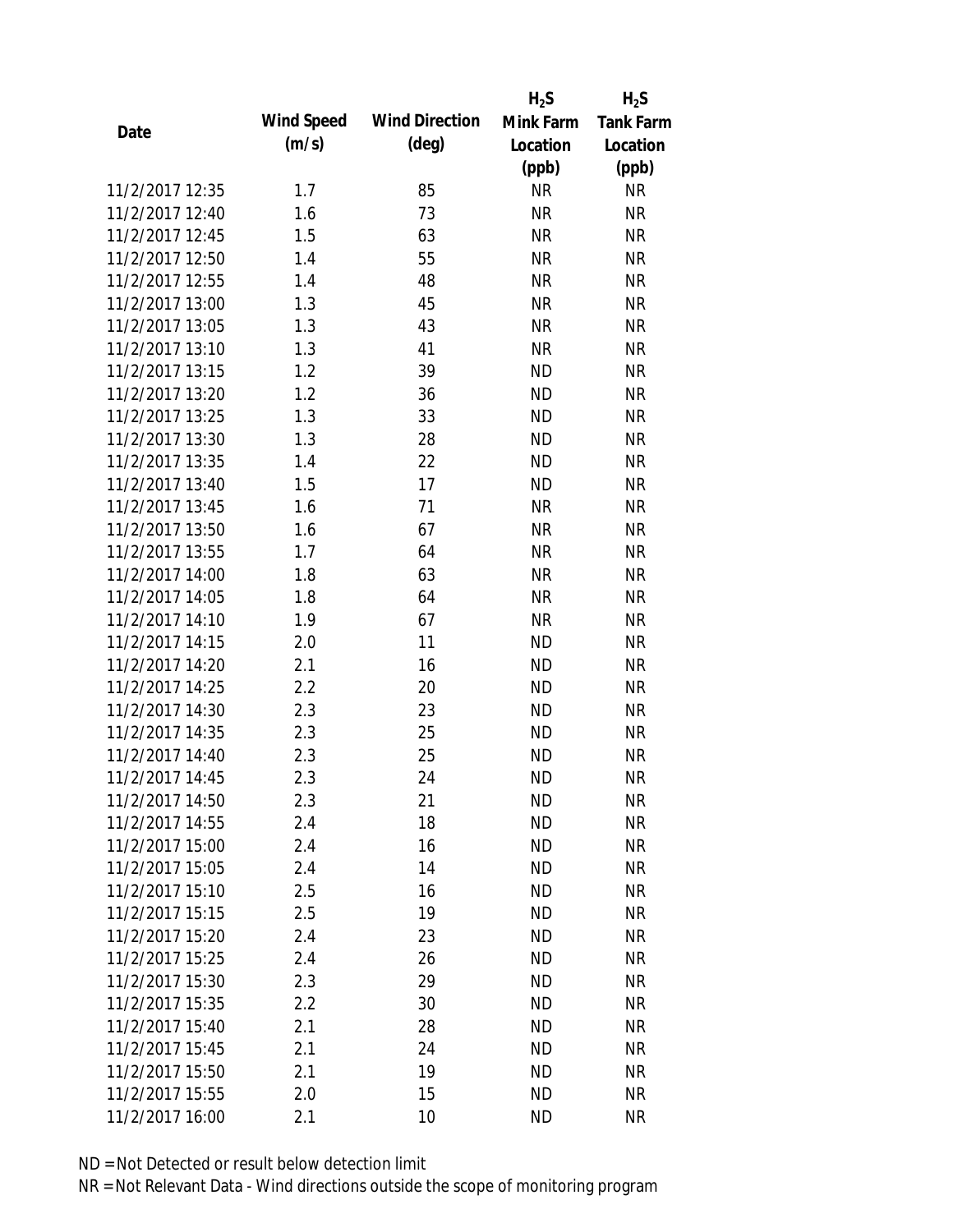|                 |            |                       | $H_2S$    | $H_2S$           |
|-----------------|------------|-----------------------|-----------|------------------|
| Date            | Wind Speed | <b>Wind Direction</b> | Mink Farm | <b>Tank Farm</b> |
|                 | (m/s)      | $(\text{deg})$        | Location  | Location         |
|                 |            |                       | (ppb)     | (ppb)            |
| 11/2/2017 16:05 | 2.2        | 7                     | <b>ND</b> | <b>NR</b>        |
| 11/2/2017 16:10 | 2.2        | 5                     | <b>ND</b> | <b>NR</b>        |
| 11/2/2017 16:15 | 2.3        | 4                     | <b>ND</b> | <b>NR</b>        |
| 11/2/2017 16:20 | 2.4        | 4                     | <b>ND</b> | <b>NR</b>        |
| 11/2/2017 16:25 | 2.5        | 4                     | <b>ND</b> | <b>NR</b>        |
| 11/2/2017 16:30 | 2.6        | 6                     | <b>ND</b> | <b>NR</b>        |
| 11/2/2017 16:35 | 2.6        | 8                     | <b>ND</b> | <b>NR</b>        |
| 11/2/2017 16:40 | 2.6        | 11                    | <b>ND</b> | <b>NR</b>        |
| 11/2/2017 16:45 | 2.5        | 13                    | <b>ND</b> | <b>NR</b>        |
| 11/2/2017 16:50 | 2.5        | 16                    | <b>ND</b> | <b>NR</b>        |
| 11/2/2017 16:55 | 2.3        | 20                    | <b>ND</b> | <b>NR</b>        |
| 11/2/2017 17:00 | 2.2        | 21                    | <b>ND</b> | <b>NR</b>        |
| 11/2/2017 17:05 | 2.1        | 22                    | <b>ND</b> | <b>NR</b>        |
| 11/2/2017 17:10 | 1.9        | 22                    | <b>ND</b> | <b>NR</b>        |
| 11/2/2017 17:15 | 1.8        | 23                    | <b>ND</b> | <b>NR</b>        |
| 11/2/2017 17:20 | 1.8        | 22                    | <b>ND</b> | <b>NR</b>        |
| 11/2/2017 17:25 | 1.7        | 21                    | <b>ND</b> | <b>NR</b>        |
| 11/2/2017 17:30 | 1.7        | 21                    | <b>ND</b> | <b>NR</b>        |
| 11/2/2017 17:35 | 1.7        | 23                    | <b>ND</b> | <b>NR</b>        |
| 11/2/2017 17:40 | 1.6        | 27                    | <b>ND</b> | <b>NR</b>        |
| 11/2/2017 17:45 | 1.6        | 31                    | <b>ND</b> | <b>NR</b>        |
| 11/2/2017 17:50 | 1.5        | 35                    | <b>ND</b> | <b>NR</b>        |
| 11/2/2017 17:55 | 1.5        | 37                    | <b>ND</b> | <b>NR</b>        |
| 11/2/2017 18:00 | 1.4        | 38                    | <b>ND</b> | <b>NR</b>        |
| 11/2/2017 18:05 | 1.4        | 36                    | <b>ND</b> | <b>NR</b>        |
| 11/2/2017 18:10 | 1.5        | 33                    | <b>ND</b> | <b>NR</b>        |
| 11/2/2017 18:15 | 1.6        | 28                    | <b>ND</b> | <b>NR</b>        |
| 11/2/2017 18:20 | 1.7        | 22                    | <b>ND</b> | NR               |
| 11/2/2017 18:25 | 1.8        | 19                    | <b>ND</b> | <b>NR</b>        |
| 11/2/2017 18:30 | 2.0        | 18                    | <b>ND</b> | <b>NR</b>        |
| 11/2/2017 18:35 | 2.1        | 18                    | <b>ND</b> | <b>NR</b>        |
| 11/2/2017 18:40 | 2.2        | 20                    | <b>ND</b> | NR               |
| 11/2/2017 18:45 | 2.3        | 21                    | ND        | NR               |
| 11/2/2017 18:50 | 2.4        | 23                    | <b>ND</b> | <b>NR</b>        |
| 11/2/2017 18:55 | 2.4        | 24                    | ND        | <b>NR</b>        |
| 11/2/2017 19:00 | 2.5        | 24                    | <b>ND</b> | <b>NR</b>        |
| 11/2/2017 19:05 | 2.5        | 22                    | <b>ND</b> | <b>NR</b>        |
| 11/2/2017 19:10 | 2.5        | 20                    | <b>ND</b> | <b>NR</b>        |
|                 |            |                       |           |                  |
| 11/2/2017 19:15 | 2.5        | 19                    | <b>ND</b> | <b>NR</b>        |
| 11/2/2017 19:20 | 2.6        | 18                    | ND        | NR               |
| 11/2/2017 19:25 | 2.6        | 17                    | <b>ND</b> | <b>NR</b>        |
| 11/2/2017 19:30 | 2.6        | 16                    | <b>ND</b> | <b>NR</b>        |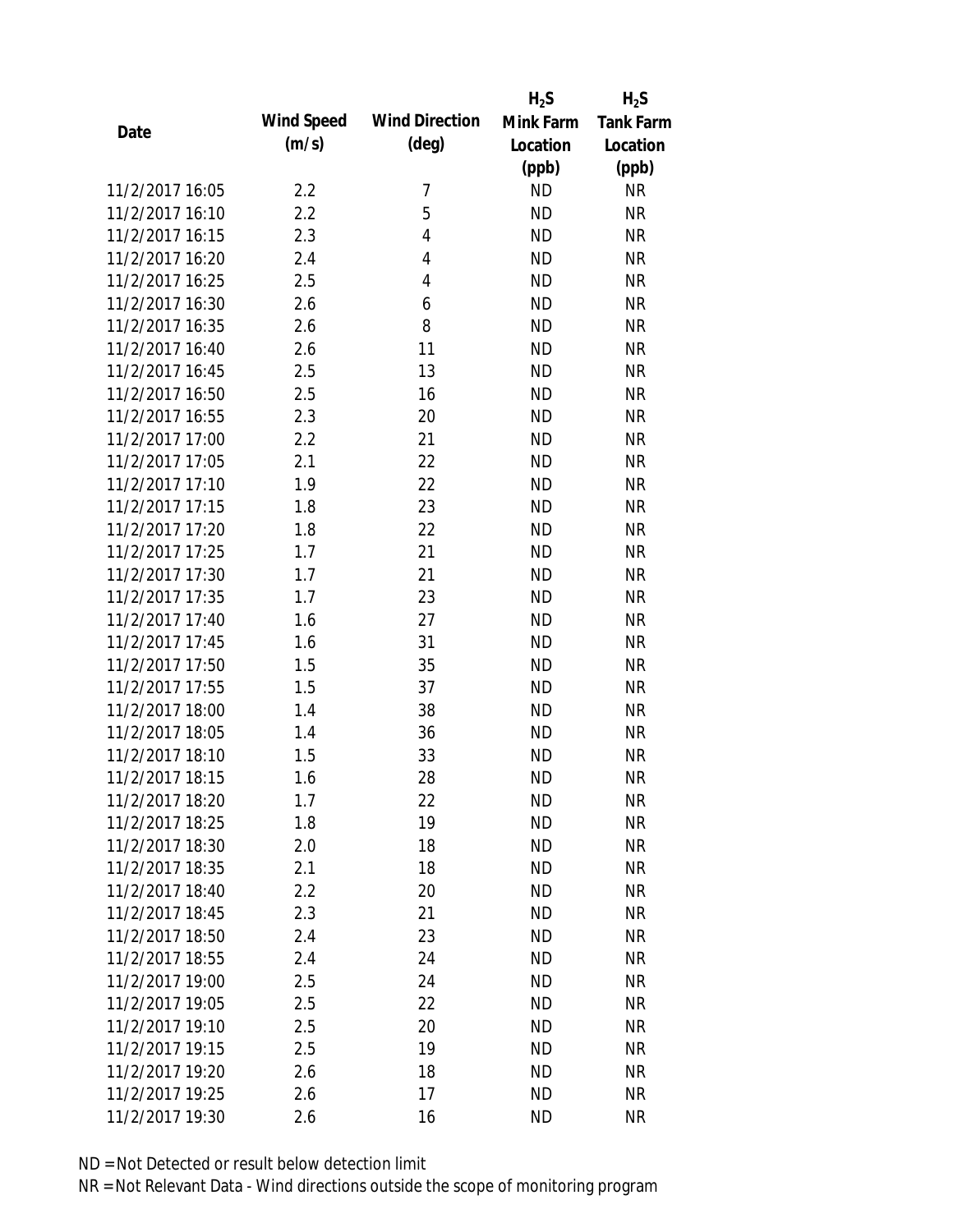|                 |            |                       | $H_2S$    | $H_2S$           |
|-----------------|------------|-----------------------|-----------|------------------|
| Date            | Wind Speed | <b>Wind Direction</b> | Mink Farm | <b>Tank Farm</b> |
|                 | (m/s)      | $(\text{deg})$        | Location  | Location         |
|                 |            |                       | (ppb)     | (ppb)            |
| 11/2/2017 19:35 | 2.6        | 14                    | <b>ND</b> | <b>NR</b>        |
| 11/2/2017 19:40 | 2.5        | 12                    | <b>ND</b> | <b>NR</b>        |
| 11/2/2017 19:45 | 2.4        | 9                     | <b>ND</b> | <b>NR</b>        |
| 11/2/2017 19:50 | 2.3        | 6                     | <b>ND</b> | <b>NR</b>        |
| 11/2/2017 19:55 | 2.3        | 3                     | <b>ND</b> | <b>NR</b>        |
| 11/2/2017 20:00 | 2.2        | 61                    | <b>NR</b> | <b>NR</b>        |
| 11/2/2017 20:05 | 2.1        | 60                    | <b>NR</b> | <b>NR</b>        |
| 11/2/2017 20:10 | 2.0        | 119                   | <b>NR</b> | <b>NR</b>        |
| 11/2/2017 20:15 | 2.0        | 178                   | <b>NR</b> | <b>ND</b>        |
| 11/2/2017 20:20 | 2.0        | 237                   | <b>ND</b> | <b>ND</b>        |
| 11/2/2017 20:25 | 2.0        | 295                   | <b>ND</b> | <b>NR</b>        |
| 11/2/2017 20:30 | 2.0        | 294                   | <b>ND</b> | <b>NR</b>        |
| 11/2/2017 20:35 | 2.0        | 353                   | <b>ND</b> | <b>NR</b>        |
| 11/2/2017 20:40 | 2.0        | 352                   | <b>ND</b> | <b>NR</b>        |
| 11/2/2017 20:45 | 2.1        | 353                   | <b>ND</b> | <b>NR</b>        |
| 11/2/2017 20:50 | 2.1        | 294                   | <b>ND</b> | <b>NR</b>        |
| 11/2/2017 20:55 | 2.2        | 236                   | <b>ND</b> | <b>ND</b>        |
| 11/2/2017 21:00 | 2.2        | 178                   | <b>NR</b> | <b>ND</b>        |
| 11/2/2017 21:05 | 2.2        | 120                   | <b>NR</b> | <b>NR</b>        |
| 11/2/2017 21:10 | 2.3        | 121                   | <b>NR</b> | <b>NR</b>        |
| 11/2/2017 21:15 | 2.3        | 120                   | <b>NR</b> | <b>NR</b>        |
| 11/2/2017 21:20 | 2.3        | 179                   | <b>NR</b> | <b>ND</b>        |
| 11/2/2017 21:25 | 2.3        | 238                   | <b>ND</b> | <b>ND</b>        |
| 11/2/2017 21:30 | 2.3        | 296                   | <b>ND</b> | <b>NR</b>        |
| 11/2/2017 21:35 | 2.3        | 355                   | <b>ND</b> | <b>NR</b>        |
| 11/2/2017 21:40 | 2.3        | 355                   | <b>ND</b> | <b>NR</b>        |
| 11/2/2017 21:45 | 2.3        | 355                   | <b>ND</b> | <b>NR</b>        |
| 11/2/2017 21:50 | 2.3        | 355                   | <b>ND</b> | NR               |
| 11/2/2017 21:55 | 2.3        | 354                   | <b>ND</b> | <b>NR</b>        |
| 11/2/2017 22:00 | $2.2\,$    | 354                   | ND        | <b>NR</b>        |
| 11/2/2017 22:05 | 2.2        | 352                   | <b>ND</b> | <b>NR</b>        |
| 11/2/2017 22:10 | 2.1        | 350                   | <b>ND</b> | <b>NR</b>        |
| 11/2/2017 22:15 | 2.1        | 349                   | <b>ND</b> | <b>NR</b>        |
| 11/2/2017 22:20 | 2.1        | 349                   | <b>ND</b> | <b>NR</b>        |
| 11/2/2017 22:25 | 2.1        | 349                   | <b>ND</b> | <b>NR</b>        |
| 11/2/2017 22:30 | 2.1        | 349                   | <b>ND</b> | <b>NR</b>        |
| 11/2/2017 22:35 | 2.0        | 349                   | <b>ND</b> | <b>NR</b>        |
| 11/2/2017 22:40 | 2.0        | 350                   | <b>ND</b> | <b>NR</b>        |
| 11/2/2017 22:45 | 2.0        | 351                   | <b>ND</b> | <b>NR</b>        |
| 11/2/2017 22:50 | 2.0        | 353                   | ND        | <b>NR</b>        |
| 11/2/2017 22:55 | 1.9        | 354                   | <b>ND</b> | <b>NR</b>        |
| 11/2/2017 23:00 | 1.9        | 355                   | <b>ND</b> | <b>NR</b>        |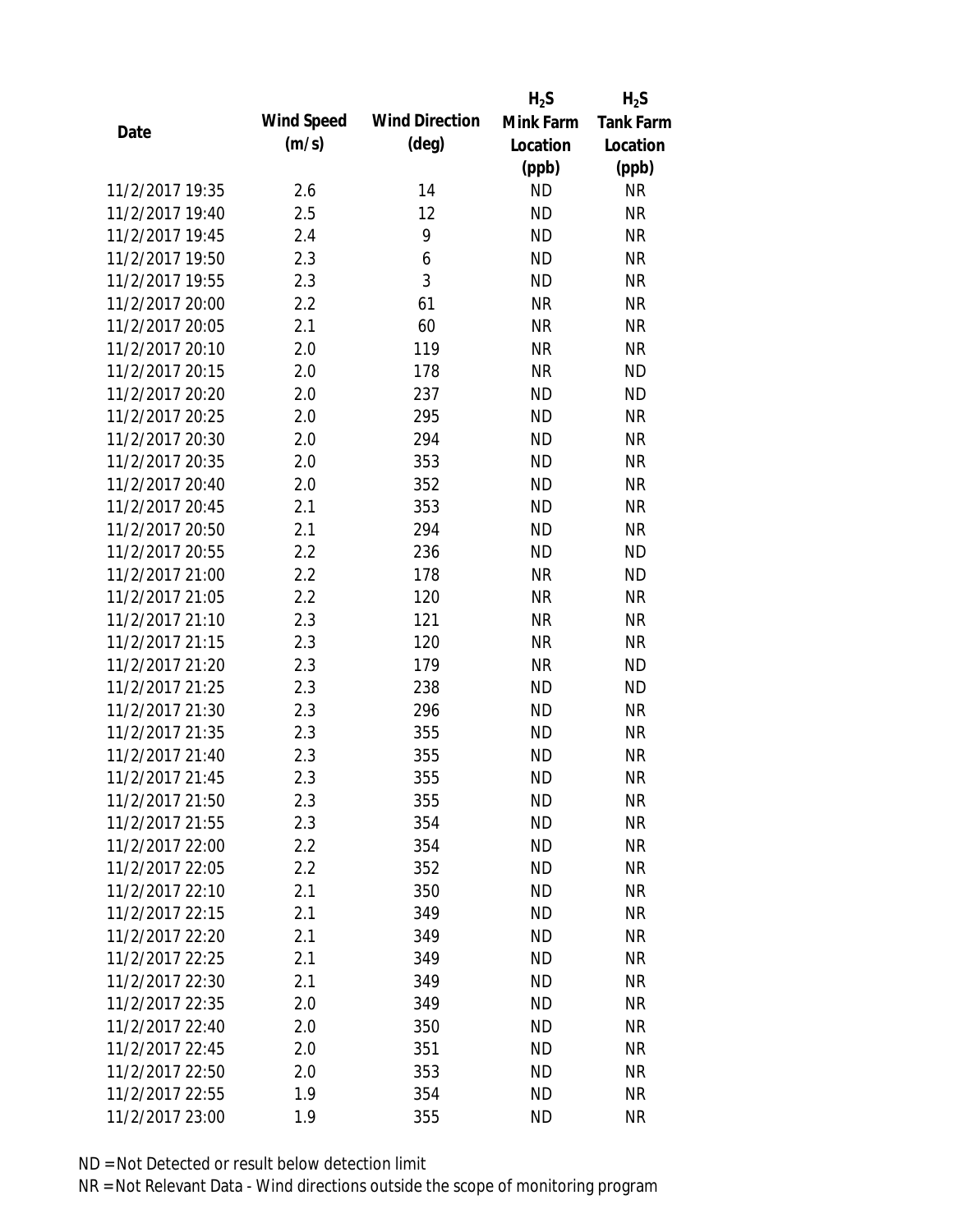|                 |            |                       | $H_2S$    | $H_2S$           |
|-----------------|------------|-----------------------|-----------|------------------|
| Date            | Wind Speed | <b>Wind Direction</b> | Mink Farm | <b>Tank Farm</b> |
|                 | (m/s)      | $(\text{deg})$        | Location  | Location         |
|                 |            |                       | (ppb)     | (ppb)            |
| 11/2/2017 23:05 | 1.9        | 356                   | <b>ND</b> | <b>NR</b>        |
| 11/2/2017 23:10 | 1.9        | 356                   | <b>ND</b> | <b>NR</b>        |
| 11/2/2017 23:15 | 1.9        | 356                   | <b>ND</b> | <b>NR</b>        |
| 11/2/2017 23:20 | 1.9        | 354                   | <b>ND</b> | <b>NR</b>        |
| 11/2/2017 23:25 | 2.0        | 353                   | <b>ND</b> | <b>NR</b>        |
| 11/2/2017 23:30 | 2.0        | 352                   | <b>ND</b> | <b>NR</b>        |
| 11/2/2017 23:35 | 2.1        | 351                   | <b>ND</b> | <b>NR</b>        |
| 11/2/2017 23:40 | 2.2        | 350                   | <b>ND</b> | <b>NR</b>        |
| 11/2/2017 23:45 | 2.2        | 350                   | <b>ND</b> | <b>NR</b>        |
| 11/2/2017 23:50 | 2.2        | 350                   | <b>ND</b> | <b>NR</b>        |
| 11/2/2017 23:55 | 2.3        | 350                   | <b>ND</b> | <b>NR</b>        |
| 11/2/2017 24:00 | 2.3        | 350                   | <b>ND</b> | <b>NR</b>        |
| 11/3/2017 00:05 | 2.3        | 351                   | <b>ND</b> | <b>NR</b>        |
| 11/3/2017 00:10 | 2.3        | 352                   | <b>ND</b> | <b>NR</b>        |
| 11/3/2017 00:15 | 2.4        | 352                   | <b>ND</b> | <b>NR</b>        |
| 11/3/2017 00:20 | 2.5        | 353                   | <b>ND</b> | <b>NR</b>        |
| 11/3/2017 00:25 | 2.6        | 353                   | <b>ND</b> | <b>NR</b>        |
| 11/3/2017 00:30 | 2.6        | 354                   | <b>ND</b> | <b>NR</b>        |
| 11/3/2017 00:35 | 2.7        | 354                   | <b>ND</b> | <b>NR</b>        |
| 11/3/2017 00:40 | 2.8        | 355                   | <b>ND</b> | <b>NR</b>        |
| 11/3/2017 00:45 | 2.8        | 355                   | <b>ND</b> | <b>NR</b>        |
| 11/3/2017 00:50 | 2.8        | 356                   | <b>ND</b> | <b>NR</b>        |
| 11/3/2017 00:55 | 2.8        | 356                   | <b>ND</b> | <b>NR</b>        |
| 11/3/2017 01:00 | 2.7        | 357                   | <b>ND</b> | <b>NR</b>        |
| 11/3/2017 01:05 | 2.7        | 357                   | <b>ND</b> | <b>NR</b>        |
| 11/3/2017 01:10 | 2.6        | 358                   | <b>ND</b> | <b>NR</b>        |
| 11/3/2017 01:15 | 2.6        | 358                   | <b>ND</b> | <b>NR</b>        |
| 11/3/2017 01:20 | 2.6        | 359                   | <b>ND</b> | NR               |
| 11/3/2017 01:25 | 2.6        | 359                   | <b>ND</b> | <b>NR</b>        |
| 11/3/2017 01:30 | 2.7        | 359                   | <b>ND</b> | <b>NR</b>        |
| 11/3/2017 01:35 | 2.7        | 299                   | <b>ND</b> | <b>NR</b>        |
| 11/3/2017 01:40 | 2.8        | 239                   | <b>ND</b> | <b>ND</b>        |
| 11/3/2017 01:45 | 2.9        | 179                   | <b>NR</b> | <b>ND</b>        |
| 11/3/2017 01:50 | 2.9        | 119                   | <b>NR</b> | <b>NR</b>        |
| 11/3/2017 01:55 | 3.0        | 60                    | <b>NR</b> | <b>NR</b>        |
| 11/3/2017 02:00 | 3.1        | 1                     | <b>ND</b> | <b>NR</b>        |
| 11/3/2017 02:05 | 3.2        | $\overline{2}$        | <b>ND</b> | <b>NR</b>        |
| 11/3/2017 02:10 | 3.3        | 3                     | <b>ND</b> | <b>NR</b>        |
| 11/3/2017 02:15 | 3.4        | 4                     | <b>ND</b> | <b>NR</b>        |
| 11/3/2017 02:20 | 3.5        | 4                     | <b>ND</b> | <b>NR</b>        |
| 11/3/2017 02:25 | 3.5        | 5                     | <b>ND</b> | <b>NR</b>        |
| 11/3/2017 02:30 | 3.5        | 4                     | <b>ND</b> | <b>NR</b>        |
|                 |            |                       |           |                  |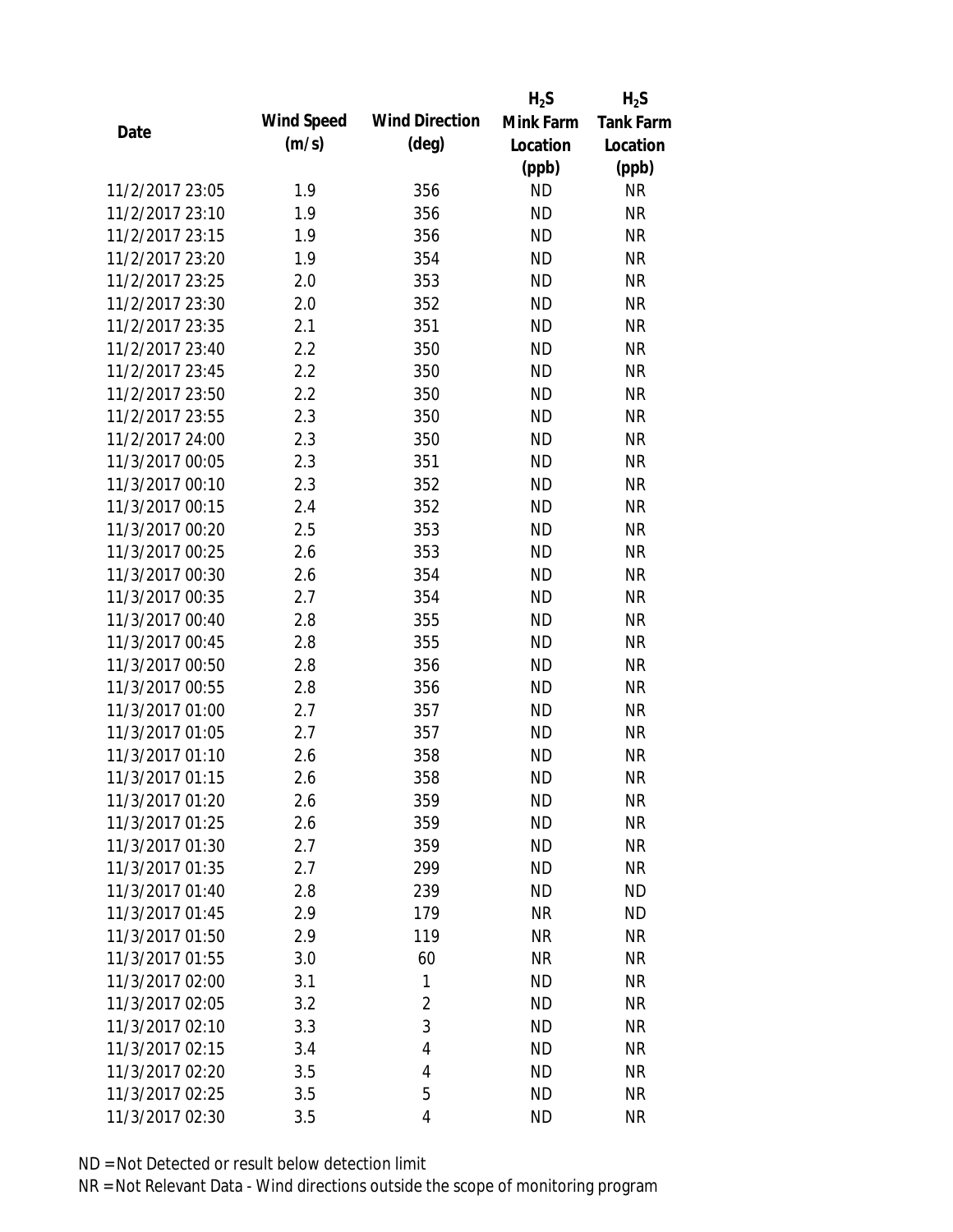|                 |            |                       | $H_2S$    | $H_2S$           |
|-----------------|------------|-----------------------|-----------|------------------|
| Date            | Wind Speed | <b>Wind Direction</b> | Mink Farm | <b>Tank Farm</b> |
|                 | (m/s)      | $(\text{deg})$        | Location  | Location         |
|                 |            |                       | (ppb)     | (ppb)            |
| 11/3/2017 02:35 | 3.5        | 3                     | <b>ND</b> | <b>NR</b>        |
| 11/3/2017 02:40 | 3.4        | $\overline{2}$        | <b>ND</b> | <b>NR</b>        |
| 11/3/2017 02:45 | 3.3        | $\overline{2}$        | <b>ND</b> | <b>NR</b>        |
| 11/3/2017 02:50 | 3.3        | $\overline{2}$        | <b>ND</b> | <b>NR</b>        |
| 11/3/2017 02:55 | 3.3        | 3                     | <b>ND</b> | <b>NR</b>        |
| 11/3/2017 03:00 | 3.4        | 5                     | <b>ND</b> | <b>NR</b>        |
| 11/3/2017 03:05 | 3.5        | 8                     | <b>ND</b> | <b>NR</b>        |
| 11/3/2017 03:10 | 3.7        | 10                    | <b>ND</b> | <b>NR</b>        |
| 11/3/2017 03:15 | 3.9        | 12                    | <b>ND</b> | <b>NR</b>        |
| 11/3/2017 03:20 | 4.0        | 14                    | <b>ND</b> | <b>NR</b>        |
| 11/3/2017 03:25 | 4.1        | 15                    | <b>ND</b> | <b>NR</b>        |
| 11/3/2017 03:30 | 4.1        | 15                    | <b>ND</b> | <b>NR</b>        |
| 11/3/2017 03:35 | 4.1        | 16                    | <b>ND</b> | <b>NR</b>        |
| 11/3/2017 03:40 | 4.0        | 15                    | <b>ND</b> | <b>NR</b>        |
| 11/3/2017 03:45 | 3.9        | 15                    | <b>ND</b> | <b>NR</b>        |
| 11/3/2017 03:50 | 3.7        | 14                    | <b>ND</b> | <b>NR</b>        |
| 11/3/2017 03:55 | 3.5        | 12                    | <b>ND</b> | <b>NR</b>        |
| 11/3/2017 04:00 | 3.3        | 10                    | <b>ND</b> | <b>NR</b>        |
| 11/3/2017 04:05 | 3.1        | 67                    | <b>NR</b> | <b>NR</b>        |
| 11/3/2017 04:10 | 2.9        | 124                   | <b>NR</b> | <b>NR</b>        |
| 11/3/2017 04:15 | 2.8        | 182                   | <b>NR</b> | <b>ND</b>        |
| 11/3/2017 04:20 | 2.7        | 240                   | <b>ND</b> | <b>ND</b>        |
| 11/3/2017 04:25 | 2.6        | 298                   | <b>ND</b> | <b>NR</b>        |
| 11/3/2017 04:30 | 2.6        | 298                   | <b>ND</b> | <b>NR</b>        |
| 11/3/2017 04:35 | 2.7        | 238                   | <b>ND</b> | 1                |
| 11/3/2017 04:40 | 2.8        | 179                   | <b>NR</b> | 1                |
| 11/3/2017 04:45 | 2.9        | 119                   | <b>NR</b> | <b>NR</b>        |
| 11/3/2017 04:50 | 3.1        | 60                    | <b>NR</b> | <b>NR</b>        |
| 11/3/2017 04:55 | 3.4        | 1                     | <b>ND</b> | <b>NR</b>        |
| 11/3/2017 05:00 | 3.7        | 2                     | <b>ND</b> | <b>NR</b>        |
| 11/3/2017 05:05 | 3.9        | 3                     | <b>ND</b> | <b>NR</b>        |
| 11/3/2017 05:10 | 4.0        | 5                     | <b>ND</b> | <b>NR</b>        |
| 11/3/2017 05:15 | 4.1        | 7                     | <b>ND</b> | <b>NR</b>        |
| 11/3/2017 05:20 | 4.1        | 8                     | <b>ND</b> | <b>NR</b>        |
| 11/3/2017 05:25 | 3.9        | 9                     | <b>ND</b> | <b>NR</b>        |
| 11/3/2017 05:30 | 3.7        | 10                    | <b>ND</b> | <b>NR</b>        |
| 11/3/2017 05:35 | 3.5        | 10                    | <b>ND</b> | <b>NR</b>        |
| 11/3/2017 05:40 | 3.4        | 11                    | <b>ND</b> | <b>NR</b>        |
| 11/3/2017 05:45 | 3.3        | 11                    | <b>ND</b> | <b>NR</b>        |
| 11/3/2017 05:50 | 3.4        | 12                    | <b>ND</b> | NR               |
| 11/3/2017 05:55 | 3.4        | 12                    | <b>ND</b> | <b>NR</b>        |
| 11/3/2017 06:00 | 3.5        | 13                    | <b>ND</b> | <b>NR</b>        |
|                 |            |                       |           |                  |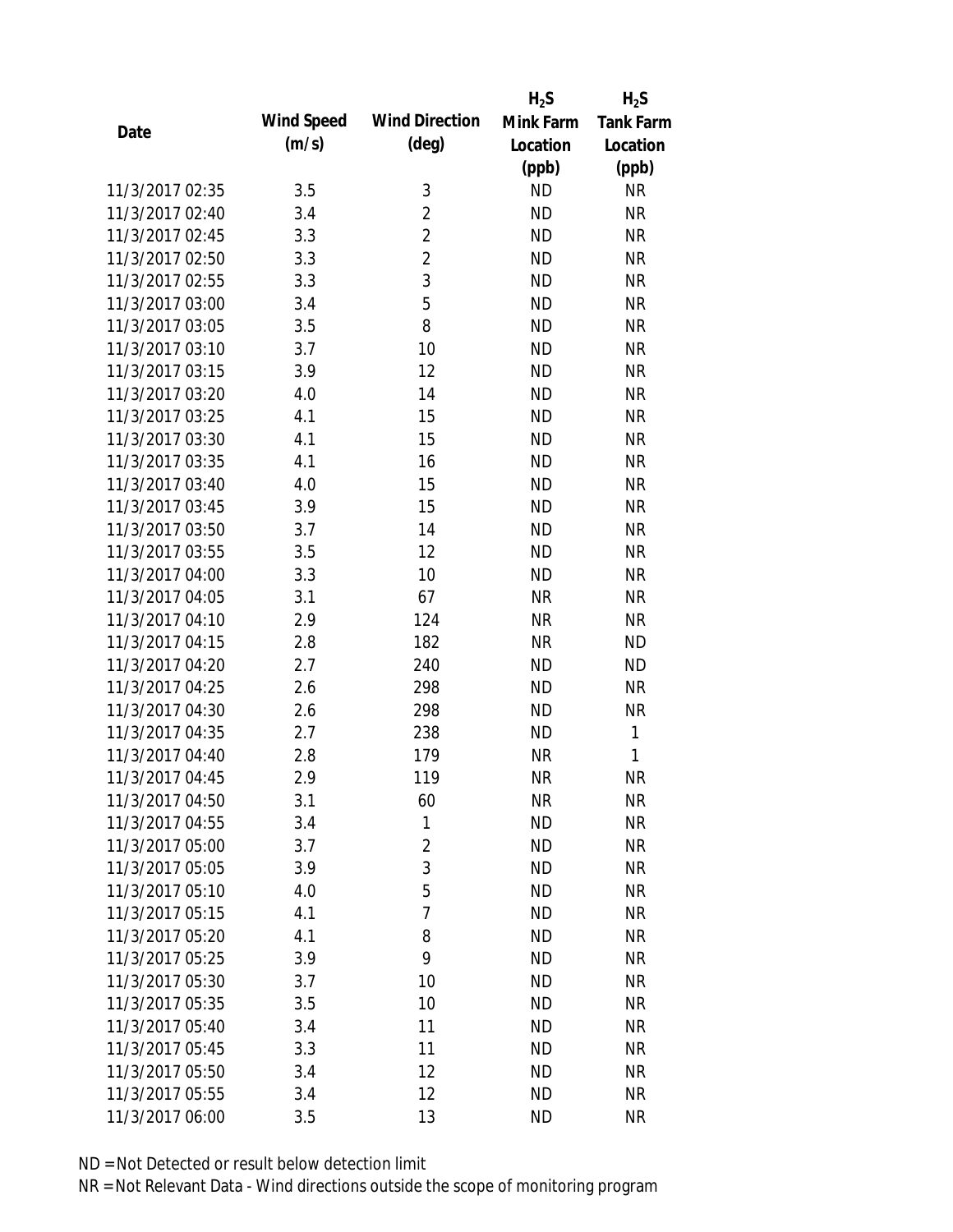|                 |            |                       | $H_2S$    | $H_2S$           |
|-----------------|------------|-----------------------|-----------|------------------|
| Date            | Wind Speed | <b>Wind Direction</b> | Mink Farm | <b>Tank Farm</b> |
|                 | (m/s)      | $(\text{deg})$        | Location  | Location         |
|                 |            |                       | (ppb)     | (ppb)            |
| 11/3/2017 06:05 | 3.6        | 13                    | <b>ND</b> | <b>NR</b>        |
| 11/3/2017 06:10 | 3.6        | 14                    | <b>ND</b> | <b>NR</b>        |
| 11/3/2017 06:15 | 3.6        | 15                    | <b>ND</b> | <b>NR</b>        |
| 11/3/2017 06:20 | 3.6        | 15                    | <b>ND</b> | <b>NR</b>        |
| 11/3/2017 06:25 | 3.5        | 16                    | <b>ND</b> | <b>NR</b>        |
| 11/3/2017 06:30 | 3.5        | 17                    | <b>ND</b> | <b>NR</b>        |
| 11/3/2017 06:35 | 3.4        | 17                    | <b>ND</b> | <b>NR</b>        |
| 11/3/2017 06:40 | 3.4        | 17                    | <b>ND</b> | <b>NR</b>        |
| 11/3/2017 06:45 | 3.4        | 18                    | <b>ND</b> | <b>NR</b>        |
| 11/3/2017 06:50 | 3.4        | 18                    | <b>ND</b> | <b>NR</b>        |
| 11/3/2017 06:55 | 3.3        | 19                    | <b>ND</b> | <b>NR</b>        |
| 11/3/2017 07:00 | 3.3        | 19                    | <b>ND</b> | <b>NR</b>        |
| 11/3/2017 07:05 | 3.2        | 20                    | <b>ND</b> | <b>NR</b>        |
| 11/3/2017 07:10 | 3.1        | 21                    | <b>ND</b> | <b>NR</b>        |
| 11/3/2017 07:15 | 3.0        | 21                    | <b>ND</b> | <b>NR</b>        |
| 11/3/2017 07:20 | 3.0        | 21                    | <b>ND</b> | <b>NR</b>        |
| 11/3/2017 07:25 | 2.9        | 21                    | <b>ND</b> | <b>NR</b>        |
| 11/3/2017 07:30 | 2.8        | 21                    | <b>ND</b> | <b>NR</b>        |
| 11/3/2017 07:35 | 2.8        | 20                    | <b>ND</b> | <b>NR</b>        |
| 11/3/2017 07:40 | 2.7        | 18                    | <b>ND</b> | <b>NR</b>        |
| 11/3/2017 07:45 | 2.6        | 16                    | <b>ND</b> | <b>NR</b>        |
| 11/3/2017 07:50 | 2.6        | 14                    | <b>ND</b> | <b>NR</b>        |
| 11/3/2017 07:55 | 2.5        | 12                    | <b>ND</b> | <b>NR</b>        |
| 11/3/2017 08:00 | 2.5        | 10                    | <b>ND</b> | <b>NR</b>        |
| 11/3/2017 08:05 | 2.5        | 8                     | <b>ND</b> | <b>NR</b>        |
| 11/3/2017 08:10 | 2.6        | 7                     | <b>ND</b> | <b>NR</b>        |
| 11/3/2017 08:15 | 2.7        | 7                     | <b>ND</b> | <b>NR</b>        |
| 11/3/2017 08:20 | 2.9        | 6                     | <b>ND</b> | NR               |
| 11/3/2017 08:25 | 3.0        | 6                     | <b>ND</b> | <b>NR</b>        |
| 11/3/2017 08:30 | 3.2        | 6                     | <b>ND</b> | <b>NR</b>        |
| 11/3/2017 08:35 | 3.4        | 7                     | <b>ND</b> | <b>NR</b>        |
| 11/3/2017 08:40 | 3.6        | 8                     | <b>ND</b> | <b>NR</b>        |
| 11/3/2017 08:45 | 3.7        | 9                     | <b>ND</b> | <b>NR</b>        |
| 11/3/2017 08:50 | 3.8        | 10                    | <b>ND</b> | <b>NR</b>        |
| 11/3/2017 08:55 | 3.9        | 11                    | <b>ND</b> | <b>NR</b>        |
| 11/3/2017 09:00 | 3.9        | 11                    | <b>ND</b> | <b>NR</b>        |
| 11/3/2017 09:05 | 3.9        | 12                    | <b>ND</b> | <b>NR</b>        |
| 11/3/2017 09:10 | 3.8        | 12                    | <b>ND</b> | <b>NR</b>        |
| 11/3/2017 09:15 | 3.8        | 13                    | <b>ND</b> | <b>NR</b>        |
| 11/3/2017 09:20 | 3.8        | 14                    | <b>ND</b> | <b>NR</b>        |
| 11/3/2017 09:25 | 3.8        | 15                    | <b>ND</b> | <b>NR</b>        |
| 11/3/2017 09:30 | 3.8        | 16                    | <b>ND</b> | <b>NR</b>        |
|                 |            |                       |           |                  |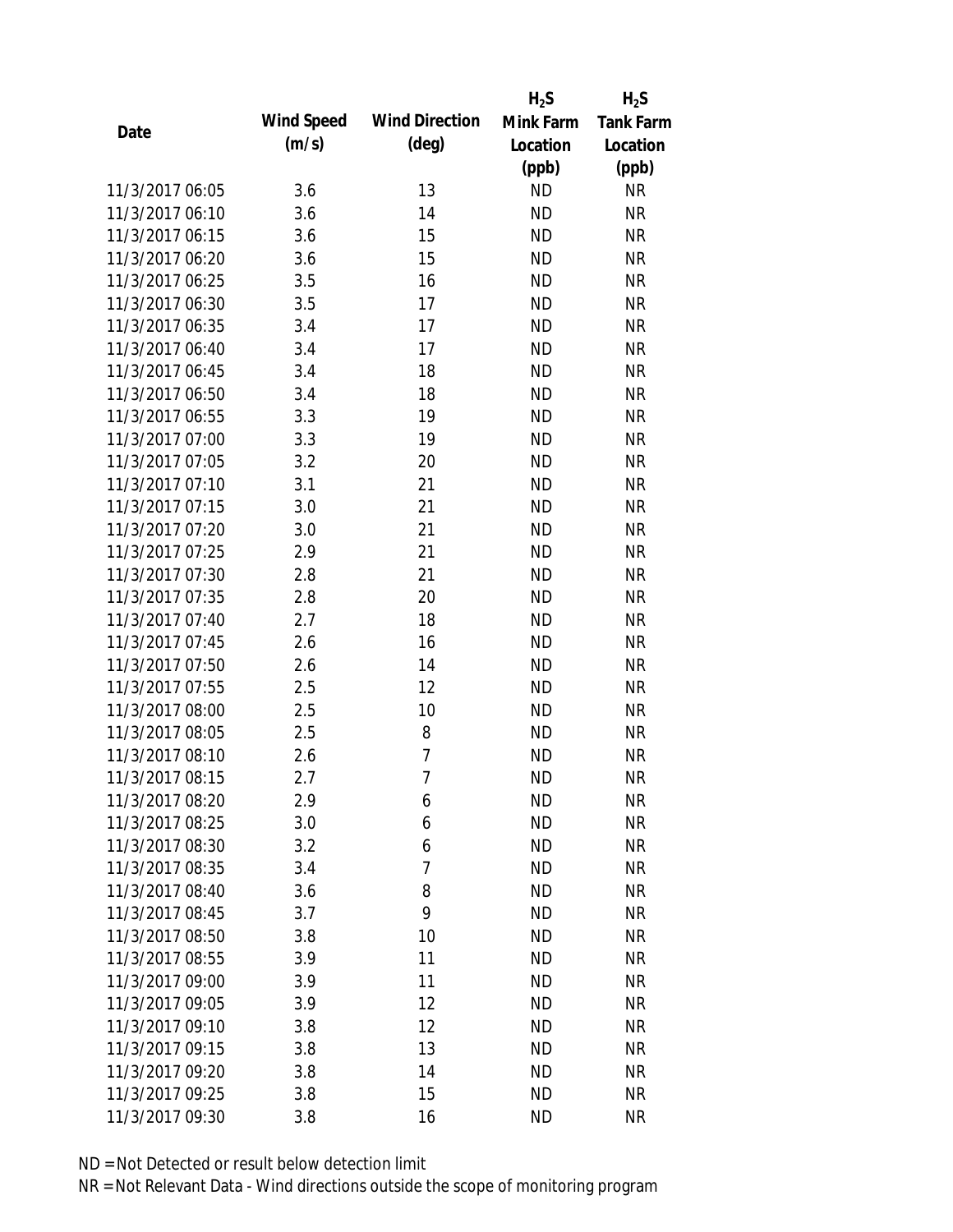|                 |            |                       | $H_2S$    | $H_2S$           |
|-----------------|------------|-----------------------|-----------|------------------|
| Date            | Wind Speed | <b>Wind Direction</b> | Mink Farm | <b>Tank Farm</b> |
|                 | (m/s)      | $(\text{deg})$        | Location  | Location         |
|                 |            |                       | (ppb)     | (ppb)            |
| 11/3/2017 09:35 | 3.9        | 17                    | <b>ND</b> | <b>NR</b>        |
| 11/3/2017 09:40 | 4.0        | 19                    | <b>ND</b> | <b>NR</b>        |
| 11/3/2017 09:45 | 4.2        | 20                    | <b>ND</b> | <b>NR</b>        |
| 11/3/2017 09:50 | 4.3        | 21                    | <b>ND</b> | <b>NR</b>        |
| 11/3/2017 09:55 | 4.4        | 23                    | <b>ND</b> | <b>NR</b>        |
| 11/3/2017 10:00 | 4.4        | 24                    | <b>ND</b> | <b>NR</b>        |
| 11/3/2017 10:05 | 4.4        | 24                    | <b>ND</b> | <b>NR</b>        |
| 11/3/2017 10:10 | 4.3        | 25                    | <b>ND</b> | <b>NR</b>        |
| 11/3/2017 10:15 | 4.3        | 26                    | <b>ND</b> | <b>NR</b>        |
| 11/3/2017 10:20 | 4.2        | 28                    | <b>ND</b> | <b>NR</b>        |
| 11/3/2017 10:25 | 4.1        | 30                    | <b>ND</b> | <b>NR</b>        |
| 11/3/2017 10:30 | 4.0        | 31                    | <b>ND</b> | <b>NR</b>        |
| 11/3/2017 10:35 | 4.0        | 33                    | <b>ND</b> | <b>NR</b>        |
| 11/3/2017 10:40 | 3.9        | 34                    | <b>ND</b> | <b>NR</b>        |
| 11/3/2017 10:45 | 3.8        | 35                    | <b>ND</b> | <b>NR</b>        |
| 11/3/2017 10:50 | 3.8        | 34                    | <b>ND</b> | <b>NR</b>        |
| 11/3/2017 10:55 | 3.8        | 34                    | <b>ND</b> | <b>NR</b>        |
| 11/3/2017 11:00 | 3.7        | 32                    | <b>ND</b> | <b>NR</b>        |
| 11/3/2017 11:05 | 3.8        | 31                    | <b>ND</b> | <b>NR</b>        |
| 11/3/2017 11:10 | 3.8        | 29                    | <b>ND</b> | <b>NR</b>        |
| 11/3/2017 11:15 | 3.8        | 28                    | <b>ND</b> | <b>NR</b>        |
| 11/3/2017 11:20 | 3.9        | 26                    | <b>ND</b> | <b>NR</b>        |
| 11/3/2017 11:25 | 3.9        | 24                    | <b>ND</b> | <b>NR</b>        |
| 11/3/2017 11:30 | 4.0        | 23                    | <b>ND</b> | <b>NR</b>        |
| 11/3/2017 11:35 | 3.9        | 23                    | <b>ND</b> | <b>NR</b>        |
| 11/3/2017 11:40 | 4.0        | 22                    | <b>ND</b> | <b>NR</b>        |
| 11/3/2017 11:45 | 4.0        | 22                    | <b>ND</b> | <b>NR</b>        |
| 11/3/2017 11:50 | 4.0        | 22                    | <b>ND</b> | NR               |
| 11/3/2017 11:55 | 4.0        | 23                    | <b>ND</b> | <b>NR</b>        |
| 11/3/2017 12:00 | 4.1        | 24                    | ND        | <b>NR</b>        |
| 11/3/2017 12:05 | 4.2        | 24                    | <b>ND</b> | <b>NR</b>        |
| 11/3/2017 12:10 | 4.3        | 24                    | <b>ND</b> | <b>NR</b>        |
| 11/3/2017 12:15 | 4.4        | 24                    | <b>ND</b> | <b>NR</b>        |
| 11/3/2017 12:20 | 4.4        | 24                    | <b>ND</b> | <b>NR</b>        |
| 11/3/2017 12:25 | 4.5        | 24                    | <b>ND</b> | NR               |
| 11/3/2017 12:30 | 4.5        | 24                    | <b>ND</b> | <b>NR</b>        |
| 11/3/2017 12:35 | 4.6        | 25                    | ND        | NR               |
| 11/3/2017 12:40 | 4.6        | 26                    | <b>ND</b> | <b>NR</b>        |
| 11/3/2017 12:45 | 4.6        | 27                    | <b>ND</b> | NR               |
| 11/3/2017 12:50 | 4.5        | 28                    | ND        | NR               |
| 11/3/2017 12:55 | 4.5        | 29                    | <b>ND</b> | <b>NR</b>        |
| 11/3/2017 13:00 | 4.4        | 30                    | <b>ND</b> | <b>NR</b>        |
|                 |            |                       |           |                  |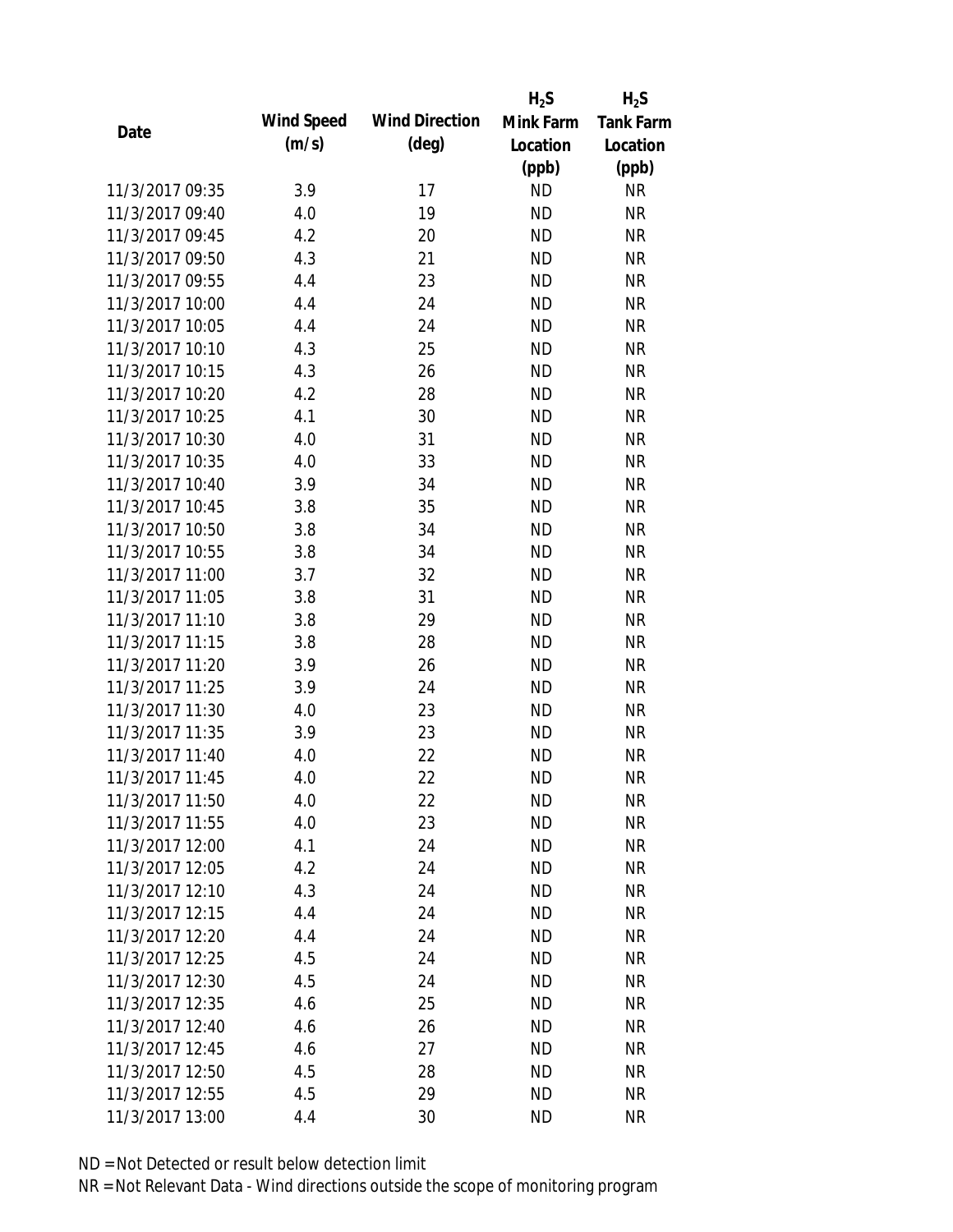|                 |            |                       | $H_2S$    | $H_2S$           |
|-----------------|------------|-----------------------|-----------|------------------|
| Date            | Wind Speed | <b>Wind Direction</b> | Mink Farm | <b>Tank Farm</b> |
|                 | (m/s)      | $(\text{deg})$        | Location  | Location         |
|                 |            |                       | (ppb)     | (ppb)            |
| 11/3/2017 13:05 | 4.3        | 31                    | <b>ND</b> | <b>NR</b>        |
| 11/3/2017 13:10 | 4.1        | 31                    | <b>ND</b> | <b>NR</b>        |
| 11/3/2017 13:15 | 4.0        | 32                    | <b>ND</b> | <b>NR</b>        |
| 11/3/2017 13:20 | 4.0        | 34                    | <b>ND</b> | <b>NR</b>        |
| 11/3/2017 13:25 | 3.9        | 37                    | <b>ND</b> | <b>NR</b>        |
| 11/3/2017 13:30 | 3.8        | 39                    | <b>ND</b> | <b>NR</b>        |
| 11/3/2017 13:35 | 3.9        | 41                    | <b>NR</b> | <b>NR</b>        |
| 11/3/2017 13:40 | 3.9        | 42                    | <b>NR</b> | <b>NR</b>        |
| 11/3/2017 13:45 | 4.0        | 43                    | <b>NR</b> | <b>NR</b>        |
| 11/3/2017 13:50 | 4.1        | 41                    | <b>NR</b> | <b>NR</b>        |
| 11/3/2017 13:55 | 4.3        | 40                    | <b>ND</b> | <b>NR</b>        |
| 11/3/2017 14:00 | 4.4        | 40                    | <b>ND</b> | <b>NR</b>        |
| 11/3/2017 14:05 | 4.4        | 40                    | <b>ND</b> | <b>NR</b>        |
| 11/3/2017 14:10 | 4.4        | 41                    | <b>NR</b> | <b>NR</b>        |
| 11/3/2017 14:15 | 4.3        | 43                    | <b>NR</b> | <b>NR</b>        |
| 11/3/2017 14:20 | 4.1        | 46                    | <b>NR</b> | <b>NR</b>        |
| 11/3/2017 14:25 | 3.9        | 49                    | <b>NR</b> | <b>NR</b>        |
| 11/3/2017 14:30 | 3.8        | 50                    | <b>NR</b> | <b>NR</b>        |
| 11/3/2017 14:35 | 3.8        | 52                    | <b>NR</b> | <b>NR</b>        |
| 11/3/2017 14:40 | 3.7        | 53                    | <b>NR</b> | <b>NR</b>        |
| 11/3/2017 14:45 | 3.6        | 52                    | <b>NR</b> | <b>NR</b>        |
| 11/3/2017 14:50 | 3.6        | 51                    | <b>NR</b> | <b>NR</b>        |
| 11/3/2017 14:55 | 3.6        | 52                    | <b>NR</b> | <b>NR</b>        |
| 11/3/2017 15:00 | 3.5        | 53                    | <b>NR</b> | <b>NR</b>        |
| 11/3/2017 15:05 | 3.5        | 55                    | <b>NR</b> | <b>NR</b>        |
| 11/3/2017 15:10 | 3.5        | 58                    | <b>NR</b> | <b>NR</b>        |
| 11/3/2017 15:15 | 3.4        | 63                    | <b>NR</b> | <b>NR</b>        |
| 11/3/2017 15:20 | 3.4        | 67                    | <b>NR</b> | NR               |
| 11/3/2017 15:25 | 3.3        | 71                    | <b>NR</b> | <b>NR</b>        |
| 11/3/2017 15:30 | 3.3        | 73                    | <b>NR</b> | <b>NR</b>        |
| 11/3/2017 15:35 | 3.3        | 73                    | <b>NR</b> | <b>NR</b>        |
| 11/3/2017 15:40 | 3.2        | 72                    | <b>NR</b> | <b>NR</b>        |
| 11/3/2017 15:45 | 3.2        | 69                    | <b>NR</b> | <b>NR</b>        |
| 11/3/2017 15:50 | 3.2        | 66                    | <b>NR</b> | <b>NR</b>        |
| 11/3/2017 15:55 | 3.3        | 62                    | <b>NR</b> | <b>NR</b>        |
| 11/3/2017 16:00 | 3.4        | 59                    | <b>NR</b> | <b>NR</b>        |
| 11/3/2017 16:05 | 3.5        | 56                    | NR        | <b>NR</b>        |
| 11/3/2017 16:10 | 3.5        | 53                    | NR        | <b>NR</b>        |
| 11/3/2017 16:15 | 3.6        | 52                    | <b>NR</b> | NR               |
| 11/3/2017 16:20 | 3.7        | 51                    | NR        | NR               |
| 11/3/2017 16:25 | 3.7        | 51                    | <b>NR</b> | <b>NR</b>        |
|                 |            |                       | <b>NR</b> | <b>NR</b>        |
| 11/3/2017 16:30 | 3.6        | 52                    |           |                  |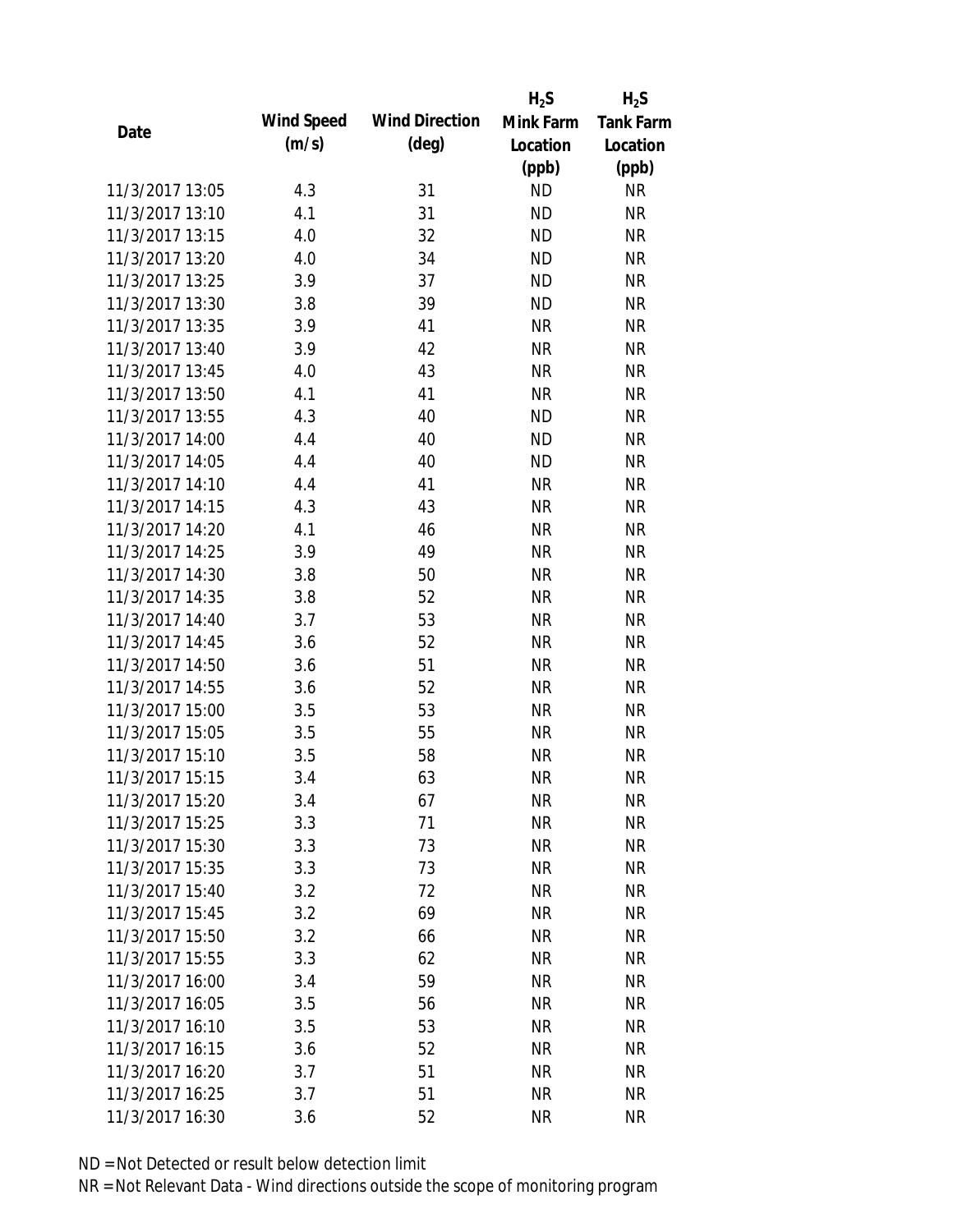|                 |            |                       | $H_2S$    | $H_2S$           |
|-----------------|------------|-----------------------|-----------|------------------|
| Date            | Wind Speed | <b>Wind Direction</b> | Mink Farm | <b>Tank Farm</b> |
|                 | (m/s)      | $(\text{deg})$        | Location  | Location         |
|                 |            |                       | (ppb)     | (ppb)            |
| 11/3/2017 16:35 | 3.5        | 55                    | <b>NR</b> | <b>NR</b>        |
| 11/3/2017 16:40 | 3.4        | 58                    | <b>NR</b> | <b>NR</b>        |
| 11/3/2017 16:45 | 3.3        | 59                    | <b>NR</b> | <b>NR</b>        |
| 11/3/2017 16:50 | 3.2        | 61                    | <b>NR</b> | <b>NR</b>        |
| 11/3/2017 16:55 | 3.1        | 62                    | <b>NR</b> | <b>NR</b>        |
| 11/3/2017 17:00 | 3.1        | 61                    | <b>NR</b> | <b>NR</b>        |
| 11/3/2017 17:05 | 3.1        | 60                    | <b>NR</b> | <b>NR</b>        |
| 11/3/2017 17:10 | 3.1        | 59                    | <b>NR</b> | <b>NR</b>        |
| 11/3/2017 17:15 | 3.0        | 59                    | <b>NR</b> | <b>NR</b>        |
| 11/3/2017 17:20 | 2.9        | 60                    | <b>NR</b> | <b>NR</b>        |
| 11/3/2017 17:25 | 2.8        | 61                    | <b>NR</b> | <b>NR</b>        |
| 11/3/2017 17:30 | 2.7        | 61                    | <b>NR</b> | <b>NR</b>        |
| 11/3/2017 17:35 | 2.6        | 62                    | <b>NR</b> | <b>NR</b>        |
| 11/3/2017 17:40 | 2.6        | 61                    | <b>NR</b> | <b>NR</b>        |
| 11/3/2017 17:45 | 2.6        | 60                    | <b>NR</b> | <b>NR</b>        |
| 11/3/2017 17:50 | 2.6        | 58                    | <b>NR</b> | <b>NR</b>        |
| 11/3/2017 17:55 | 2.7        | 56                    | <b>NR</b> | <b>NR</b>        |
| 11/3/2017 18:00 | 2.7        | 53                    | <b>NR</b> | <b>NR</b>        |
| 11/3/2017 18:05 | 2.7        | 52                    | <b>NR</b> | <b>NR</b>        |
| 11/3/2017 18:10 | 2.8        | 51                    | <b>NR</b> | <b>NR</b>        |
| 11/3/2017 18:15 | 2.8        | 50                    | <b>NR</b> | <b>NR</b>        |
| 11/3/2017 18:20 | 2.8        | 50                    | <b>NR</b> | <b>NR</b>        |
| 11/3/2017 18:25 | 2.8        | 50                    | <b>NR</b> | <b>NR</b>        |
| 11/3/2017 18:30 | 2.8        | 50                    | <b>NR</b> | <b>NR</b>        |
| 11/3/2017 18:35 | 2.8        | 49                    | <b>NR</b> | <b>NR</b>        |
| 11/3/2017 18:40 | 2.7        | 48                    | <b>NR</b> | <b>NR</b>        |
| 11/3/2017 18:45 | 2.7        | 47                    | <b>NR</b> | <b>NR</b>        |
| 11/3/2017 18:50 | 2.6        | 46                    | <b>NR</b> | NR               |
| 11/3/2017 18:55 | 2.6        | 46                    | <b>NR</b> | <b>NR</b>        |
| 11/3/2017 19:00 | 2.5        | 46                    | NR        | <b>NR</b>        |
| 11/3/2017 19:05 | 2.4        | 47                    | <b>NR</b> | <b>NR</b>        |
| 11/3/2017 19:10 | 2.3        | 47                    | <b>NR</b> | <b>NR</b>        |
| 11/3/2017 19:15 | 2.2        | 48                    | <b>NR</b> | <b>NR</b>        |
| 11/3/2017 19:20 | 2.2        | 48                    | <b>NR</b> | <b>NR</b>        |
| 11/3/2017 19:25 | 2.2        | 49                    | <b>NR</b> | <b>NR</b>        |
| 11/3/2017 19:30 | 2.2        | 50                    | <b>NR</b> | <b>NR</b>        |
| 11/3/2017 19:35 | 2.1        | 50                    | NR        | <b>NR</b>        |
| 11/3/2017 19:40 | 2.1        | 52                    | NR        | <b>NR</b>        |
| 11/3/2017 19:45 | 2.0        | 53                    | <b>NR</b> | NR               |
| 11/3/2017 19:50 | 1.9        | 55                    | <b>NR</b> | NR               |
| 11/3/2017 19:55 | 1.8        | 57                    | <b>NR</b> | <b>NR</b>        |
| 11/3/2017 20:00 | 1.8        | 58                    | <b>NR</b> | <b>NR</b>        |
|                 |            |                       |           |                  |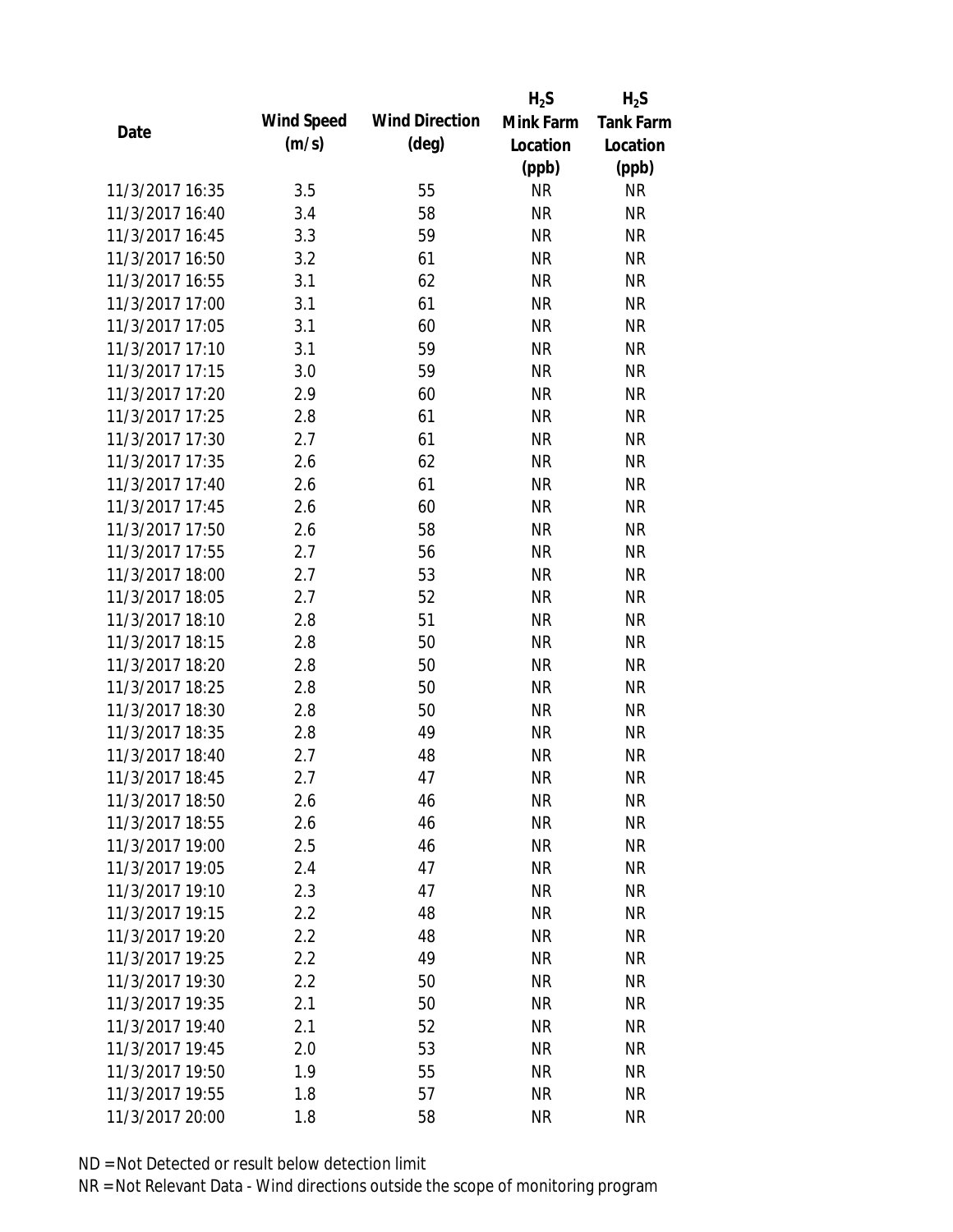|                 |            |                       | $H_2S$    | $H_2S$           |
|-----------------|------------|-----------------------|-----------|------------------|
| Date            | Wind Speed | <b>Wind Direction</b> | Mink Farm | <b>Tank Farm</b> |
|                 | (m/s)      | $(\text{deg})$        | Location  | Location         |
|                 |            |                       | (ppb)     | (ppb)            |
| 11/3/2017 20:05 | 1.7        | 59                    | <b>NR</b> | <b>NR</b>        |
| 11/3/2017 20:10 | 1.7        | 60                    | <b>NR</b> | <b>NR</b>        |
| 11/3/2017 20:15 | 1.8        | 59                    | <b>NR</b> | <b>NR</b>        |
| 11/3/2017 20:20 | 1.8        | 58                    | <b>NR</b> | <b>NR</b>        |
| 11/3/2017 20:25 | 1.9        | 56                    | <b>NR</b> | <b>NR</b>        |
| 11/3/2017 20:30 | 1.9        | 56                    | <b>NR</b> | <b>NR</b>        |
| 11/3/2017 20:35 | 2.0        | 55                    | <b>NR</b> | <b>NR</b>        |
| 11/3/2017 20:40 | 2.0        | 56                    | <b>NR</b> | <b>NR</b>        |
| 11/3/2017 20:45 | 2.0        | 57                    | <b>NR</b> | <b>NR</b>        |
| 11/3/2017 20:50 | 2.0        | 59                    | <b>NR</b> | <b>NR</b>        |
| 11/3/2017 20:55 | 2.0        | 60                    | <b>NR</b> | <b>NR</b>        |
| 11/3/2017 21:00 | 2.0        | 62                    | <b>NR</b> | <b>NR</b>        |
| 11/3/2017 21:05 | 2.0        | 62                    | <b>NR</b> | <b>NR</b>        |
| 11/3/2017 21:10 | 2.0        | 62                    | <b>NR</b> | <b>NR</b>        |
| 11/3/2017 21:15 | 2.0        | 62                    | <b>NR</b> | <b>NR</b>        |
| 11/3/2017 21:20 | 2.1        | 60                    | <b>NR</b> | <b>NR</b>        |
| 11/3/2017 21:25 | 2.1        | 59                    | <b>NR</b> | <b>NR</b>        |
| 11/3/2017 21:30 | 2.1        | 58                    | <b>NR</b> | <b>NR</b>        |
| 11/3/2017 21:35 | 2.1        | 57                    | <b>NR</b> | <b>NR</b>        |
| 11/3/2017 21:40 | 2.2        | 56                    | <b>NR</b> | <b>NR</b>        |
| 11/3/2017 21:45 | 2.2        | 57                    | <b>NR</b> | <b>NR</b>        |
| 11/3/2017 21:50 | 2.2        | 58                    | <b>NR</b> | <b>NR</b>        |
| 11/3/2017 21:55 | 2.2        | 59                    | <b>NR</b> | <b>NR</b>        |
| 11/3/2017 22:00 | 2.2        | 61                    | <b>NR</b> | <b>NR</b>        |
| 11/3/2017 22:05 | 2.2        | 63                    | <b>NR</b> | <b>NR</b>        |
| 11/3/2017 22:10 | 2.2        | 66                    | <b>NR</b> | <b>NR</b>        |
| 11/3/2017 22:15 | 2.2        | 69                    | <b>NR</b> | <b>NR</b>        |
| 11/3/2017 22:20 | $2.2\,$    | 71                    | <b>NR</b> | <b>NR</b>        |
| 11/3/2017 22:25 | 2.2        | 74                    | <b>NR</b> | <b>NR</b>        |
| 11/3/2017 22:30 | 2.3        | 77                    | NR        | <b>NR</b>        |
| 11/3/2017 22:35 | 2.4        | 79                    | <b>NR</b> | <b>NR</b>        |
| 11/3/2017 22:40 | 2.5        | 81                    | <b>NR</b> | NR               |
| 11/3/2017 22:45 | 2.7        | 82                    | <b>NR</b> | NR               |
| 11/3/2017 22:50 | 2.8        | 83                    | <b>NR</b> | <b>NR</b>        |
| 11/3/2017 22:55 | 2.9        | 84                    | <b>NR</b> | <b>NR</b>        |
| 11/3/2017 23:00 | 3.0        | 84                    | NR        | <b>NR</b>        |
| 11/3/2017 23:05 | 3.1        | 85                    | <b>NR</b> | <b>NR</b>        |
| 11/3/2017 23:10 | 3.1        | 86                    | NR        | <b>NR</b>        |
| 11/3/2017 23:15 | 3.1        | 87                    | <b>NR</b> | <b>NR</b>        |
| 11/3/2017 23:20 | 3.1        | 88                    | NR        | NR               |
|                 |            |                       |           |                  |
| 11/3/2017 23:25 | 3.1        | 89                    | <b>NR</b> | <b>NR</b>        |
| 11/3/2017 23:30 | 3.0        | 91                    | <b>NR</b> | <b>NR</b>        |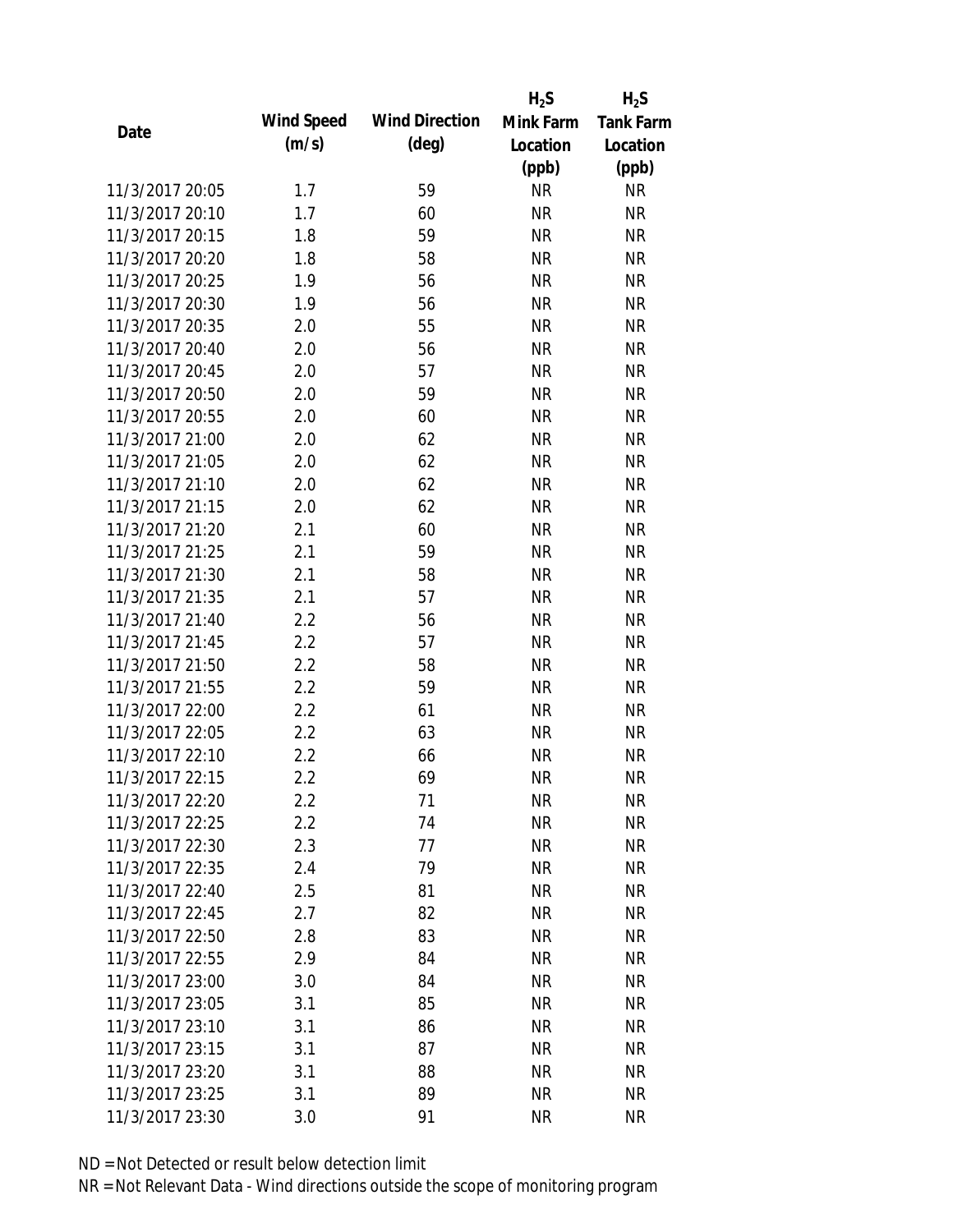|                 |            |                       | $H_2S$    | $H_2S$           |
|-----------------|------------|-----------------------|-----------|------------------|
| Date            | Wind Speed | <b>Wind Direction</b> | Mink Farm | <b>Tank Farm</b> |
|                 | (m/s)      | $(\text{deg})$        | Location  | Location         |
|                 |            |                       | (ppb)     | (ppb)            |
| 11/3/2017 23:35 | 3.0        | 92                    | <b>NR</b> | <b>NR</b>        |
| 11/3/2017 23:40 | 2.9        | 92                    | <b>NR</b> | <b>NR</b>        |
| 11/3/2017 23:45 | 2.8        | 92                    | <b>NR</b> | <b>NR</b>        |
| 11/3/2017 23:50 | 2.7        | 90                    | <b>NR</b> | <b>NR</b>        |
| 11/3/2017 23:55 | 2.5        | 89                    | <b>NR</b> | <b>NR</b>        |
| 11/3/2017 24:00 | 2.4        | 87                    | <b>NR</b> | <b>NR</b>        |
| 11/4/2017 00:05 | 2.3        | 86                    | <b>NR</b> | <b>NR</b>        |
| 11/4/2017 00:10 | 2.3        | 85                    | <b>NR</b> | <b>NR</b>        |
| 11/4/2017 00:15 | 2.2        | 86                    | <b>NR</b> | <b>NR</b>        |
| 11/4/2017 00:20 | 2.3        | 87                    | <b>NR</b> | <b>NR</b>        |
| 11/4/2017 00:25 | 2.3        | 89                    | <b>NR</b> | <b>NR</b>        |
| 11/4/2017 00:30 | 2.4        | 91                    | <b>NR</b> | <b>NR</b>        |
| 11/4/2017 00:35 | 2.5        | 92                    | <b>NR</b> | <b>NR</b>        |
| 11/4/2017 00:40 | 2.5        | 94                    | <b>NR</b> | <b>NR</b>        |
| 11/4/2017 00:45 | 2.5        | 95                    | <b>NR</b> | <b>NR</b>        |
| 11/4/2017 00:50 | 2.5        | 96                    | <b>NR</b> | <b>NR</b>        |
| 11/4/2017 00:55 | 2.4        | 97                    | <b>NR</b> | <b>NR</b>        |
| 11/4/2017 01:00 | 2.3        | 98                    | <b>NR</b> | <b>NR</b>        |
| 11/4/2017 01:05 | 2.2        | 99                    | <b>NR</b> | <b>NR</b>        |
| 11/4/2017 01:10 | 2.1        | 100                   | <b>NR</b> | <b>NR</b>        |
| 11/4/2017 01:15 | 2.0        | 100                   | <b>NR</b> | <b>NR</b>        |
| 11/4/2017 01:20 | 1.9        | 100                   | <b>NR</b> | <b>NR</b>        |
| 11/4/2017 01:25 | 1.9        | 98                    | <b>NR</b> | <b>NR</b>        |
| 11/4/2017 01:30 | 1.9        | 96                    | <b>NR</b> | <b>NR</b>        |
| 11/4/2017 01:35 | 2.0        | 93                    | <b>NR</b> | <b>NR</b>        |
| 11/4/2017 01:40 | 2.2        | 89                    | <b>NR</b> | <b>NR</b>        |
| 11/4/2017 01:45 | 2.4        | 87                    | <b>NR</b> | <b>NR</b>        |
| 11/4/2017 01:50 | 2.6        | 85                    | <b>NR</b> | <b>NR</b>        |
| 11/4/2017 01:55 | 2.8        | 84                    | <b>NR</b> | <b>NR</b>        |
| 11/4/2017 02:00 | 2.9        | 83                    | NR        | <b>NR</b>        |
| 11/4/2017 02:05 | 3.0        | 83                    | <b>NR</b> | <b>NR</b>        |
| 11/4/2017 02:10 | 3.1        | 84                    | <b>NR</b> | <b>NR</b>        |
| 11/4/2017 02:15 | 3.1        | 85                    | <b>NR</b> | <b>NR</b>        |
| 11/4/2017 02:20 | 3.1        | 85                    | <b>NR</b> | <b>NR</b>        |
| 11/4/2017 02:25 | 3.1        | 86                    | <b>NR</b> | NR               |
| 11/4/2017 02:30 | 3.1        | 87                    | <b>NR</b> | <b>NR</b>        |
| 11/4/2017 02:35 | 3.1        | 89                    | NR        | <b>NR</b>        |
| 11/4/2017 02:40 | 3.1        | 90                    | NR        | <b>NR</b>        |
| 11/4/2017 02:45 | 3.2        | 91                    | <b>NR</b> | NR               |
| 11/4/2017 02:50 | 3.3        | 93                    | <b>NR</b> | NR               |
| 11/4/2017 02:55 | 3.3        | 94                    | <b>NR</b> | <b>NR</b>        |
| 11/4/2017 03:00 | 3.4        | 94                    | <b>NR</b> | <b>NR</b>        |
|                 |            |                       |           |                  |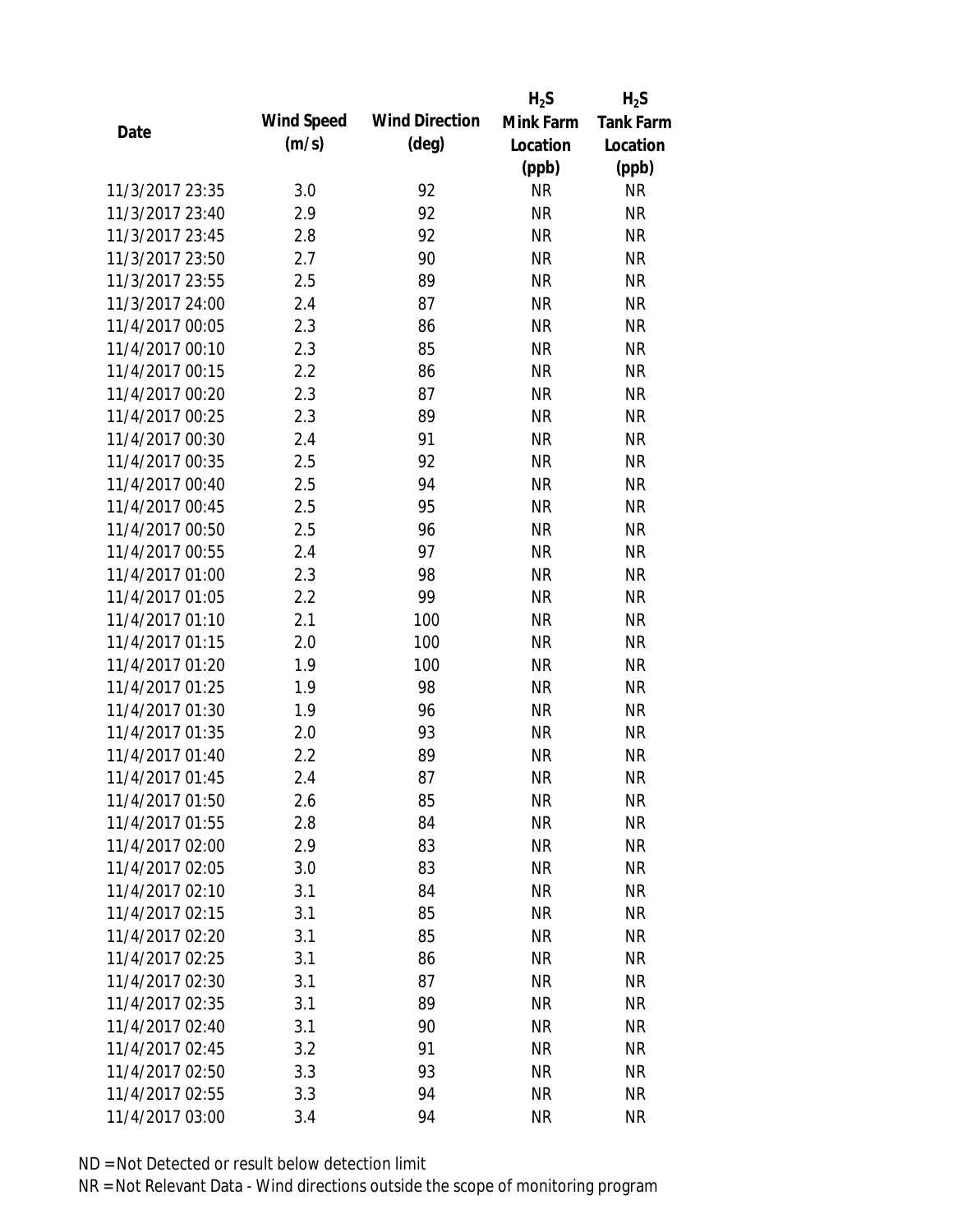|                 |            |                       | $H_2S$    | $H_2S$           |
|-----------------|------------|-----------------------|-----------|------------------|
| Date            | Wind Speed | <b>Wind Direction</b> | Mink Farm | <b>Tank Farm</b> |
|                 | (m/s)      | $(\text{deg})$        | Location  | Location         |
|                 |            |                       | (ppb)     | (ppb)            |
| 11/4/2017 03:05 | 3.5        | 96                    | <b>NR</b> | <b>NR</b>        |
| 11/4/2017 03:10 | 3.7        | 97                    | <b>NR</b> | <b>NR</b>        |
| 11/4/2017 03:15 | 3.9        | 99                    | <b>NR</b> | <b>NR</b>        |
| 11/4/2017 03:20 | 4.1        | 100                   | <b>NR</b> | <b>NR</b>        |
| 11/4/2017 03:25 | 4.3        | 102                   | <b>NR</b> | <b>NR</b>        |
| 11/4/2017 03:30 | 4.5        | 103                   | <b>NR</b> | <b>NR</b>        |
| 11/4/2017 03:35 | 4.6        | 104                   | <b>NR</b> | <b>NR</b>        |
| 11/4/2017 03:40 | 4.5        | 104                   | <b>NR</b> | <b>NR</b>        |
| 11/4/2017 03:45 | 4.4        | 105                   | <b>NR</b> | <b>NR</b>        |
| 11/4/2017 03:50 | 4.4        | 105                   | <b>NR</b> | <b>NR</b>        |
| 11/4/2017 03:55 | 4.3        | 106                   | <b>NR</b> | <b>NR</b>        |
| 11/4/2017 04:00 | 4.3        | 107                   | <b>NR</b> | <b>NR</b>        |
| 11/4/2017 04:05 | 4.3        | 108                   | <b>NR</b> | <b>NR</b>        |
| 11/4/2017 04:10 | 4.4        | 109                   | <b>NR</b> | <b>NR</b>        |
| 11/4/2017 04:15 | 4.5        | 111                   | <b>NR</b> | <b>NR</b>        |
| 11/4/2017 04:20 | 4.5        | 111                   | <b>NR</b> | <b>NR</b>        |
| 11/4/2017 04:25 | 4.5        | 112                   | <b>NR</b> | <b>NR</b>        |
| 11/4/2017 04:30 | 4.5        | 112                   | <b>NR</b> | <b>NR</b>        |
| 11/4/2017 04:35 | 4.5        | 112                   | <b>NR</b> | <b>NR</b>        |
| 11/4/2017 04:40 | 4.5        | 112                   | <b>NR</b> | <b>NR</b>        |
| 11/4/2017 04:45 | 4.5        | 112                   | <b>NR</b> | <b>NR</b>        |
| 11/4/2017 04:50 | 4.6        | 113                   | <b>NR</b> | <b>NR</b>        |
| 11/4/2017 04:55 | 4.7        | 113                   | <b>NR</b> | <b>NR</b>        |
| 11/4/2017 05:00 | 4.8        | 114                   | <b>NR</b> | <b>NR</b>        |
| 11/4/2017 05:05 | 4.9        | 114                   | <b>NR</b> | <b>NR</b>        |
| 11/4/2017 05:10 | 5.1        | 114                   | <b>NR</b> | <b>NR</b>        |
| 11/4/2017 05:15 | 5.2        | 114                   | <b>NR</b> | <b>NR</b>        |
| 11/4/2017 05:20 | 5.3        | 113                   | <b>NR</b> | <b>NR</b>        |
| 11/4/2017 05:25 | 5.4        | 113                   | <b>NR</b> | <b>NR</b>        |
| 11/4/2017 05:30 | 5.6        | 113                   | <b>NR</b> | <b>NR</b>        |
| 11/4/2017 05:35 | 5.8        | 113                   | <b>NR</b> | <b>NR</b>        |
| 11/4/2017 05:40 | 5.9        | 113                   | <b>NR</b> | <b>NR</b>        |
| 11/4/2017 05:45 | 6.0        | 114                   | <b>NR</b> | <b>NR</b>        |
| 11/4/2017 05:50 | 6.1        | 115                   | <b>NR</b> | <b>NR</b>        |
| 11/4/2017 05:55 | 6.1        | 115                   | <b>NR</b> | <b>NR</b>        |
| 11/4/2017 06:00 | 6.0        | 116                   | <b>NR</b> | <b>NR</b>        |
| 11/4/2017 06:05 | 5.9        | 117                   | <b>NR</b> | <b>NR</b>        |
| 11/4/2017 06:10 | 5.7        | 117                   | NR        | <b>NR</b>        |
| 11/4/2017 06:15 | 5.7        | 117                   | <b>NR</b> | <b>NR</b>        |
| 11/4/2017 06:20 | 5.6        | 117                   | <b>NR</b> | <b>NR</b>        |
| 11/4/2017 06:25 | 5.5        | 116                   | <b>NR</b> | <b>NR</b>        |
| 11/4/2017 06:30 | 5.4        | 116                   | <b>NR</b> | <b>NR</b>        |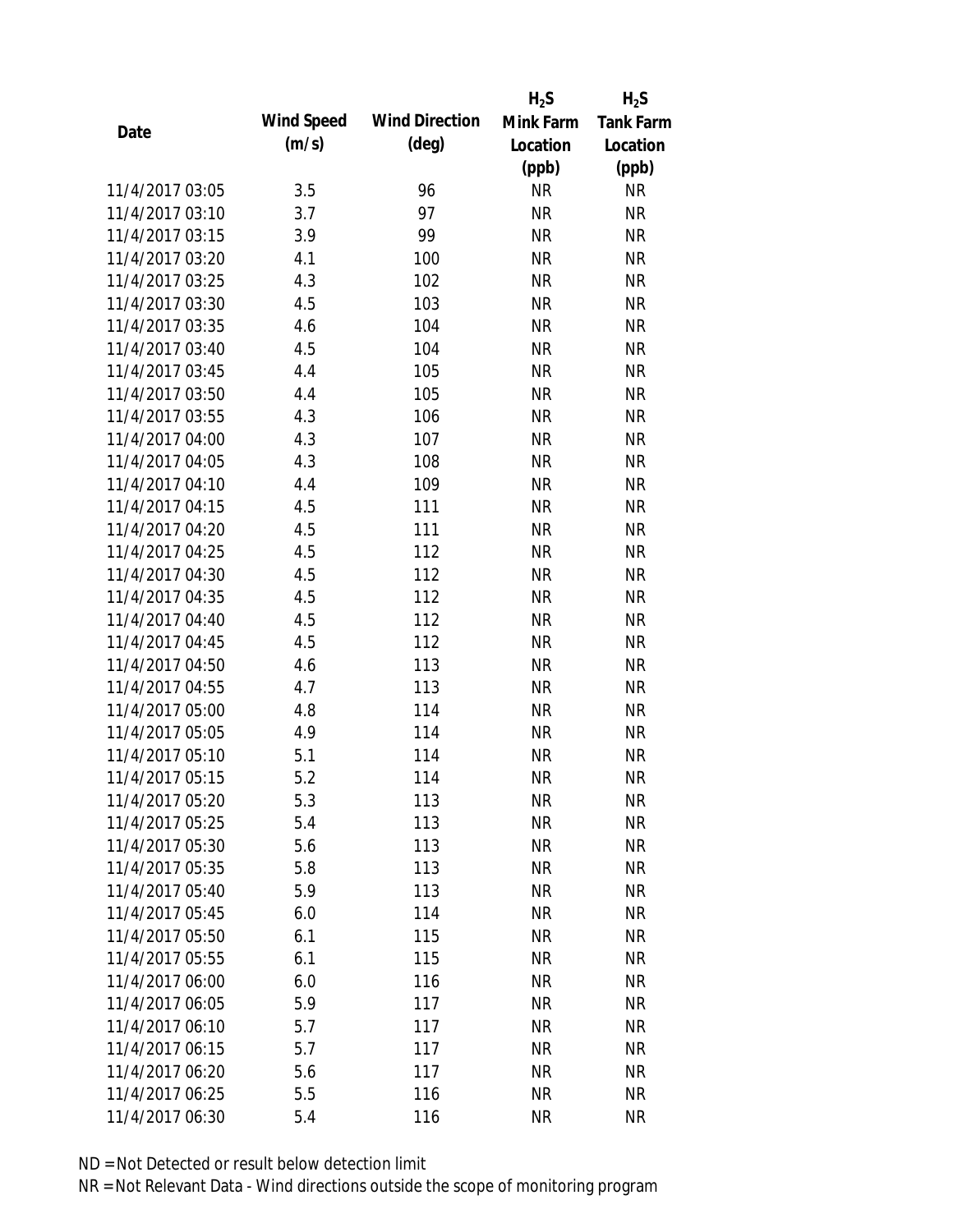|                 |            |                       | $H_2S$    | $H_2S$           |
|-----------------|------------|-----------------------|-----------|------------------|
| Date            | Wind Speed | <b>Wind Direction</b> | Mink Farm | <b>Tank Farm</b> |
|                 | (m/s)      | $(\text{deg})$        | Location  | Location         |
|                 |            |                       | (ppb)     | (ppb)            |
| 11/4/2017 06:35 | 5.2        | 115                   | <b>NR</b> | <b>NR</b>        |
| 11/4/2017 06:40 | 5.1        | 114                   | <b>NR</b> | <b>NR</b>        |
| 11/4/2017 06:45 | 4.9        | 113                   | <b>NR</b> | <b>NR</b>        |
| 11/4/2017 06:50 | 4.8        | 112                   | <b>NR</b> | <b>NR</b>        |
| 11/4/2017 06:55 | 4.6        | 111                   | <b>NR</b> | <b>NR</b>        |
| 11/4/2017 07:00 | 4.4        | 110                   | <b>NR</b> | <b>NR</b>        |
| 11/4/2017 07:05 | 4.2        | 108                   | <b>NR</b> | <b>NR</b>        |
| 11/4/2017 07:10 | 4.0        | 106                   | <b>NR</b> | <b>NR</b>        |
| 11/4/2017 07:15 | 3.7        | 104                   | <b>NR</b> | <b>NR</b>        |
| 11/4/2017 07:20 | 3.5        | 102                   | <b>NR</b> | <b>NR</b>        |
| 11/4/2017 07:25 | 3.3        | 100                   | <b>NR</b> | <b>NR</b>        |
| 11/4/2017 07:30 | 3.3        | 98                    | <b>NR</b> | <b>NR</b>        |
| 11/4/2017 07:35 | 3.2        | 95                    | <b>NR</b> | <b>NR</b>        |
| 11/4/2017 07:40 | 3.2        | 92                    | <b>NR</b> | <b>NR</b>        |
| 11/4/2017 07:45 | 3.3        | 88                    | <b>NR</b> | <b>NR</b>        |
| 11/4/2017 07:50 | 3.3        | 85                    | <b>NR</b> | <b>NR</b>        |
| 11/4/2017 07:55 | 3.2        | 78                    | <b>NR</b> | <b>NR</b>        |
| 11/4/2017 08:00 | 3.0        | 68                    | <b>NR</b> | <b>NR</b>        |
| 11/4/2017 08:05 | 2.8        | 60                    | <b>NR</b> | <b>NR</b>        |
| 11/4/2017 08:10 | 2.6        | 53                    | <b>NR</b> | <b>NR</b>        |
| 11/4/2017 08:15 | 2.4        | 48                    | <b>NR</b> | <b>NR</b>        |
| 11/4/2017 08:20 | 2.3        | 44                    | <b>NR</b> | <b>NR</b>        |
| 11/4/2017 08:25 | 2.2        | 45                    | <b>NR</b> | <b>NR</b>        |
| 11/4/2017 08:30 | 2.2        | 49                    | <b>NR</b> | <b>NR</b>        |
| 11/4/2017 08:35 | 2.2        | 55                    | <b>NR</b> | <b>NR</b>        |
| 11/4/2017 08:40 | 2.2        | 60                    | <b>NR</b> | <b>NR</b>        |
| 11/4/2017 08:45 | 2.2        | 65                    | <b>NR</b> | <b>NR</b>        |
| 11/4/2017 08:50 | $2.2\,$    | 68                    | <b>NR</b> | NR               |
| 11/4/2017 08:55 | 2.1        | 69                    | <b>NR</b> | <b>NR</b>        |
| 11/4/2017 09:00 | 2.1        | 69                    | NR        | <b>NR</b>        |
| 11/4/2017 09:05 | 2.0        | 68                    | <b>NR</b> | <b>NR</b>        |
| 11/4/2017 09:10 | 2.0        | 67                    | <b>NR</b> | <b>NR</b>        |
| 11/4/2017 09:15 | 2.1        | 67                    | NR        | <b>NR</b>        |
| 11/4/2017 09:20 | 2.1        | 66                    | <b>NR</b> | <b>NR</b>        |
| 11/4/2017 09:25 | 2.2        | 65                    | <b>NR</b> | NR               |
| 11/4/2017 09:30 | 2.3        | 61                    | <b>NR</b> | <b>NR</b>        |
| 11/4/2017 09:35 | 2.5        | 56                    | NR        | <b>NR</b>        |
| 11/4/2017 09:40 | 2.5        | 50                    | NR        | <b>NR</b>        |
| 11/4/2017 09:45 | 2.5        | 44                    | <b>NR</b> | NR               |
| 11/4/2017 09:50 | 2.6        | 38                    | <b>NR</b> | NR               |
| 11/4/2017 09:55 | 2.6        | 36                    | <b>ND</b> | <b>NR</b>        |
| 11/4/2017 10:00 | 2.5        | 37                    | <b>ND</b> | <b>NR</b>        |
|                 |            |                       |           |                  |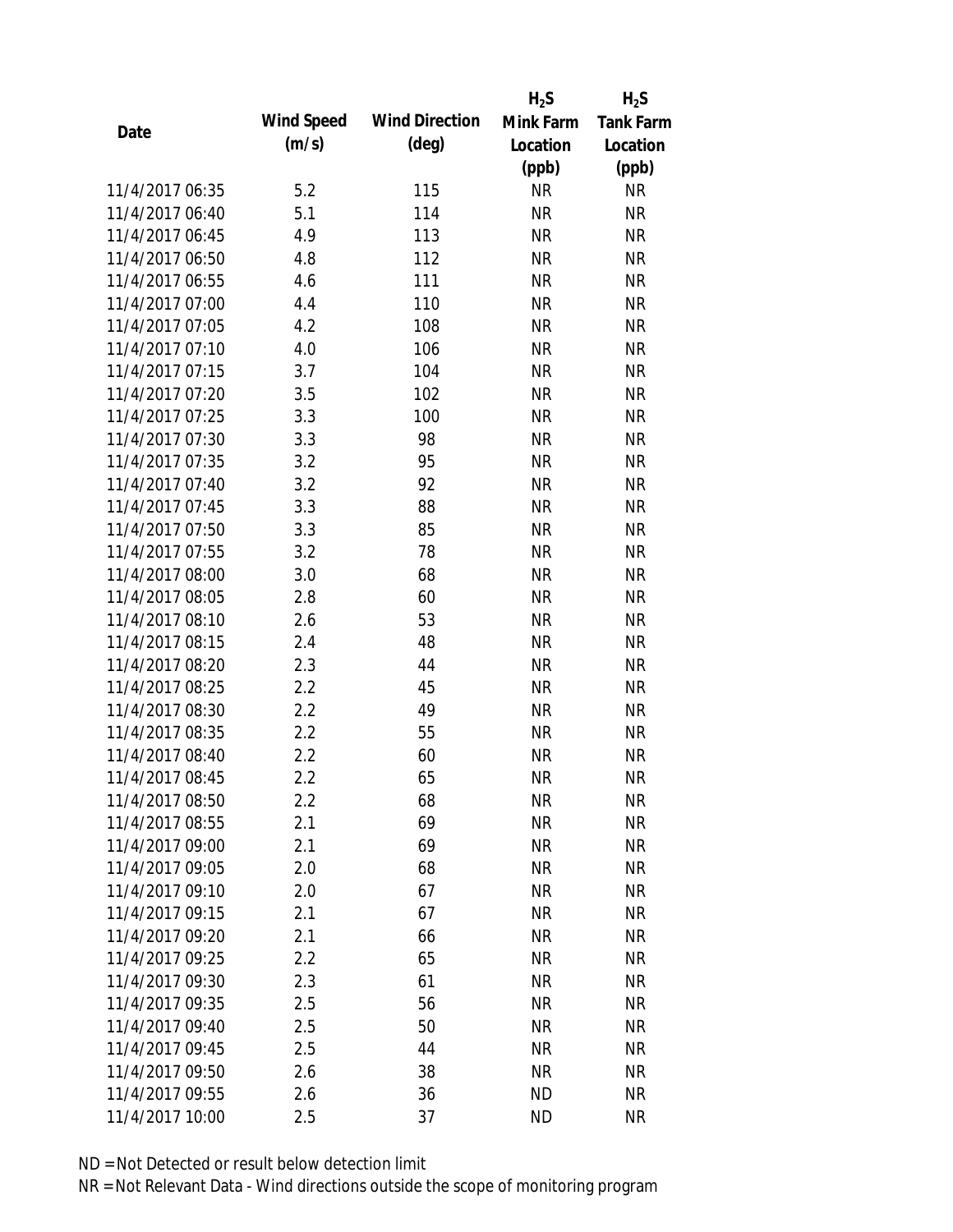|                 |            |                       | $H_2S$    | $H_2S$           |
|-----------------|------------|-----------------------|-----------|------------------|
| Date            | Wind Speed | <b>Wind Direction</b> | Mink Farm | <b>Tank Farm</b> |
|                 | (m/s)      | $(\text{deg})$        | Location  | Location         |
|                 |            |                       | (ppb)     | (ppb)            |
| 11/4/2017 10:05 | 2.5        | 37                    | <b>ND</b> | <b>NR</b>        |
| 11/4/2017 10:10 | 2.5        | 39                    | <b>ND</b> | <b>NR</b>        |
| 11/4/2017 10:15 | 2.5        | 41                    | <b>NR</b> | <b>NR</b>        |
| 11/4/2017 10:20 | 2.5        | 43                    | <b>NR</b> | <b>NR</b>        |
| 11/4/2017 10:25 | 2.4        | 43                    | <b>NR</b> | <b>NR</b>        |
| 11/4/2017 10:30 | 2.4        | 44                    | <b>NR</b> | <b>NR</b>        |
| 11/4/2017 10:35 | 2.4        | 47                    | <b>NR</b> | <b>NR</b>        |
| 11/4/2017 10:40 | 2.4        | 53                    | <b>NR</b> | <b>NR</b>        |
| 11/4/2017 10:45 | 2.4        | 58                    | <b>NR</b> | <b>NR</b>        |
| 11/4/2017 10:50 | 2.5        | 64                    | <b>NR</b> | <b>NR</b>        |
| 11/4/2017 10:55 | 2.6        | 70                    | <b>NR</b> | <b>NR</b>        |
| 11/4/2017 11:00 | 2.6        | 75                    | <b>NR</b> | <b>NR</b>        |
| 11/4/2017 11:05 | 2.6        | 78                    | <b>NR</b> | <b>NR</b>        |
| 11/4/2017 11:10 | 2.6        | 80                    | <b>NR</b> | <b>NR</b>        |
| 11/4/2017 11:15 | 2.6        | 81                    | <b>NR</b> | <b>NR</b>        |
| 11/4/2017 11:20 | 2.5        | 82                    | <b>NR</b> | <b>NR</b>        |
| 11/4/2017 11:25 | 2.5        | 82                    | <b>NR</b> | <b>NR</b>        |
| 11/4/2017 11:30 | 2.5        | 82                    | <b>NR</b> | <b>NR</b>        |
| 11/4/2017 11:35 | 2.6        | 82                    | <b>NR</b> | <b>NR</b>        |
| 11/4/2017 11:40 | 2.6        | 82                    | <b>NR</b> | <b>NR</b>        |
| 11/4/2017 11:45 | 2.6        | 83                    | <b>NR</b> | <b>NR</b>        |
| 11/4/2017 11:50 | 2.6        | 83                    | <b>NR</b> | <b>NR</b>        |
| 11/4/2017 11:55 | 2.7        | 84                    | <b>NR</b> | <b>NR</b>        |
| 11/4/2017 12:00 | 2.8        | 85                    | <b>NR</b> | <b>NR</b>        |
| 11/4/2017 12:05 | 2.8        | 87                    | <b>NR</b> | <b>NR</b>        |
| 11/4/2017 12:10 | 2.9        | 88                    | <b>NR</b> | <b>NR</b>        |
| 11/4/2017 12:15 | 3.0        | 89                    | <b>NR</b> | <b>NR</b>        |
| 11/4/2017 12:20 | 3.1        | 91                    | <b>NR</b> | NR               |
| 11/4/2017 12:25 | 3.2        | 91                    | <b>NR</b> | <b>NR</b>        |
| 11/4/2017 12:30 | 3.2        | 92                    | <b>NR</b> | <b>NR</b>        |
| 11/4/2017 12:35 | 3.3        | 93                    | <b>NR</b> | <b>NR</b>        |
| 11/4/2017 12:40 | 3.2        | 93                    | <b>NR</b> | <b>NR</b>        |
| 11/4/2017 12:45 | 3.1        | 93                    | <b>NR</b> | <b>NR</b>        |
| 11/4/2017 12:50 | 3.0        | 93                    | <b>NR</b> | <b>NR</b>        |
| 11/4/2017 12:55 | 2.9        | 93                    | <b>NR</b> | <b>NR</b>        |
| 11/4/2017 13:00 | 2.7        | 91                    | <b>NR</b> | <b>NR</b>        |
| 11/4/2017 13:05 | 2.6        | 90                    | <b>NR</b> | <b>NR</b>        |
| 11/4/2017 13:10 | 2.5        | 89                    | NR        | <b>NR</b>        |
| 11/4/2017 13:15 | 2.4        | 88                    | <b>NR</b> | NR               |
| 11/4/2017 13:20 | 2.4        | 87                    | <b>NR</b> | NR               |
|                 |            |                       |           |                  |
| 11/4/2017 13:25 | 2.4        | 86                    | <b>NR</b> | <b>NR</b>        |
| 11/4/2017 13:30 | 2.4        | 86                    | <b>NR</b> | <b>NR</b>        |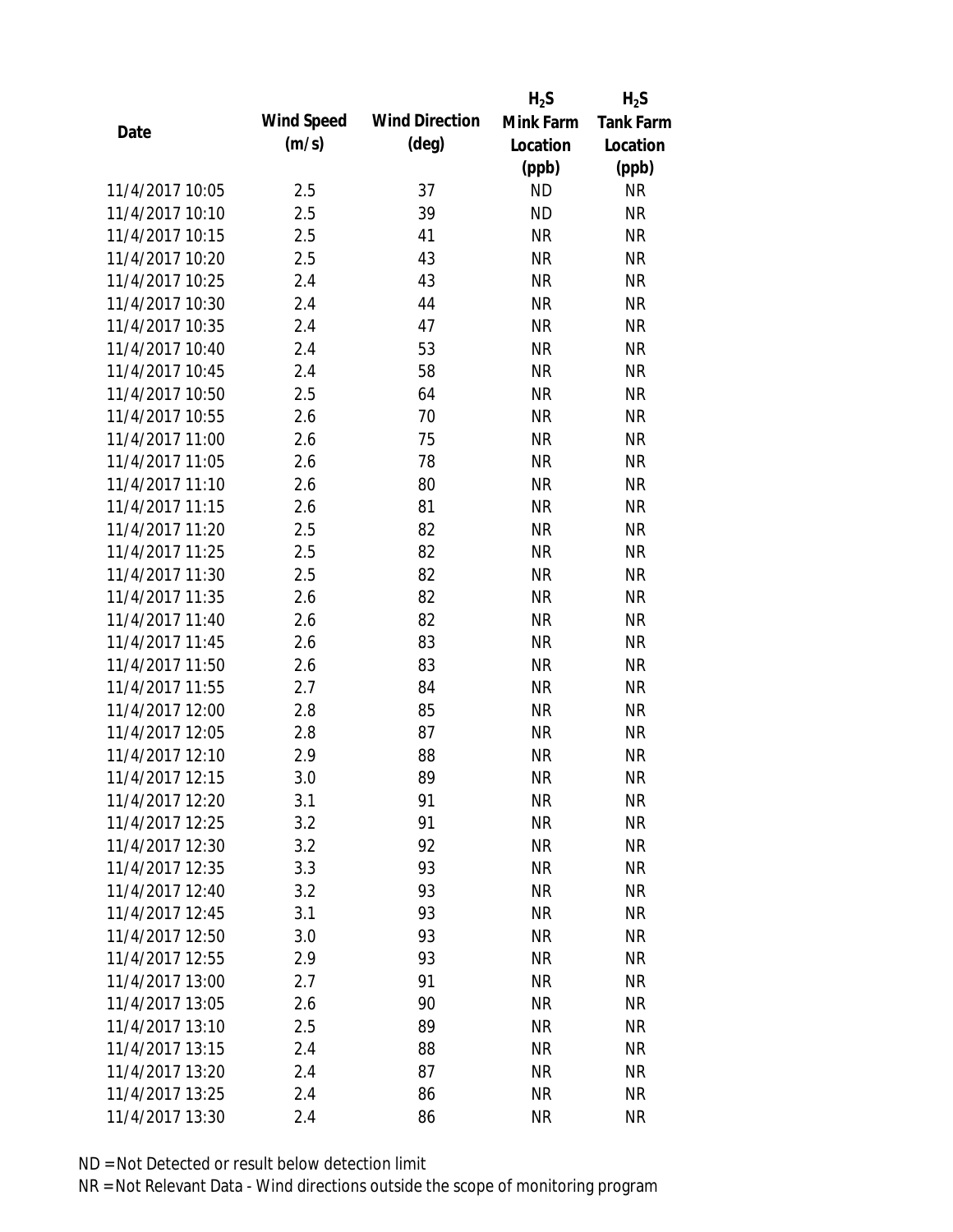|                 |            |                       | $H_2S$    | $H_2S$           |
|-----------------|------------|-----------------------|-----------|------------------|
| Date            | Wind Speed | <b>Wind Direction</b> | Mink Farm | <b>Tank Farm</b> |
|                 | (m/s)      | $(\text{deg})$        | Location  | Location         |
|                 |            |                       | (ppb)     | (ppb)            |
| 11/4/2017 13:35 | 2.4        | 86                    | <b>NR</b> | <b>NR</b>        |
| 11/4/2017 13:40 | 2.4        | 85                    | <b>NR</b> | <b>NR</b>        |
| 11/4/2017 13:45 | 2.4        | 85                    | <b>NR</b> | <b>NR</b>        |
| 11/4/2017 13:50 | 2.4        | 86                    | <b>NR</b> | <b>NR</b>        |
| 11/4/2017 13:55 | 2.5        | 86                    | <b>NR</b> | <b>NR</b>        |
| 11/4/2017 14:00 | 2.5        | 87                    | <b>NR</b> | <b>NR</b>        |
| 11/4/2017 14:05 | 2.5        | 88                    | <b>NR</b> | <b>NR</b>        |
| 11/4/2017 14:10 | 2.6        | 90                    | <b>NR</b> | <b>NR</b>        |
| 11/4/2017 14:15 | 2.6        | 91                    | <b>NR</b> | <b>NR</b>        |
| 11/4/2017 14:20 | 2.7        | 93                    | <b>NR</b> | <b>NR</b>        |
| 11/4/2017 14:25 | 2.6        | 94                    | <b>NR</b> | <b>NR</b>        |
| 11/4/2017 14:30 | 2.6        | 96                    | <b>NR</b> | <b>NR</b>        |
| 11/4/2017 14:35 | 2.6        | 97                    | <b>NR</b> | <b>NR</b>        |
| 11/4/2017 14:40 | 2.6        | 98                    | <b>NR</b> | <b>NR</b>        |
| 11/4/2017 14:45 | 2.5        | 99                    | <b>NR</b> | <b>NR</b>        |
| 11/4/2017 14:50 | 2.4        | 99                    | <b>NR</b> | <b>NR</b>        |
| 11/4/2017 14:55 | 2.3        | 99                    | <b>NR</b> | <b>NR</b>        |
| 11/4/2017 15:00 | 2.3        | 99                    | <b>NR</b> | <b>NR</b>        |
| 11/4/2017 15:05 | 2.2        | 99                    | <b>NR</b> | <b>NR</b>        |
| 11/4/2017 15:10 | 2.2        | 100                   | <b>NR</b> | <b>NR</b>        |
| 11/4/2017 15:15 | 2.2        | 101                   | <b>NR</b> | <b>NR</b>        |
| 11/4/2017 15:20 | 2.3        | 103                   | <b>NR</b> | <b>NR</b>        |
| 11/4/2017 15:25 | 2.4        | 104                   | <b>NR</b> | <b>NR</b>        |
| 11/4/2017 15:30 | 2.4        | 105                   | <b>NR</b> | <b>NR</b>        |
| 11/4/2017 15:35 | 2.5        | 105                   | <b>NR</b> | <b>NR</b>        |
| 11/4/2017 15:40 | 2.5        | 105                   | <b>NR</b> | <b>NR</b>        |
| 11/4/2017 15:45 | 2.5        | 105                   | <b>NR</b> | <b>NR</b>        |
| 11/4/2017 15:50 | 2.5        | 105                   | <b>NR</b> | NR               |
| 11/4/2017 15:55 | 2.4        | 105                   | <b>NR</b> | <b>NR</b>        |
| 11/4/2017 16:00 | 2.4        | 106                   | NR        | <b>NR</b>        |
| 11/4/2017 16:05 | 2.3        | 106                   | <b>NR</b> | <b>NR</b>        |
| 11/4/2017 16:10 | 2.3        | 106                   | <b>NR</b> | <b>NR</b>        |
| 11/4/2017 16:15 | 2.2        | 106                   | NR        | <b>NR</b>        |
| 11/4/2017 16:20 | 2.2        | 105                   | <b>NR</b> | <b>NR</b>        |
| 11/4/2017 16:25 | 2.1        | 104                   | <b>NR</b> | <b>NR</b>        |
| 11/4/2017 16:30 | 2.0        | 103                   | <b>NR</b> | <b>NR</b>        |
| 11/4/2017 16:35 | 2.0        | 102                   | NR        | <b>NR</b>        |
| 11/4/2017 16:40 | 2.0        | 103                   | NR        | <b>NR</b>        |
| 11/4/2017 16:45 | 1.9        | 103                   | <b>NR</b> | NR               |
| 11/4/2017 16:50 | 1.9        | 103                   | <b>NR</b> | NR               |
| 11/4/2017 16:55 | 1.9        | 103                   | <b>NR</b> | <b>NR</b>        |
| 11/4/2017 17:00 | 1.9        | 104                   | <b>NR</b> | <b>NR</b>        |
|                 |            |                       |           |                  |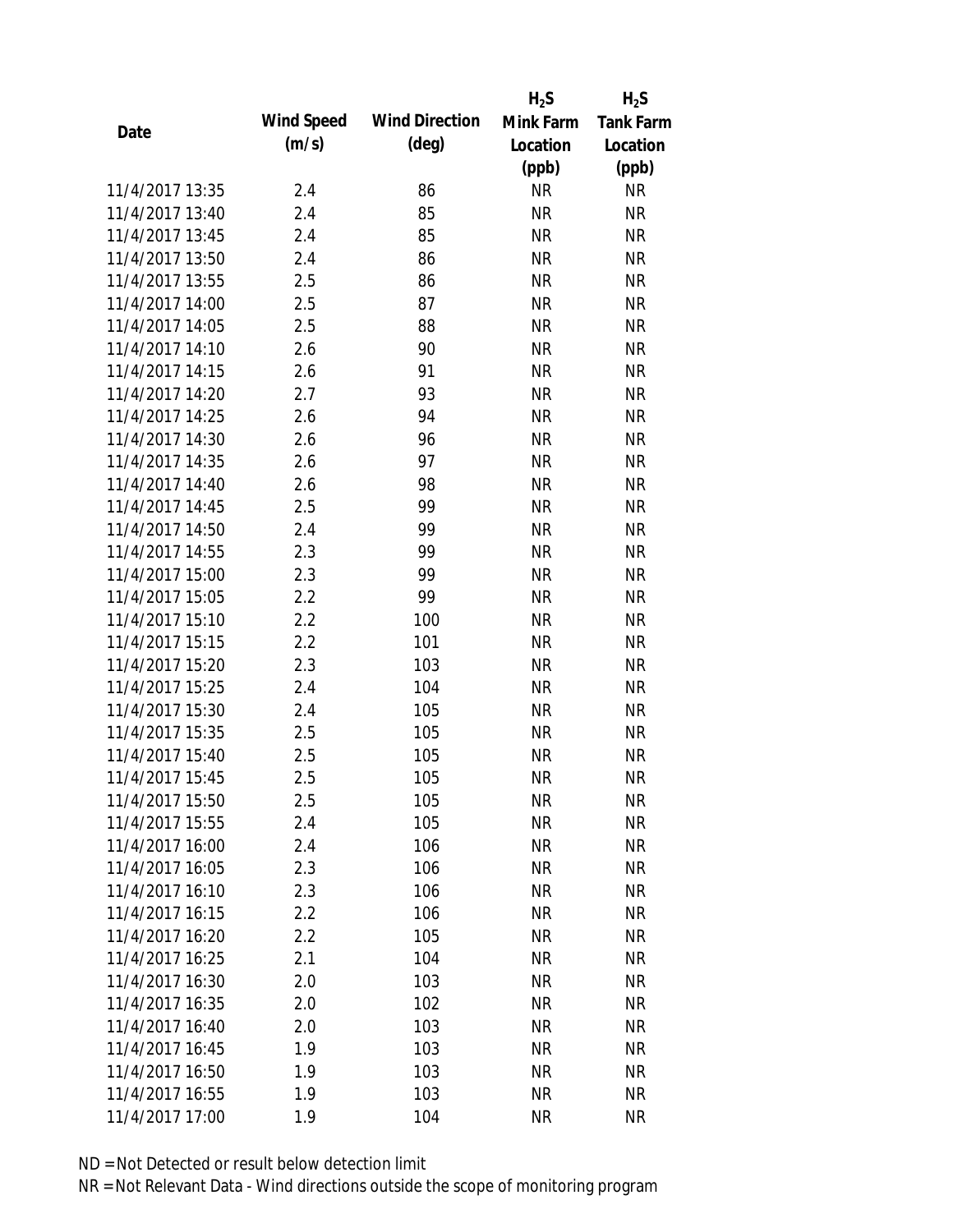|                 |                   |                       | $H_2S$    | $H_2S$           |
|-----------------|-------------------|-----------------------|-----------|------------------|
| Date            | <b>Wind Speed</b> | <b>Wind Direction</b> | Mink Farm | <b>Tank Farm</b> |
|                 | (m/s)             | $(\text{deg})$        | Location  | Location         |
|                 |                   |                       | (ppb)     | (ppb)            |
| 11/4/2017 17:05 | 1.9               | 105                   | <b>NR</b> | <b>NR</b>        |
| 11/4/2017 17:10 | 1.8               | 105                   | <b>NR</b> | <b>NR</b>        |
| 11/4/2017 17:15 | 1.8               | 106                   | <b>NR</b> | <b>NR</b>        |
| 11/4/2017 17:20 | 1.7               | 107                   | <b>NR</b> | <b>NR</b>        |
| 11/4/2017 17:25 | 1.7               | 108                   | <b>NR</b> | <b>NR</b>        |
| 11/4/2017 17:30 | 1.7               | 110                   | <b>NR</b> | <b>NR</b>        |
| 11/4/2017 17:35 | 1.7               | 111                   | <b>NR</b> | <b>NR</b>        |
| 11/4/2017 17:40 | 1.7               | 112                   | <b>NR</b> | <b>NR</b>        |
| 11/4/2017 17:45 | 1.8               | 113                   | <b>NR</b> | <b>NR</b>        |
| 11/4/2017 17:50 | 1.8               | 114                   | <b>NR</b> | <b>NR</b>        |
| 11/4/2017 17:55 | 1.8               | 114                   | <b>NR</b> | <b>NR</b>        |
| 11/4/2017 18:00 | 1.7               | 116                   | <b>NR</b> | <b>NR</b>        |
| 11/4/2017 18:05 | 1.7               | 117                   | <b>NR</b> | <b>NR</b>        |
| 11/4/2017 18:10 | 1.6               | 119                   | <b>NR</b> | <b>NR</b>        |
| 11/4/2017 18:15 | 1.6               | 122                   | <b>NR</b> | <b>NR</b>        |
| 11/4/2017 18:20 | 1.6               | 125                   | <b>NR</b> | <b>NR</b>        |
| 11/4/2017 18:25 | 1.6               | 128                   | <b>NR</b> | <b>NR</b>        |
| 11/4/2017 18:30 | 1.6               | 129                   | <b>NR</b> | <b>NR</b>        |
| 11/4/2017 18:35 | 1.6               | 131                   | <b>NR</b> | <b>NR</b>        |
| 11/4/2017 18:40 | 1.7               | 132                   | <b>NR</b> | <b>NR</b>        |
| 11/4/2017 18:45 | 1.8               | 132                   | <b>NR</b> | <b>NR</b>        |
| 11/4/2017 18:50 | 2.0               | 131                   | <b>NR</b> | <b>NR</b>        |
| 11/4/2017 18:55 | 2.1               | 131                   | <b>NR</b> | <b>NR</b>        |
| 11/4/2017 19:00 | 2.3               | 131                   | <b>NR</b> | <b>NR</b>        |
| 11/4/2017 19:05 | 2.4               | 132                   | <b>NR</b> | <b>NR</b>        |
| 11/4/2017 19:10 | 2.5               | 132                   | <b>NR</b> | <b>NR</b>        |
| 11/4/2017 19:15 | 2.5               | 134                   | <b>NR</b> | <b>NR</b>        |
| 11/4/2017 19:20 | 2.5               | 135                   | NR        | <b>NR</b>        |
| 11/4/2017 19:25 | 2.4               | 137                   | <b>NR</b> | <b>NR</b>        |
| 11/4/2017 19:30 | 2.4               | 139                   | <b>NR</b> | <b>NR</b>        |
| 11/4/2017 19:35 | 2.2               | 141                   | <b>NR</b> | <b>NR</b>        |
| 11/4/2017 19:40 | 2.1               | 143                   | NR        | <b>NR</b>        |
| 11/4/2017 19:45 | 1.9               | 146                   | <b>NR</b> | <b>NR</b>        |
| 11/4/2017 19:50 | 1.8               | 148                   | <b>NR</b> | <b>NR</b>        |
| 11/4/2017 19:55 | 1.7               | 151                   | <b>NR</b> | <b>NR</b>        |
| 11/4/2017 20:00 | 1.5               | 153                   | <b>NR</b> | <b>NR</b>        |
| 11/4/2017 20:05 | 1.4               | 156                   | <b>NR</b> | <b>NR</b>        |
| 11/4/2017 20:10 | 1.3               | 157                   | NR        | <b>NR</b>        |
| 11/4/2017 20:15 | 1.1               | 159                   | NR        | <b>NR</b>        |
| 11/4/2017 20:20 | 0.9               |                       | NR        | <b>NR</b>        |
|                 |                   | 163                   |           |                  |
| 11/4/2017 20:25 | 0.8               | 177                   | <b>NR</b> | 1                |
| 11/4/2017 20:30 | 0.6               | 203                   | <b>NR</b> | 1                |